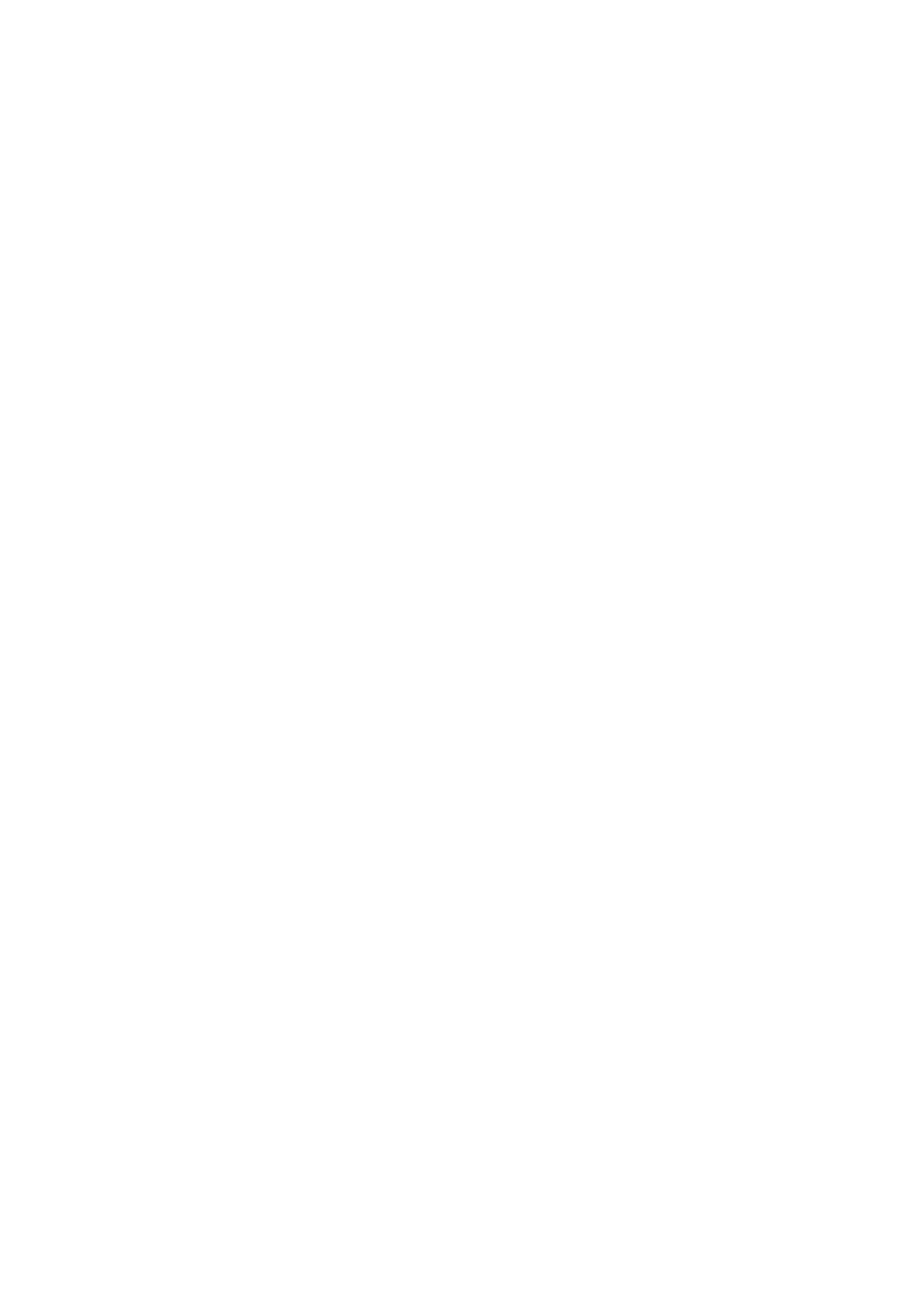# Geometric analysis aspects of infinite semiplanar graphs with nonnegative curvature

Bobo Hua<sup>∗</sup> Jürgen Jost<sup>†</sup> Shiping Liu<sup>‡</sup>

#### Abstract

In the present paper, we apply Alexandrov geometry methods to study geometric analysis aspects of infinite semiplanar graphs with nonnegative combinatorial curvature in the sense of Higuchi [22]. We obtain the metric classification of these graphs and construct the graphs embedded in the projective plane minus one point. Moreover, we show the volume doubling property and the Poincaré inequality on such graphs. The quadratic volume growth of these graphs implies the parabolicity. In addition, we prove the polynomial growth harmonic function theorem analogous to the case of Riemannian manifolds.

#### 1 Introduction

In this paper, we study systematically (infinite) semiplanar graphs  $G$  of nonnegative curvature. This curvature condition can either be formulated purely combinatorically, as in the approach of Higuchi [22], or as an Alexandrov curvature condition on the polygonal surface  $S(G)$  obtained by assigning length one to every edge and filling in faces. The fact that these two curvature conditions – nonnegative Higuchi curvature of G and nonnegative Alexandrov curvature of  $S(G)$  – are equivalent will be systematically exploited in the present paper. First of all, we can then classify such graphs. Curiously, as soon as the maximal degree of a face is at least 43, the graph necessarily has a rather special structure. This will simplify our reasoning considerably. Secondly, as Alexandrov geometry is a natural generalization of Riemannian geometry, we can systematically carry over the geometric function theory of nonnegatively curved Riemannian manifolds to the setting of nonnegatively curved semiplanar graphs. Starting with two basic inequalities, the volume doubling property and the Poincaré inequality, which hold for such spaces, we obtain the Harnack inequality for harmonic

<sup>∗</sup>Max Planck Institute for Mathematics in the Sciences, Leipzig, 04103, Germany. Email: bobohua@mis.mpg.de

<sup>†</sup> supported by ERC Advanced Grant FP7-267087. Max Planck Institute for Mathematics in the Sciences, Leipzig, 04103, Germany.

Email: jost@mis.mpg.de

<sup>‡</sup>Max Planck Institute for Mathematics in the Sciences, Leipzig, 04103, Germany; Academy of Mathematics and Systems Science, Chinese Academy of Sciences, Beijing 100190, China. Email: shiping@mis.mpg.de

The Mathematics Subject Classification 2010: 31C05, 05C10.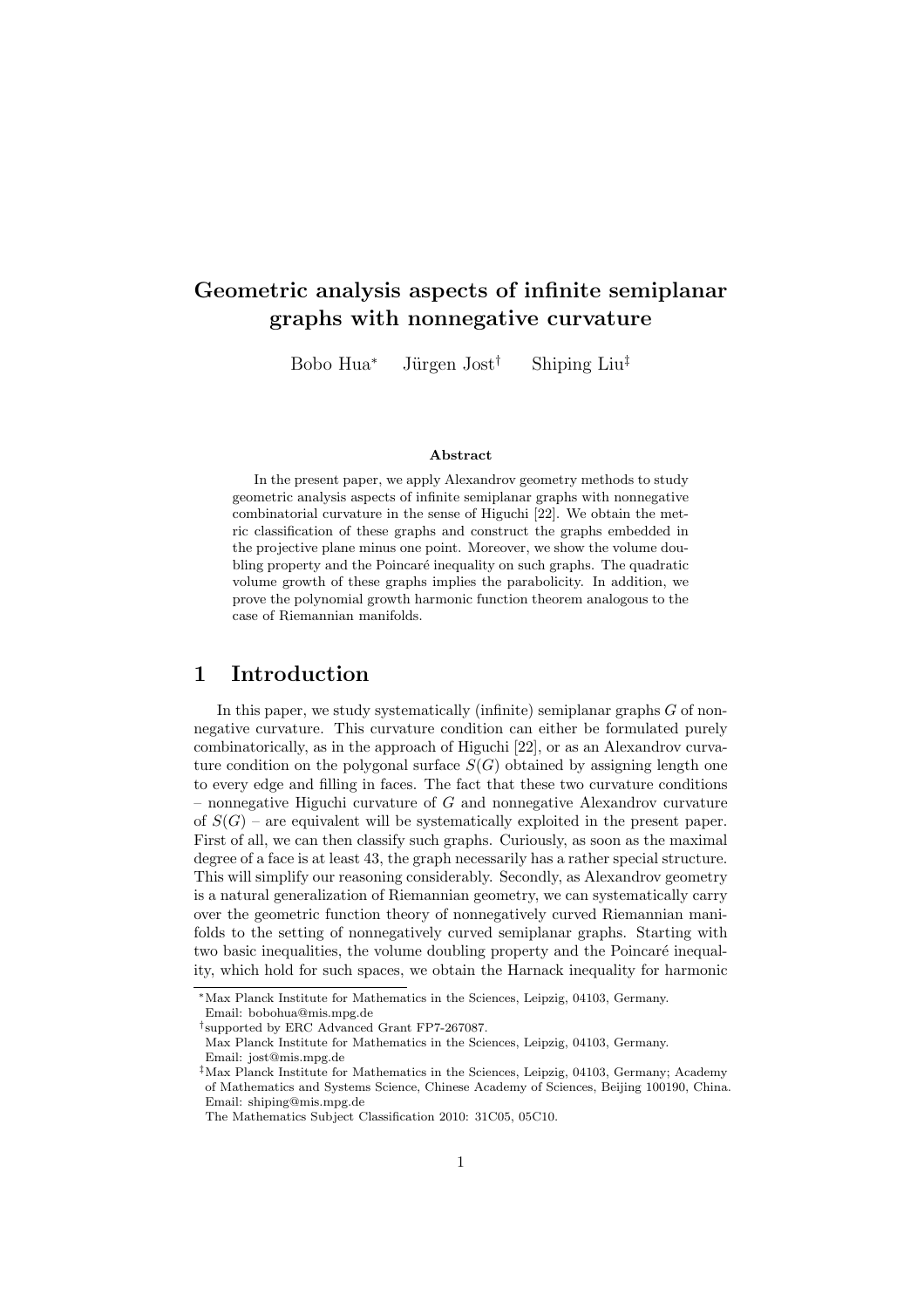functions by Moser's iteration scheme. Here, for defining (sub-, super-)harmonic functions, we use the discrete Laplace operator of  $G$ . Our main results then say that a nonnegatively curved semiplanar graph is parabolic in the sense that it does not support any nontrivial positive superharmonic function (equivalently, Brownian motion is recurrent), and that the dimension of the space of harmonic functions of polynomial growth with exponent at most  $d$  is bounded for any  $d$ . This is an extension of the solution by Colding-Minicozzi [9] of a conjecture of Yau [40] in Riemannian geometry, see also [30].

Let us now describe the results in more precise technical terms. In [22], Higuchi introduced a combinatorial curvature condition for planar graphs and conjectured, as a discrete analog of Myers' theorem in Riemannian geometry, that any planar graph with positive curvature everywhere is a finite graph. De-Vos and Mohar [16] solved the conjecture by proving the Gauss-Bonnet formula for infinite planar graphs.

In this paper, we are interested in infinite graphs. Let  $G$  be an infinite graph embedded in a 2-manifold  $S(G)$  such that each face is homeomorphic to a closed disk with finite edges as the boundary. This includes the case of a planar graph, and we call such a  $G = (V, E, F)$  with its sets of vertices V, edges E, and faces F, a semiplanar graph. For each vertex  $x \in V$ , the combinatorial curvature at  $x$  is defined as

$$
\Phi(x) = 1 - \frac{d_x}{2} + \sum_{\sigma \ni x} \frac{1}{\deg(\sigma)},
$$

where  $d_x$  is the degree of the vertex x,  $deg(\sigma)$  is the degree of the face  $\sigma$ , and the sum is taken over all faces incident to x (i.e.  $x \in \sigma$ ). The idea of this definition is to measure the difference of  $2\pi$  and the total angle  $\Sigma_x$  at the vertex x on the polygonal surface  $S(G)$  equipped with a metric structure obtained from replacing each face of G with a regular polygon of side lengths one and gluing them along the common edges. That is,

$$
2\pi\Phi(x) = 2\pi - \Sigma_x.
$$

Let  $\chi(S(G))$  denote the Euler characteristic of the surface  $S(G)$ . The Gauss-Bonnet formula of  $G$  in [16] reads as

$$
\sum_{x \in G} \Phi(x) \le \chi(S(G)),
$$

whenever  $\Sigma_{x \in G: \Phi(x) < 0} \Phi(x)$  converges. Furthermore, Chen and Chen [6] proved that if the absolute total curvature  $\Sigma_{x \in G} |\Phi(x)|$  is finite, then G has only finitely many vertices with nonvanishing curvature. Then Chen [5] obtained the topological classification of infinite semiplanar graphs with nonnegative curvature:  $\mathbb{R}^2$ , the cylinder without boundary, and the projective plane minus one point. In addition, at the end of the paper [5], he proposed a question on the construction of semiplanar graphs with nonnegative curvature embedded in the projective plane minus one point.

We note that the definition of the combinatorial curvature is equivalent to the generalized sectional (Gaussian) curvature of the surface S(G). The semiplanar graph G has nonnegative combinatorial curvature if and only if the corresponding regular polygonal surface  $S(G)$  is an Alexandrov space with nonnegative sectional curvature, i.e.  $\operatorname{Sec}S(G) \geq 0$  (or  $\operatorname{Sec}G \geq 0$  for short).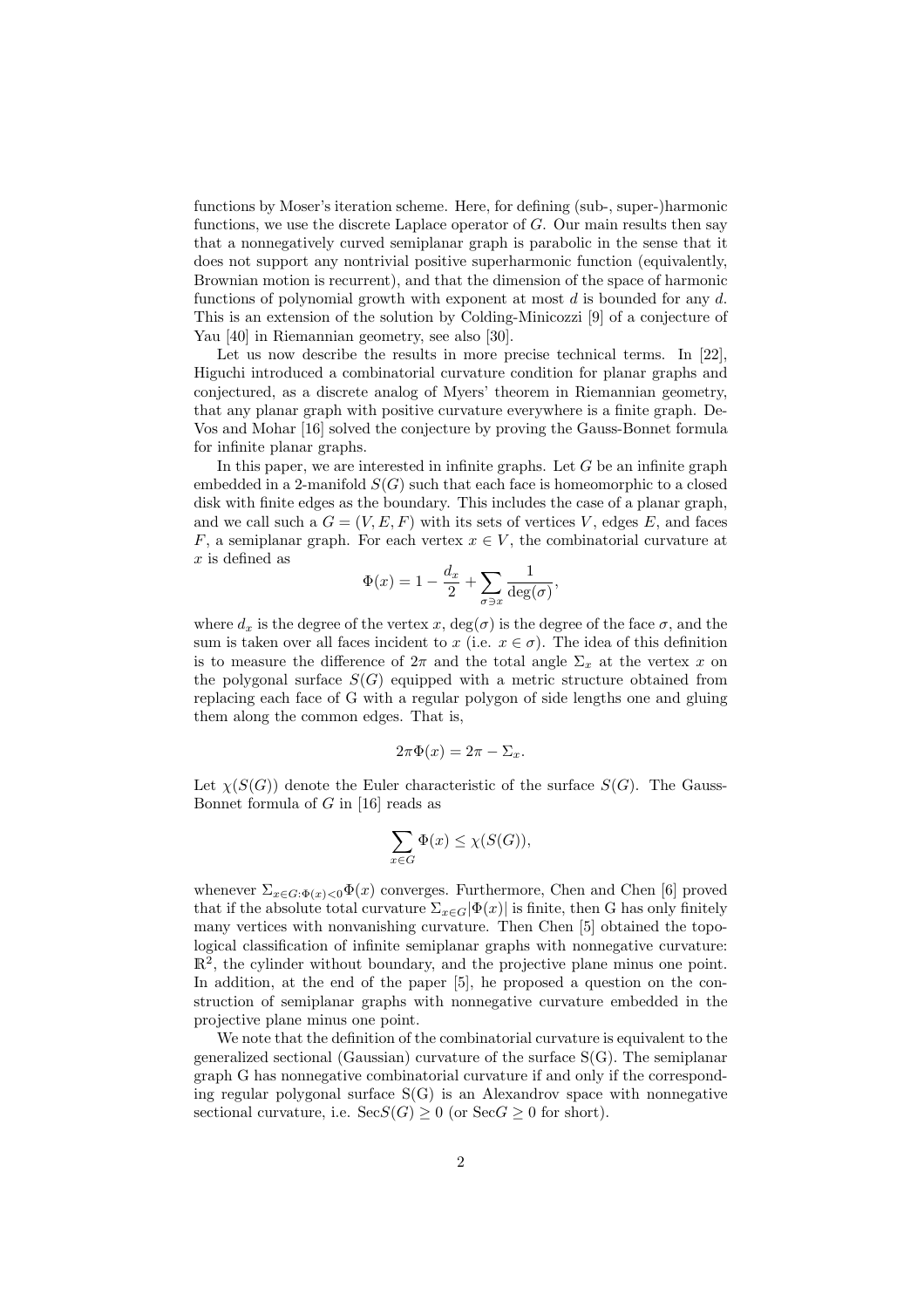Here, we are referring to another notion of curvature for such polygonal spaces, or more precisely, of curvature bounds. This paper will derive its insights from comparing these curvature notions. A metric space  $(X, d)$  is called an Alexandrov space if it is a geodesic space (i.e. each pair of points in  $X$  can be joined by a shortest path called a geodesic) and locally satisfies the Toponogov triangle comparison. For the basic facts of Alexandrov spaces, readers are referred to [2, 1]. In this paper, we shall apply the Alexandrov geometry to study the geometric and analytic properties of semiplanar graphs with nonnegative curvature.

Alexandrov geometry can be seen as a natural generalization of Riemannian geometry, and many fundamental results of Riemannian geometry extend to the more general Alexandrov setting. Firstly, the well known Cheeger-Gromoll splitting theorem for Riemannian manifolds with nonnegative Ricci curvature was generalized to Alexandrov spaces (see  $[4, 1]$ ); the result is that if the *n*dimensional Alexandrov space  $(X, d)$  with nonnegative curvature contains an infinite geodesic  $\gamma$ , i.e.  $\gamma : (-\infty, \infty) \to X$ , then X isometrically splits as  $Y \times \mathbb{R}$ , where Y is an  $(n-1)$ -dimensional Alexandrov space with nonnegative curvature. In the present paper, we shall prove that if the semiplanar graph  $G$ with nonnegative curvature has at least two ends (geometric ends at infinity), then  $S(G)$  is isometric to the cylinder; this is interesting since we do not use the Gauss-Bonnet formula here. Moreover, we give the metric classification of  $S(G)$  for semiplanar graphs G with nonnegative curvature. An orientable  $S(G)$  is isometric to a plane, or a cylinder without boundary if it has vanishing curvature everywhere, and isometric to a cap which is homeomorphic but not isometric to the plane if it has at least one vertex with positive curvature. A nonorientable  $S(G)$  is isometric to the metric space obtained by gluing in some way the boundary of  $[0, a] \times \mathbb{R}$  with vanishing curvature everywhere (see Lemma 3.9).

Secondly, we prove that  $G$  inherits some geometric estimates from those of  $S(G)$ . Let  $d^G$  (resp. d) denote the intrinsic metric on the graph G (resp. polygonal surface  $S(G)$ ). It will be proved that these two metrics are bi-Lipschitz equivalent on G, i.e. for any  $x, y \in G$ ,

$$
Cd^{G}(x,y) \le d(x,y) \le d^{G}(x,y).
$$

We denote by  $B_R(p) = \{x \in G : d^G(p,x) \leq R\}$  the closed geodesic ball in G and by  $B_R^{S(G)}(p) = \{x \in S(G) : d(p,x) \leq R\}$  the closed geodesic ball in  $S(G)$  respectively. The volume of  $B_R(p)$  is defined as  $|B_R(p)| = \sum_{x \in B_R(p)} d_x$ . The Bishop-Gromov volume comparison holds on the *n*-dimensional Alexandrov space  $(X, d)$  with nonnegative curvature (see [1]). For any  $p \in X, 0 < r < R$ , we have

(1.1) 
$$
\frac{H^n(B_R^X(p))}{H^n(B_r^X(p))} \leq \left(\frac{R}{r}\right)^n,
$$

(1.2) 
$$
H^{n}(B_{2R}^{X}(p)) \leq 2^{n} H^{n}(B_{R}^{X}(p)),
$$

(1.3) 
$$
H^n(B_R^X(p)) \le C(n)R^n,
$$

where  $B_R^X(p)$  is the closed geodesic ball in X and  $H^n$  is the n-dimensional Hausdorff measure. We call  $(1.1)$  the relative volume comparison and  $(1.2)$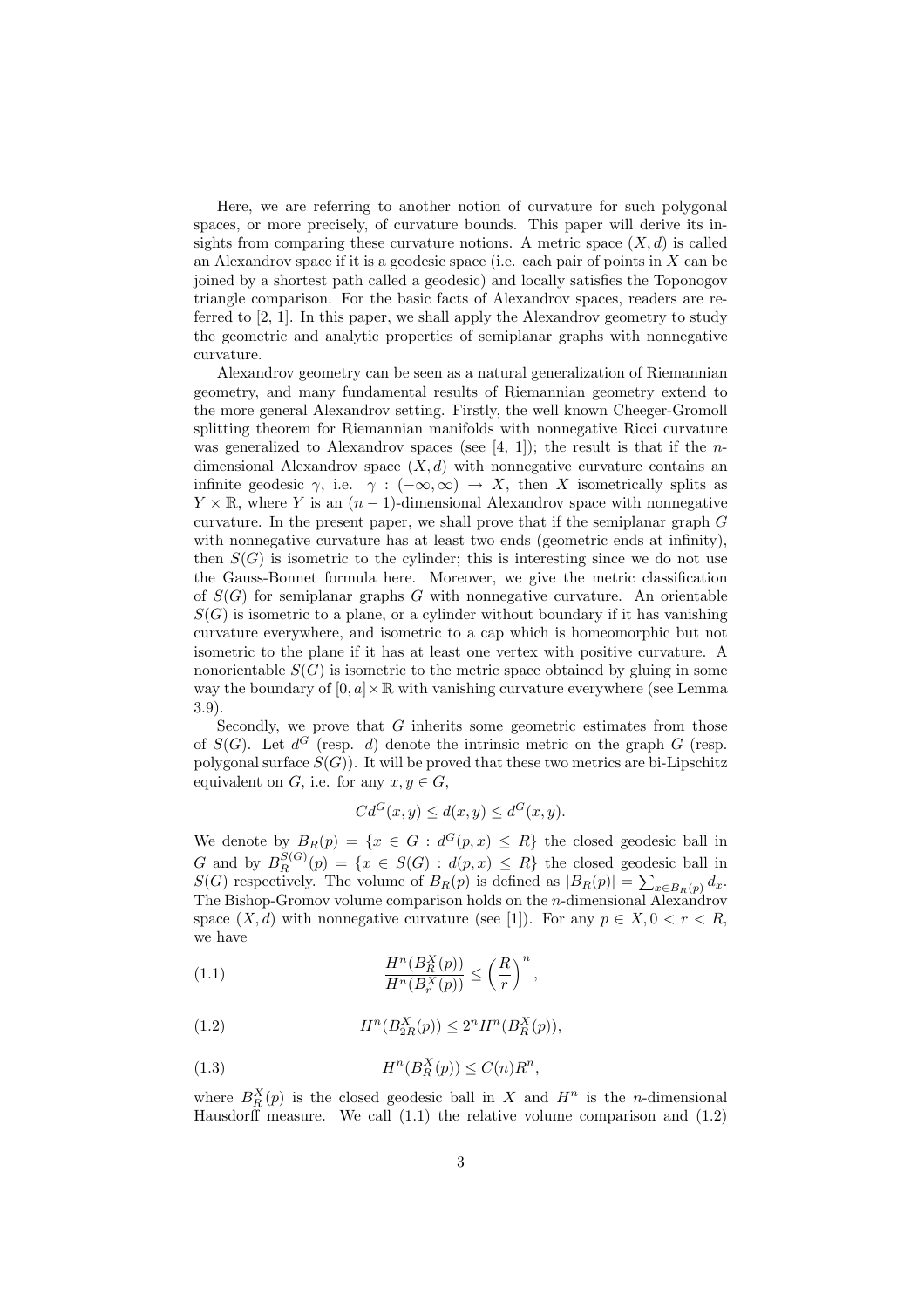the volume doubling property. Note that  $S(G)$  is a 2-dimensional Alexandrov space with nonnegative curvature if  $G$  is a semiplanar graph with nonnegative combinatorial curvature. Let  $D_G$  denote the maximal degree of the faces in  $G$ , i.e.  $D_G = \max_{\sigma \in F} \deg(\sigma)$  which is finite by [6]. In this paper, for simplicity we also denote  $D := D_G$  when it does not make any confusion. The relative volume growth property for the graph  $G$  is obtained in the following theorem.

**Theorem 1.1.** Let G be a semiplanar graph with  $\text{SecG} \geq 0$ . Then for any  $p \in G, 0 < r < R$ , we have

(1.4) 
$$
\frac{|B_R(p)|}{|B_r(p)|} \leq C(D) \left(\frac{R}{r}\right)^2,
$$

(1.5) 
$$
|B_{2R}(p)| \le C(D)|B_R(p)|,
$$

$$
(1.6) \t\t |B_R(p)| \le C(D)R^2, \t (R \ge 1)
$$

where  $C(D)$  is a constant only depending on D which is the maximal facial degree of G.

Thirdly, we show that the Poincaré inequality holds on the semiplanar graph  $G$  with nonnegative curvature. The Poincaré inequality has been proved on Alexandrov spaces in [29, 25], and also on graphs ( $\epsilon$ -nets) embedded into Riemannian manifolds with bounded geometry in [12]. Let u be a local  $W^{1,2}$ function on an *n*-dimensional Alexandrov space  $(X, d)$  with Sec $X \geq 0$ , then

(1.7) 
$$
\int_{B_R^X(p)} |u - u_{B_R}|^2 \leq C(n)R^2 \int_{B_R^X(p)} |\nabla u|^2,
$$

where  $u_{B_R} = \frac{1}{H^n(B_R^X(p))}$  $\overline{\phantom{a}}$  $\int_{B_R^X(p)} u$ . For any function  $f: G \to \mathbb{R}$ , we extend it to each edge of G by linear interpolation and then to each face nicely with controlled energy (see Lemma 4.6). So we get a local  $W^{1,2}$  function on  $S(G)$ which satisfies the Poincaré inequality  $(1.7)$ , and then it implies the Poincaré inequality on the graph G.

**Theorem 1.2.** Let G be a semiplanar graph with  $\text{Sec } G \geq 0$ . Then there exist two constants  $C(D)$  and C such that for any  $p \in G, R > 0, f : B_{CR}(p) \to \mathbb{R}$ , we have

(1.8) 
$$
\sum_{x \in B_R(p)} (f(x) - f_{B_R})^2 d_x \le C(D) R^2 \sum_{x, y \in B_{CR}(p); x \sim y} (f(x) - f(y))^2,
$$

where  $f_{B_R} = \frac{1}{|B_R(p)|} \sum_{x \in B_R(p)} f(x) d_x$ , and  $x \sim y$  if x and y are neighbors.

Finally, we shall study some global properties of harmonic functions on the semiplanar graph G with nonnegative curvature. Let  $f: G \to \mathbb{R}$  be a function on the graph G. The Laplace operator L is defined as (see [20, 17, 7])

$$
Lf(x) = \frac{1}{d_x} \sum_{y \sim x} (f(y) - f(x)).
$$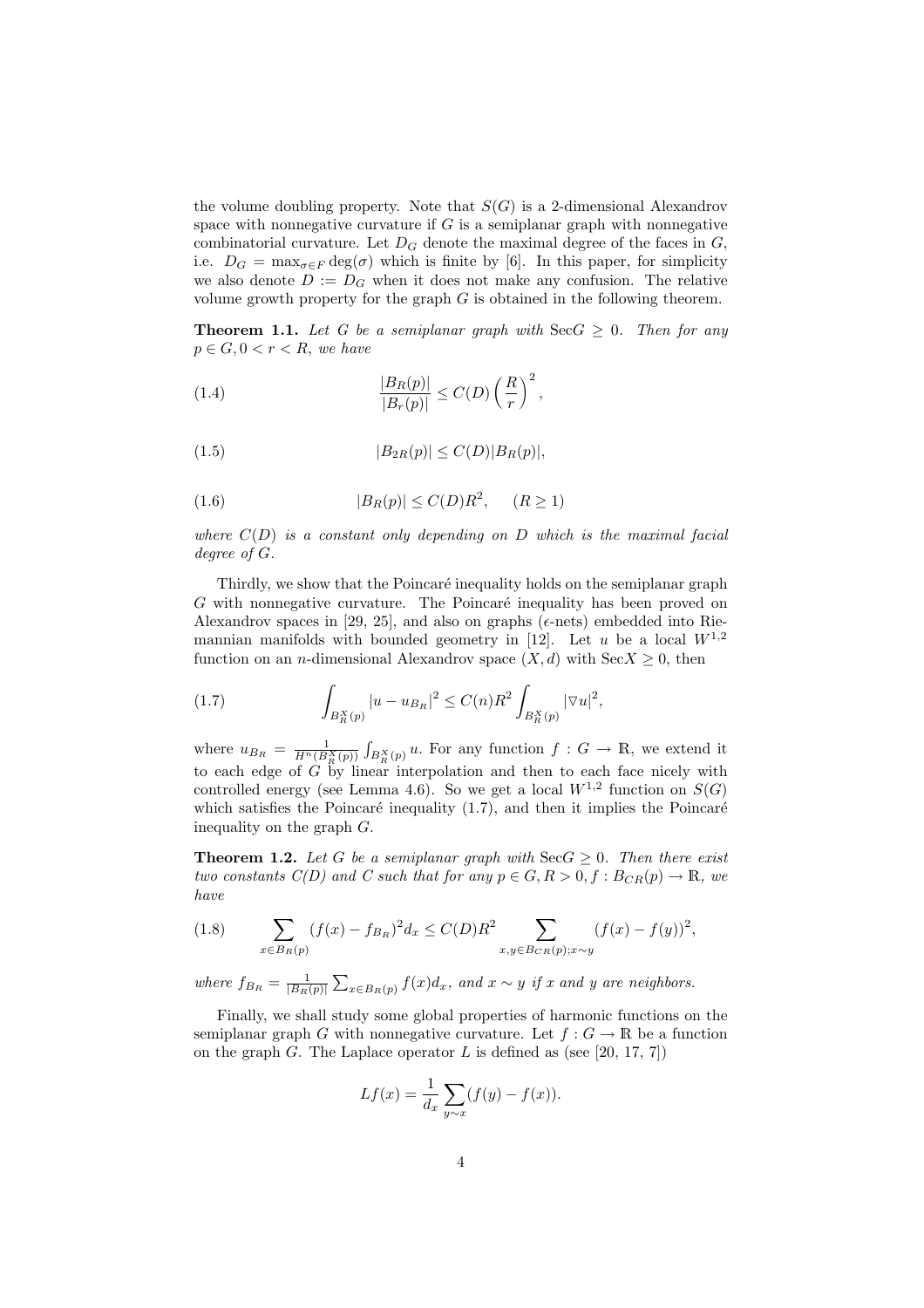A function f is called harmonic (subharmonic, superharmonic) if  $Lf(x) = 0$  ( $\geq$  $0, \leq 0$ , for each  $x \in G$ .

A manifold or a graph is called parabolic if it does not admit any nontrivial positive superharmonic function. The question when a manifold is parabolic has been studied extensively in the literature; in fact, parabolicity is equivalent to recurrency for Brownnian motion (see [19, 24, 34]). Noticing that the semiplanar graph G with nonnegative curvature has the quadratic volume growth  $(1.6)$ , we obtain the following theorem in a standard manner (see [24]).

#### **Theorem 1.3.** Any semiplanar graph G with  $\text{SecG} > 0$  is parabolic.

Since Yau [38] proved the Liouville theorem for positive harmonic functions on Riemannian manifolds with nonnegative Ricci curvature, the study of harmonic functions on manifolds has been one of the central fields of geometric analysis. Yau conjectured in [39, 40] that the linear space of polynomial growth harmonic functions with a fixed growth rate on a Riemannian manifold with nonnegative Ricci curvature is of finite dimension. Colding and Minicozzi [9] gave an affirmative answer to the conjecture by the volume doubling property and the Poincaré inequality. After then, Li [30] provided a simplified argument by the mean value inequality (see also [8, 10]). In this paper, we call this result the polynomial growth harmonic function theorem. Delmotte [13] proved it in the graph setting by assuming the volume doubling property and the Poincaré inequality. Kleiner [28] generalized it to Cayley graphs of groups of polynomial growth, by which he gave a new proof of Gromov's theorem in group theory. Hua [26] generalized it to Alexandrov spaces and gave the optimal dimension estimate analogous to the Riemannian manifold case.

Let G be a semiplanar graph with nonnegative curvature and  $H^d(G) = \{u :$  $Lu \equiv 0, |u(x)| \leq C(d^G(p,x)+1)^d$  which is the space of polynomial growth harmonic functions of growth degree  $d$  on G. By the method of Colding-Minicozzi or Li (see [13]), the volume doubling property  $(1.5)$  and the Poincaré inequality (1.8) imply that dim  $H^d(G) \leq C(D)d^{v(D)}$  for any  $d \geq 1$ , where  $C(D)$  and  $v(D)$ depend on  $D$ . Instead of the volume doubling property  $(1.5)$ , we use the relative volume comparison (1.4) to show that dim  $H^d(G) \leq C(D)d^2$ . It seems natural that the dimension estimate of  $H^d(G)$  should involve the maximal facial degree  $D$  because the relative volume comparison and the Poincaré inequality cannot avoid D, but the estimate is still not satisfactory since  $C(D)$  here is only a dimensional constant in the Riemannian case.

Furthermore, we note that a semiplanar graph  $G$  with nonnegative curvature and  $D_G \geq 43$  has a special structure of linear volume growth like a one-sided cylinder, see Theorem 2.10. Inspired by the work [37], in which Sormani proved that any polynomial growth harmonic function on a Riemannian manifold with one end and nonnegative Ricci curvature of linear volume growth is constant, we obtain the following theorem.

**Theorem 1.4.** Let G be a semiplanar graph with  $\text{Sec } G \geq 0$  and  $D_G \geq 43$ . Then for any  $d > 0$ ,

$$
\dim H^d(G) = 1.
$$

The final dimension estimate follows from combining the previous two estimates.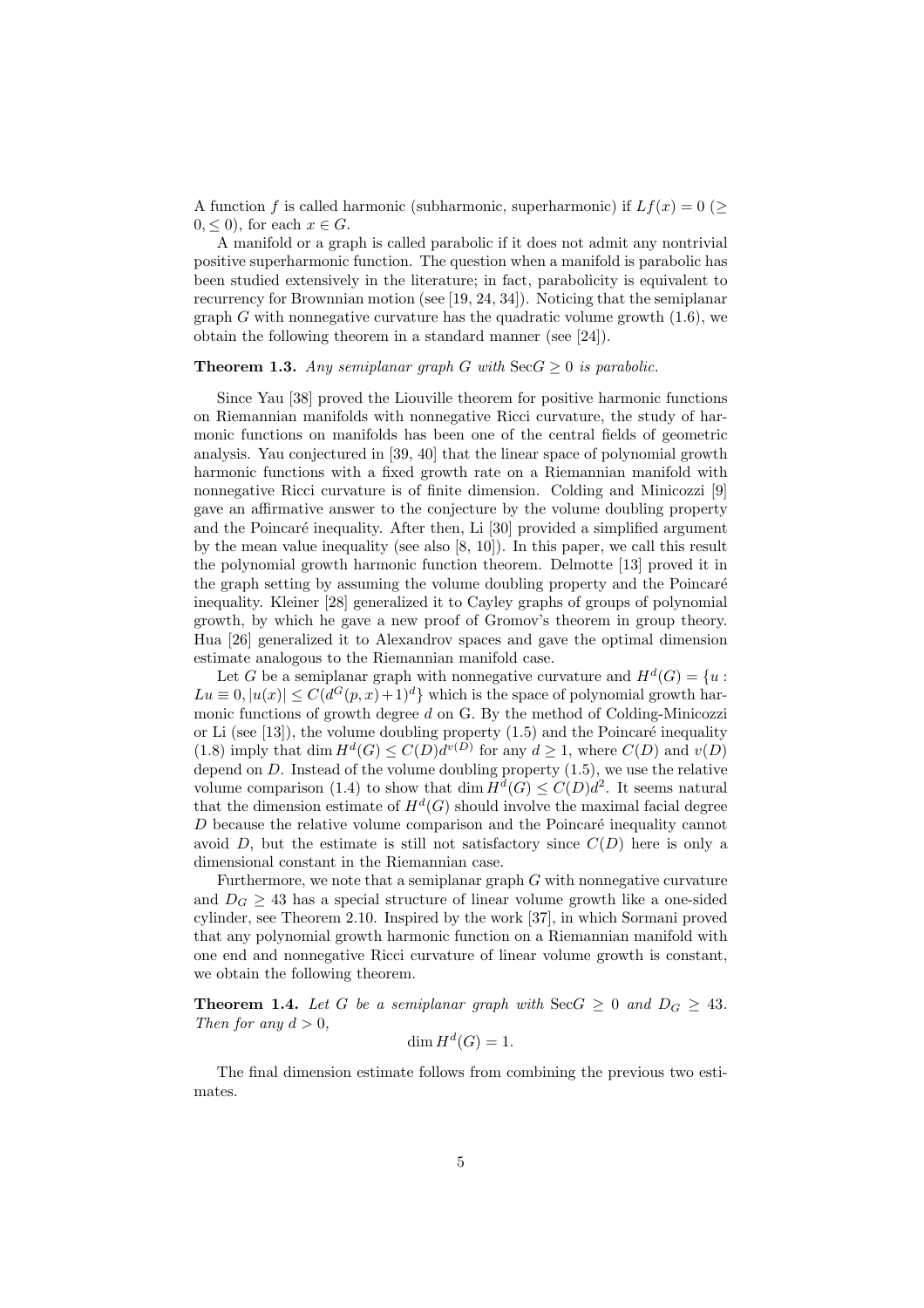**Theorem 1.5.** Let G be a semiplanar graph with Sec  $G \geq 0$ . Then for any  $d \geq 1$ ,

$$
\dim H^d(G) \leq C d^2,
$$

where  $C$  is an absolute constant.

For convenience, we may change the values of the constants  $C, C(D)$  from line to line in the sequel.

### 2 Preliminaries

A graph is called planar if it can be embedded in the plane without selfintersection of edges. We define a semiplanar graph similarly.

**Definition 2.1.** A graph  $G = (V, E)$  is called semiplanar if it can be embedded into a connected 2-manifold S without self-intersection of edges and each face is homeomorphic to the closed disk with finite edges as the boundary.

The embedding in the definition is called a strong embedding in [5]. Let  $G = (V, E, F)$  denote the semiplanar graph with the set of vertices, V, edges,  $E$  and faces,  $F$ . Edges and faces are regarded as closed subsets of  $S$ , and two objects from  $V, E, F$  are called incident if one is a proper subset of the other. In this paper, essentially for simplicity, we shall always assume that the surface  $S$  has no boundary except in Remark 3.7 and  $G$  is a simple graph, i.e. without loops and multi-edges. We denote by  $d_x$  the degree of the vertex  $x \in G$  and by deg( $\sigma$ ) the degree of the face  $\sigma \in F$ , i.e. the number of edges incident to  $\sigma$ . Further, we assume that  $3 \leq d_x < \infty$  and  $3 \leq \deg(\sigma) < \infty$  for each vertex x and face  $\sigma$ , which implies that G is a locally finite graph. For each semiplanar graph  $G = (V, E, F)$ , there is a unique metric space, denoted by  $S(G)$ , which is obtained from replacing each face of  $G$  by a regular polygon of side length one with the same facial degree and gluing the faces along the common edges in  $S$ .  $S(G)$  is called the regular polygonal surface of the semiplanar graph G.

For a semiplanar graph G, the combinatorial curvature at each vertex  $x \in G$ is defined as

$$
\Phi(x) = 1 - \frac{d_x}{2} + \sum_{\sigma \ni x} \frac{1}{\deg(\sigma)},
$$

where the sum is taken over all the faces incident to  $x$ . This curvature can be read from the corresponding regular polygonal surface  $S(G)$  as,

$$
2\pi\Phi(x) = 2\pi - \Sigma_x,
$$

where  $\Sigma_x$  is the total angle of  $S(G)$  at x. Positive curvature thus means convexity at the vertex. We shall prove that the semiplanar graph  $G$  has nonnegative curvature everywhere if and only if the regular polygonal surface  $S(G)$  is an Alexandrov space with nonnegative curvature, which is a generalized sectional (Gaussian) curvature on metric spaces.

We recall some basic facts in metric geometry and Alexandrov geometry. Readers are referred to [2, 1].

A curve  $\gamma$  in a metric space  $(X, d)$  is a continuous map  $\gamma : [a, b] \to X$ . The length of a curve  $\gamma$  is defined as

$$
L(\gamma) = \sup \left\{ \sum_{i=1}^N d(\gamma(y_{i-1}), \gamma(y_i)) : \text{any partition } a = y_0 < y_1 < \ldots < y_N = b \right\}.
$$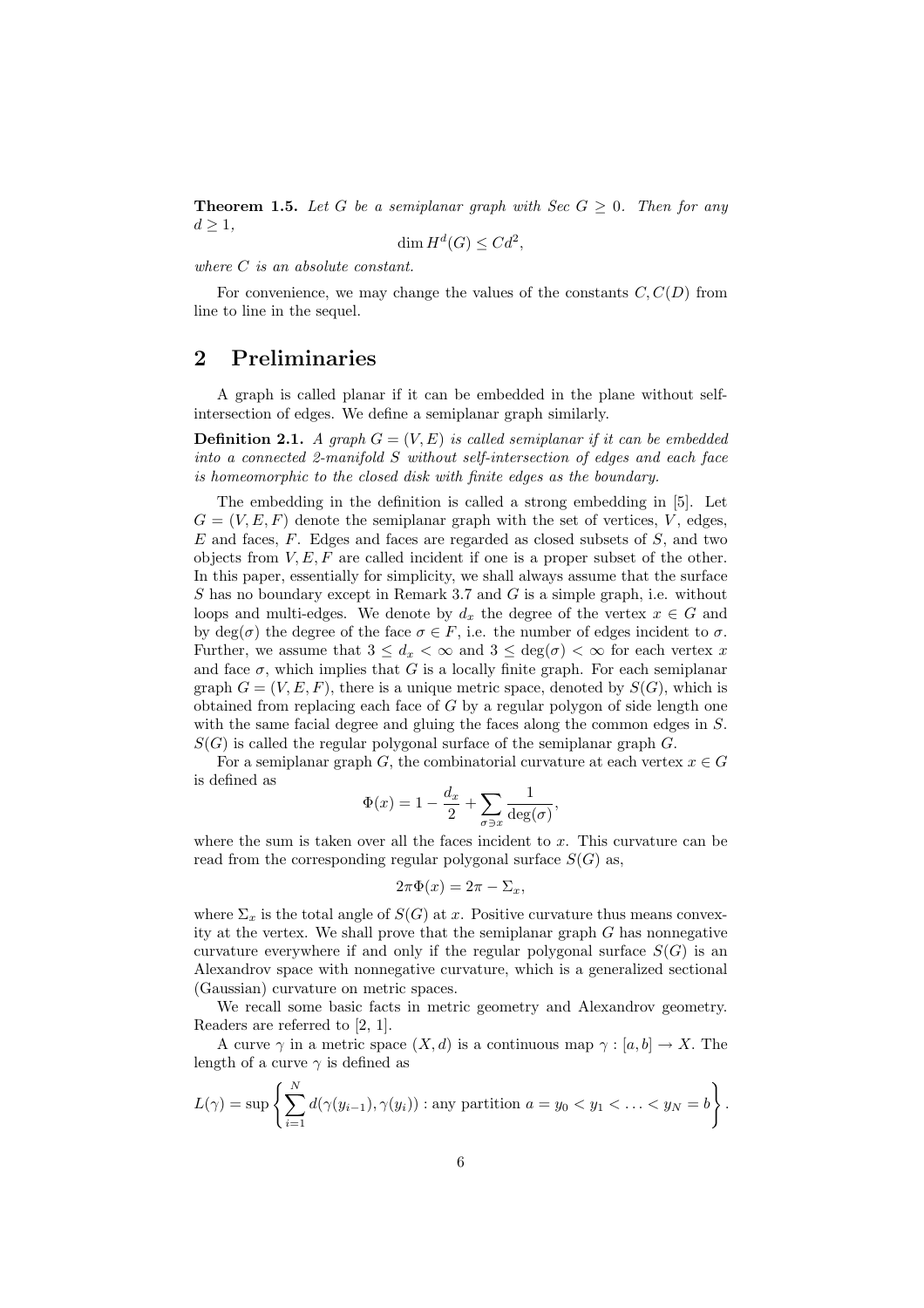A curve  $\gamma$  is called rectifiable if  $L(\gamma) < \infty$ . Given  $x, y \in X$ , denote by  $\Gamma(x, y)$  the set of rectifiable curves joining x and y. A metric space  $(X, d)$  is called a length space if  $d(x, y) = \inf_{\gamma \in \Gamma(x, y)} \{L(\gamma)\}\)$ , for any  $x, y \in X$ . A curve  $\gamma : [a, b] \to X$ is called a geodesic if  $d(\gamma(a), \gamma(b)) = L(\gamma)$ . It is always true by the definition of the length of a curve that  $d(\gamma(a), \gamma(b)) \leq L(\gamma)$ . A geodesic is a shortest curve (or shortest path) joining the two end points. A geodesic space is a length space  $(X, d)$  satisfying that for any  $x, y \in X$ , there is a geodesic joining x and y.

Denote by  $\Pi_{\kappa}, \kappa \in \mathbb{R}$  the model space which is a 2-dimensional, simply connected space form of constant curvature  $\kappa$ . Typical ones are

$$
\Pi_{\kappa} = \begin{cases} \mathbb{R}^2, & \kappa = 0 \\ S^2, & \kappa = 1 \\ \mathbb{H}^2, & \kappa = -1 \end{cases}
$$

.

In a geodesic space  $(X, d)$ , we denote by  $\gamma_{xy}$  one of the geodesics joining x and y, for  $x, y \in X$ . Given three points  $x, y, z \in X$ , denote by  $\triangle_{xyz}$  the geodesic triangle with edges  $\gamma_{xy}, \gamma_{yz}, \gamma_{zx}$ . There exists a unique (up to an isometry) geodesic triangle,  $\Delta_{\bar{x}\bar{y}\bar{z}}$ , in  $\Pi_{\kappa}$   $(d(x, y) + d(y, z) + d(z, x) < \frac{2\pi}{\sqrt{\kappa}}$  if  $\kappa > 0$ ) such that  $d(\bar{x}, \bar{y}) = d(x, y), d(\bar{y}, \bar{z}) = d(y, z)$  and  $d(\bar{z}, \bar{x}) = d(z, x)$ . We call  $\Delta_{\bar{x}\bar{y}\bar{z}}$  the comparison triangle in  $\Pi_{\kappa}$ .

**Definition 2.2.** A complete geodesic space  $(X, d)$  is called an Alexandrov space with sectional curvature bounded below by  $\kappa$  (SecX  $\geq \kappa$  for short) if for any  $p \in X$ , there exists a neighborhood  $U_p$  of p such that for any  $x, y, z \in U_p$  (with  $d(x,y) + d(y,z) + d(z,x) < \frac{2\pi}{\sqrt{\kappa}}$  if  $\kappa > 0$ ), any geodesic triangle  $\triangle_{xyz}$ , and any  $w \in \gamma_{yz}$ , letting  $\bar{w} \in \gamma_{\bar{y}\bar{z}}$  be in the comparison triangle  $\Delta_{\bar{x}\bar{y}\bar{z}}$  in  $\Pi_{\kappa}$  satisfying  $d(\bar{y}, \bar{w}) = d(y, w)$  and  $d(\bar{w}, \bar{z}) = d(w, z)$ , we have

$$
d(x, w) \ge d(\bar{x}, \bar{w}).
$$

In other words, an Alexandrov space  $(X, d)$  is a geodesic space which locally satisfies the Toponogov triangle comparison theorem for the sectional curvature. It is proved in [2] that the Hausdorff dimension of an Alexandrov space  $(X, d)$ ,  $\dim_H(X)$ , is an integer or infinity. One dimensional Alexandrov spaces are: straight line,  $S^1$ , ray and closed interval.

Let  $(X, d)$  be an Alexandrov space,  $B_R^X(p)$  denote the closed geodesic ball centered at  $p \in X$  of radius  $R > 0$ , i.e.  $\overrightarrow{B_R}(p) = \{x \in X : d(p,x) \leq R\}$ . The well known Bishop-Gromov volume comparison theorem holds on Alexandrov spaces [1].

**Theorem 2.3.** Let  $(X, d)$  be an n-dimensional Alexandrov space with nonnegative curvature, i.e.  $SecX \geq 0$ . Then for any  $p \in X, 0 \lt r \lt R$ , it holds that

(2.1) 
$$
\frac{H^n(B_R^X(p))}{H^n(B_r^X(p))} \leq \left(\frac{R}{r}\right)^n,
$$

(2.2) 
$$
H^{n}(B_{2R}^{X}(p)) \leq 2^{n} H^{n}(B_{R}^{X}(p)),
$$

(2.3) 
$$
H^n(B_R^X(p)) \le C(n)R^n,
$$

where  $H^n$  is the n-dimensional Hausdorff measure.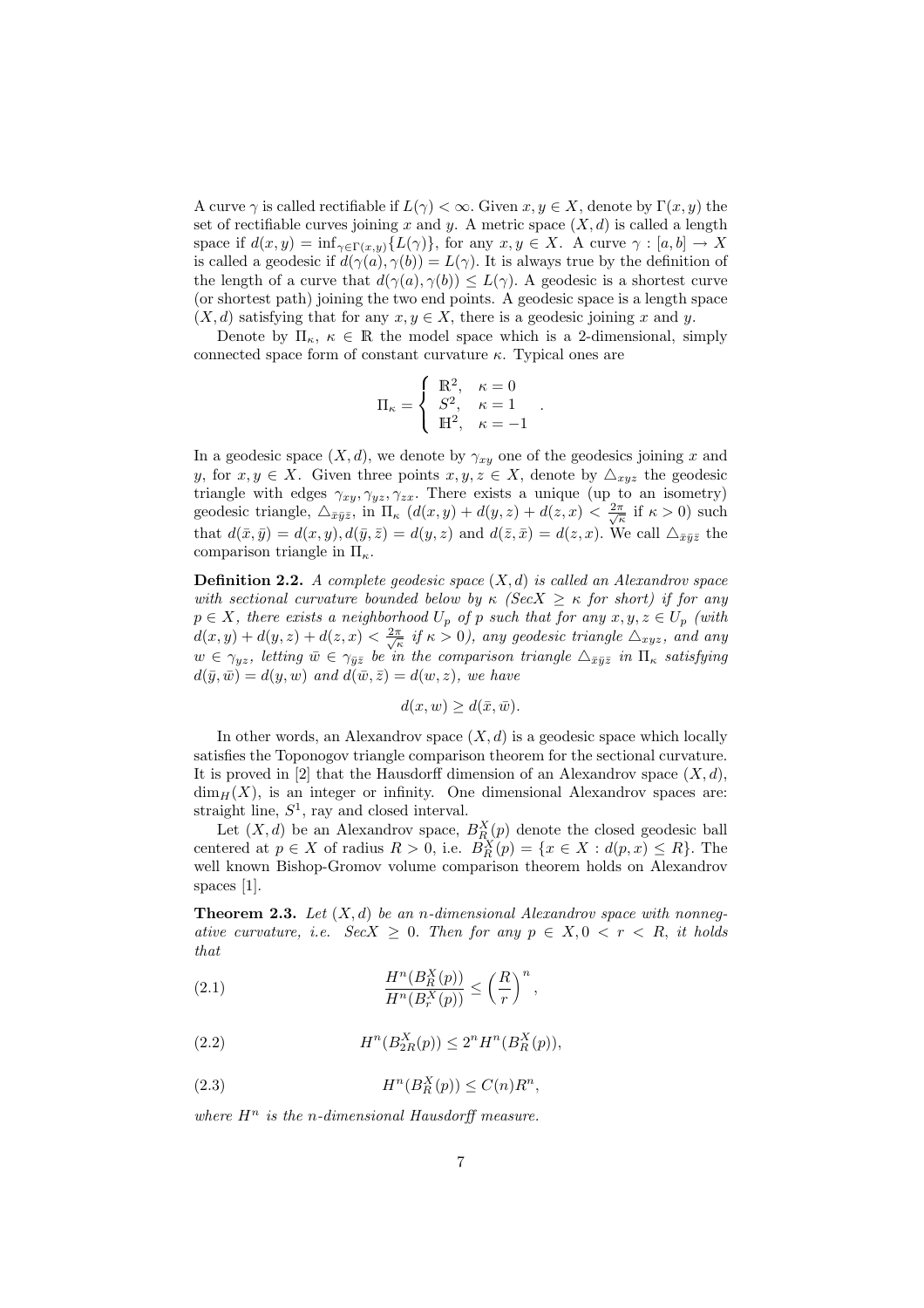A curve  $\gamma : (-\infty, \infty) \to X$  is called an infinite geodesic if for any  $s, t \in$  $(-\infty,\infty)$ ,  $d(\gamma(s),\gamma(t)) = L(\gamma|_{[s,t]})$ , i.e. every restriction of  $\gamma$  to a subinterval is a geodesic (shortest path). For two metric spaces  $(X, d_X), (Y, d_Y)$ , the metric product of X and Y is a product space  $X \times Y$  equipped with the metric  $d_{X \times Y}$ which is defined as

$$
d_{X\times Y}((x_1,y_1),(x_2,y_2))=\sqrt{d_X^2(x_1,x_2)+d_Y^2(y_1,y_2)},
$$

for any  $(x_1, y_1), (x_2, y_2) \in X \times Y$ . The Cheeger-Gromoll splitting theorem holds on Alexandrov spaces with nonnegative curvature [1].

**Theorem 2.4.** Let  $(X, d)$  be an n-dimensional Alexandrov space with  $\text{Sec } X \geq 0$ . If it contains an infinite geodesic, then X is isometric to a metric product  $Y \times \mathbb{R}$ , where Y is an  $(n-1)$ -dimensional Alexandrov space with  $\text{SecY} \geq 0$ .

Let  $(X, d)$  be an *n*-dimensional Alexandrov space with  $\text{Sec } X \geq \kappa, \kappa \in \mathbb{R}$ . The tangent space at each point  $p \in X$  is well defined, denoted by  $T_pX$ , which is the pointed Gromov-Hausdorff limit of the rescaling sequence  $(X, \lambda d, p)$  as  $\lambda \to \infty$  (see [1]). A point  $p \in X$  is called regular (resp. singular) if  $T_p X$  is (resp. not) isometric to  $\mathbb{R}^n$ . Let  $S(X)$  denote the set of singular points in X. It is known that  $H^n(S(X)) = 0$ . Otsu and Shioya [33] obtained the  $C^1$ -differential and  $C^0$ -Riemannian structure on the regular part of  $X, X \setminus S(X)$ . A function f defined on a domain  $\Omega \subset X$  is called Lipschitz if there is a constant C such that for any  $x, y \in \Omega$ ,  $|f(x) - f(y)| \leq C d(x, y)$ . It can be shown that every Lipschitz function is differentiable  $H<sup>n</sup>$ -almost everywhere and with bounded gradient  $|\nabla f|$  (see [3]). Let  $Lip(\Omega)$  denote the set of Lipschitz functions on  $\Omega$ . For any precompact domain  $\Omega \subset X$  and  $f \in Lip(\Omega)$ , the  $W^{1,2}$  norm of f is defined as

$$
||f||_{W^{1,2}(\Omega)}^2 = \int_{\Omega} f^2 + \int_{\Omega} |\nabla f|^2.
$$

The  $W^{1,2}$  space on  $\Omega$ , denoted by  $W^{1,2}(\Omega)$ , is the completion of  $Lip(\Omega)$  with respect to the  $W^{1,2}$  norm. A function  $f \in W^{1,2}_{loc}(X)$  if for any precompact domain  $\Omega \subset \subset X$ ,  $f|_{\Omega} \in W^{1,2}(\Omega)$ . The Poincaré inequality was proved in [29, 25].

**Theorem 2.5.** Let  $(X, d)$  be an n-dimensional Alexandrov space with  $SecX \geq 0$ and  $u \in W^{1,2}_{loc}(X)$ , then

(2.4) 
$$
\int_{B_R^X(p)} |u - u_{B_R}|^2 \leq C(n)R^2 \int_{B_R^X(p)} |\nabla u|^2,
$$

where  $u_{B_R} = \frac{1}{H^n(B_R^X(p))}$  $\overline{\phantom{a}}$  $B^X_R(p)\stackrel{u}{\cdot}$ 

Let  $(X, d)$  be a geodesic space and  ${B_{R_i}^X(p)}_{i=1}^{\infty}$  be an exhaustion of X, i.e.  $B_{R_i}^X(p) \subset B_{R_{i+1}}^X(p)$  for any  $i \geq 1$  and  $X = \bigcup_{i=1}^{\infty} B_{R_i}^X(p)$ , equivalently  $R_i \leq R_{i+1}$ and  $R_i \to \infty$  as  $i \to \infty$ . A connected component E of  $X \setminus B_{R_i}^X(p)$  is called connecting to infinity if there is a sequence of points  $\{q_j\}_{j=1}^{\infty}$  in E such that  $d(p, q_j) \to \infty$  as  $j \to \infty$ . The number of connected components of  $X \setminus B_{R_i}^X(p)$ connecting to infinity, denoted by  $N_i$ , is nondecreasing in i. Then the limit  $N(X) = \lim_{i \to \infty} N_i$  is well defined and called the number of ends of X. It is easy to show that  $N(X)$  does not depend on the choice of the exhaustion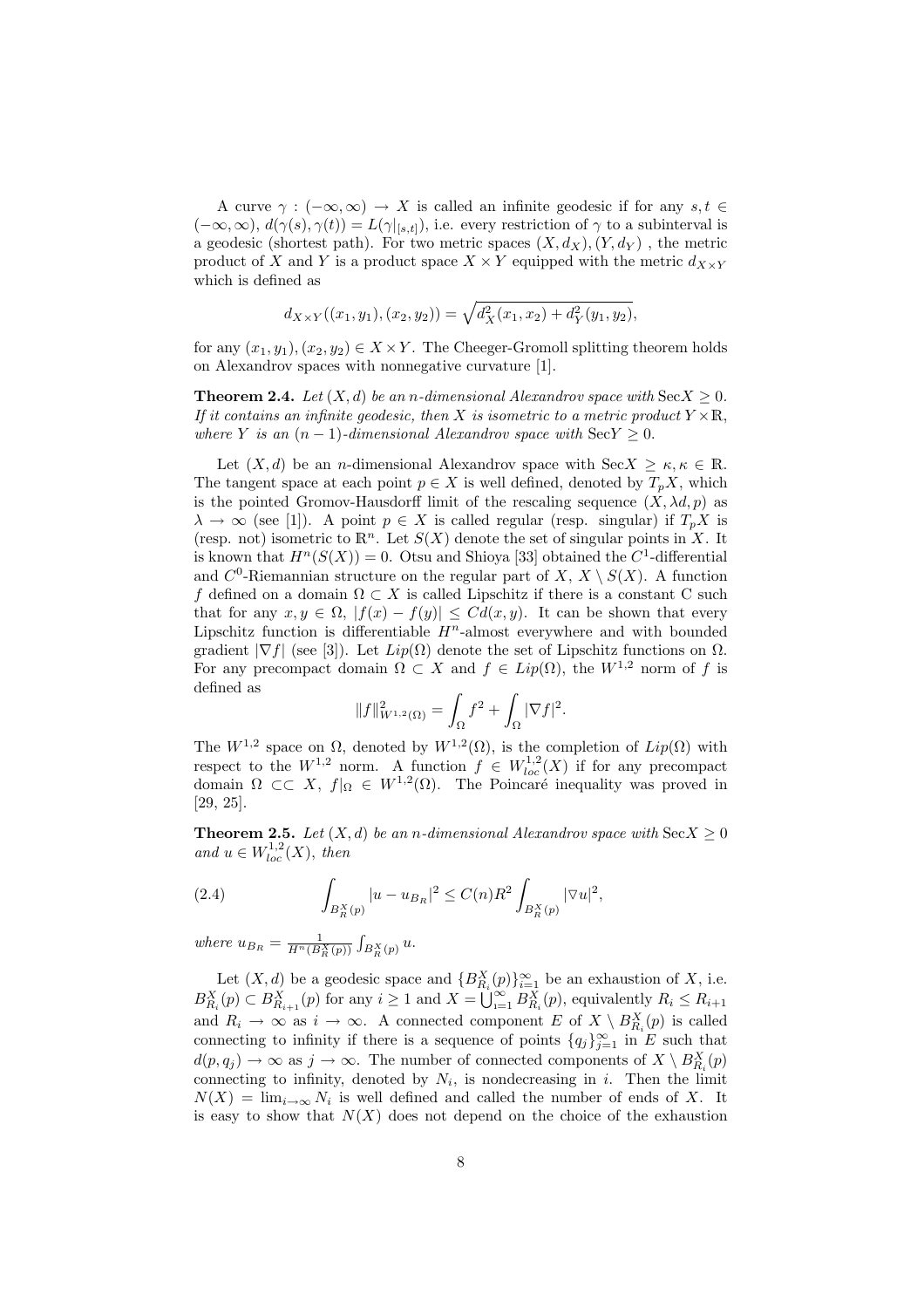of X,  ${B_{R_i}^X(p)}_{i=1}^{\infty}$ . Given a connected graph  $G = (V, E)$ , let  $G_1$  denote the 1-dimensional simplicial complex of  $G$ , i.e. a metric space obtained from  $G$  by assigning each edge the length one. Then  $G_1$  is a geodesic space and  $N(G_1)$  is well defined. If G is a semiplanar graph and  $S(G)$  is the corresponding regular polygonal surface, then we can also define the number of ends of  $S(G)$ ,  $N(S(G))$ .

In the sequel, we recall some facts on the combinatorial structure of semiplanar graphs. The Gauss-Bonnet formula for the semiplanar graph was proved in [16, 6].

**Theorem 2.6.** Let G be a semiplanar graph,  $S(G)$  be the corresponding regular polygonal surface, and  $t = N(S(G))$ . If G has only finitely many vertices with negative curvature, then there exists a closed 2-manifold  $M$ , so that  $S(G)$  is homeomorphic to M minus t points, and

(2.5) 
$$
\sum_{x \in G} \Phi(x) \leq \chi(S(G)) := \chi(M) - t.
$$

Moreover, G has at most finitely many vertices with nonvanishing curvature.

By the Gauss-Bonnet formula, Chen [5] gave the topological classification of semiplanar graphs with nonnegative curvature.

Theorem 2.7. Let G be an infinite semiplanar graph with nonnegative curvature everywhere and  $S(G)$  be the regular polygonal surface. Then  $S(G)$  is homeomorphic to:  $\mathbb{R}^2$ , the cylinder without boundary or the projective plane minus one point.

Let G be a semiplanar graph and  $x \in G$ . It is straightforward that  $3 \leq$  $d_x \leq 6$  if  $\Phi(x) \geq 0$  and  $3 \leq d_x \leq 5$  if  $\Phi(x) > 0$ . A pattern of a vertex x is a vector  $(\deg(\sigma_1), \deg(\sigma_2), \cdots, \deg(\sigma_{d_x}))$ , where  $\{\sigma_i\}_{i=1}^{d_x}$  are the faces incident to x ordered with  $\deg(\sigma_1) \leq \deg(\sigma_2) \leq \cdots \leq \deg(\sigma_{d_x})$ . The following table is the list of all possible patterns of a vertex x with positive curvature (see [16, 6]).

|             |                     | of an possible parrelles of a vertex $\omega$ when post |
|-------------|---------------------|---------------------------------------------------------|
| Patterns    |                     | $\Phi(x)$                                               |
| (3,3,k)     | $3\leq k$           | $= 1/6 + 1/k$                                           |
| (3,4,k)     | $4 \leq k$          | $=1/12+1/k$                                             |
| (3, 5, k)   | $5 \leq k$          | $= 1/30 + 1/k$                                          |
| (3,6,k)     | $6 \leq k$          | $=1/k$                                                  |
| (3, 7, k)   | $7 \leq k \leq 41$  | $\geq 1/1722$                                           |
| (3,8,k)     | $8 \leq k \leq 23$  | $\geq 1/552$                                            |
| (3,9,k)     | $9 \leq k \leq 17$  | $\geq 1/306$                                            |
| (3, 10, k)  | $10 \leq k \leq 14$ | $\geq 1/210$                                            |
| (3, 11, k)  | $11 \leq k \leq 13$ | $\geq 1/858$                                            |
| (4,4,k)     | $4 \leq k$          | $=1/k$                                                  |
| (4, 5, k)   | $5\leq k\leq 19$    | $\geq 1/380$                                            |
| (4,6,k)     | $6 \leq k \leq 11$  | $\geq 1/132$                                            |
| (4, 7, k)   | $7 \leq k \leq 9$   | $\geq 1/252$                                            |
| (5, 5, k)   | $5\leq k\leq 9$     | $\geq 1/90$                                             |
| (5,6,k)     | $6 \leq k \leq 7$   | $\geq 1/105$                                            |
| (3,3,3,k)   | $3\leq k$           | $=1/k$                                                  |
| (3,3,4,k)   | $4 \leq k \leq 11$  | $\geq 1/132$                                            |
| (3,3,5,k)   | $5 \leq k \leq 7$   | $\geq 1/105$                                            |
| (3,4,4,k)   | $4 \leq k \leq 5$   | $\geq 1/30$                                             |
| (3,3,3,3,k) | $3\leq k\leq 5$     | $\geq 1/30$                                             |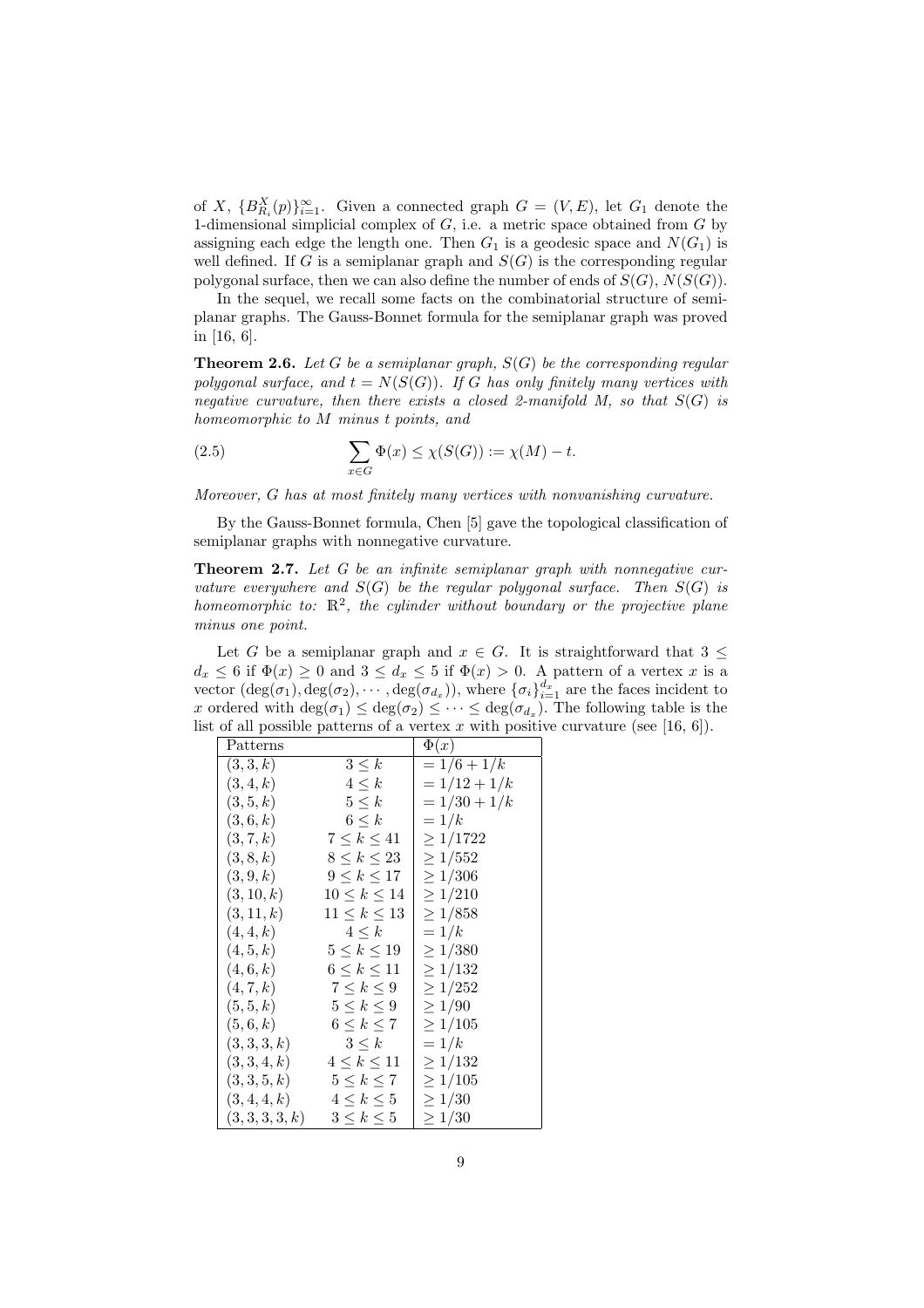All possible patterns of a vertex with vanishing curvature are (see [21, 6]):

- $(3, 7, 42), (3, 8, 24)(3, 9, 18), (3, 10, 15), (3, 11, 12), (3, 12, 12), (4, 5, 20),$
- $(4, 6, 12), (4, 8, 8), (5, 5, 10), (6, 6, 6), (3, 3, 4, 12), (3, 3, 6, 6), (3, 4, 4, 6),$
- $(4, 4, 4, 4), (3, 3, 3, 3, 6), (3, 3, 3, 4, 4), (3, 3, 3, 3, 3, 3).$

We recall a lemma in [6].

**Lemma 2.8.** Let G be a semiplanar graph G with  $\text{SecG} > 0$  and  $\sigma$  be a face of G with  $deg(\sigma) > 43$ . Then

$$
\sum_{x \in \sigma} \Phi(x) \ge 1.
$$

*Proof.* For completeness, we give the proof of the lemma. Since  $\text{Sec } G \geq 0$  and  $deg(\sigma) \geq 43$ , the only possible patterns of the vertices incident to the face  $\sigma$  are:  $(3,3,k), (3,4,k), (3,5,k), (3,6,k), (4,4,k) \text{ and } (3,3,3,k), \text{ where } k = \text{deg}(\sigma)$ . In each case, we have  $\Phi(x) \geq \frac{1}{k}$ , for  $x \in \sigma$ . Hence, we get

$$
\sum_{x \in \sigma} \Phi(x) \ge 1.
$$

Let  $G = (V, E, F)$  be a semiplanar graph. We denote by  $D_G = \sup \{ \deg(\sigma) :$  $\sigma \in F$  the maximal degree of faces in G. If G has nonnegative curvature everywhere, then by Theorem 2.6, G has at most finitely many vertices with nonvanishing curvature which implies that  $D_G < \infty$ .

**Lemma 2.9.** Let G be an infinite semiplanar graph with  $\text{SecG} \geq 0$ . Then either  $D_G \leq 42$ , or G has a unique face  $\sigma$  with  $\deg(\sigma) \geq 43$  and has vanishing curvature elsewhere.

*Proof.* If G has a face  $\sigma$  with  $deg(\sigma) \geq 43$ , then by Lemma 2.8

$$
\sum_{x \in \sigma} \Phi(x) \ge 1.
$$

Since G is an infinite graph with  $\text{Sec}G \geq 0$ , by the Gauss-Bonnet formula (2.5), we have

$$
\sum_{x \in G} \Phi(x) \le 1,
$$

because  $\chi(M) \leq 2$  and  $t \geq 1$ . Hence  $\sum_{x \in \sigma} \Phi(x) = 1$  and  $\Phi(y) = 0$  for any  $y \notin \sigma$ . Furthermore, the only possible patterns of the vertices incident to  $\sigma$  are:  $(3, 6, k), (4, 4, k), (3, 3, 3, k),$  because the other three patterns  $(3, 3, k), (3, 4, k),$  $(3, 5, k)$  have curvature strictly larger than  $\frac{1}{k}$ , where  $k = \deg(\sigma)$ .  $\Box$ 

Let  $\mathcal G$  denote the set of semiplanar graphs. We define a graph operation on  $\mathcal{G}, P : \mathcal{G} \to \mathcal{G}$ . For any  $G \in \mathcal{G}$ , we choose a (possibly infinite) subcollection of hexagonal faces of G, add new vertices at the barycenters of the hexagons, and join them to the vertices of the hexagons by new edges. In such a way, we obtain a new semiplanar graph, denoted by  $P(G)$ , which replaces each hexagon chosen in G by six triangles. We note that  $P : \mathcal{G} \to \mathcal{G}$  is a multivalued map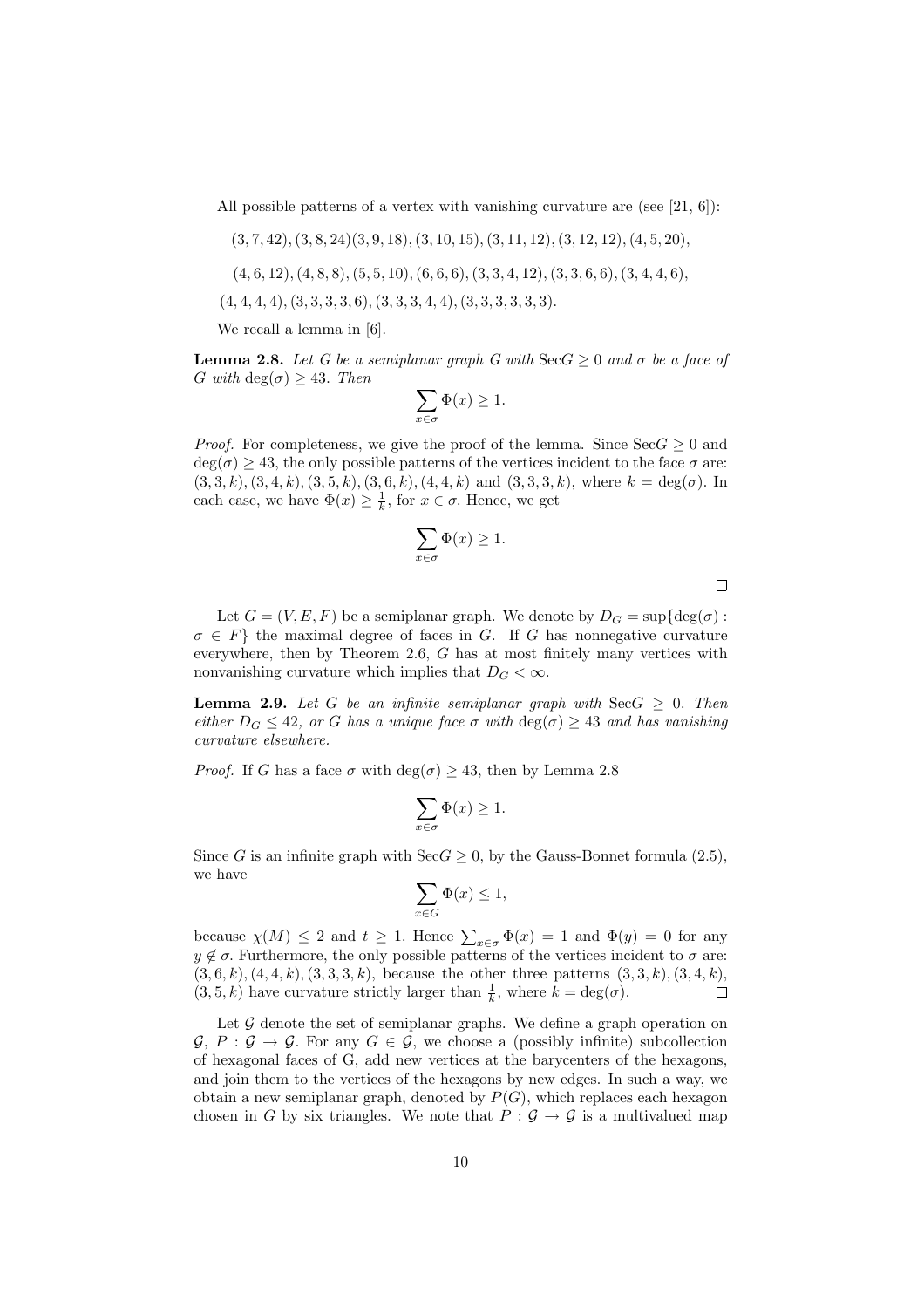depending on which subcollection of hexagons we chosen. The inverse map of P, denoted by  $P^{-1}: \mathcal{G} \to \mathcal{G}$ , is defined as a semiplanar graph  $P^{-1}(G)$  obtained from replacing couples of six triangles incident to a common vertex of pattern  $(3, 3, 3, 3, 3, 3)$  in G by a hexagon (we require that the hexagons do not overlap). It is easy to see that  $S(P(G))$  and  $S(P^{-1}(G))$  are isometric to  $S(G)$  which implies that the graph operations P and  $P^{-1}$  preserve the curvature condition, i.e.  $\operatorname{SecS}(P(G)) \ge 0$  (or  $\operatorname{SecS}(P^{-1}(G)) \ge 0$ )  $\Longleftrightarrow \operatorname{SecS}(G) \ge 0$ .

We investigate the combinatorial structure of the semiplanar graph  $G$  with nonnegative curvature and large face degree, i.e.  $D_G \geq 43$ . Lemma 2.9 shows that there is a unique large face  $\sigma$  such that  $\deg(\sigma) = D_G = k \geq 43$  and the only patterns of vertices of  $\sigma$  are:  $(3,6,k), (4,4,k)$  and  $(3,3,3,k)$ . Without loss of generality, by the graph operation  $P$ , it suffices to assume that the semiplanar graph  $G$  has no hexagonal faces. It is easy to show that if one of the vertices of  $\sigma$  is of pattern  $(4, 4, k)$  (or  $(3, 3, 3, k)$ ), the other vertices incident to  $\sigma$  are of the same pattern. We denote by  $L_1$  the set of faces attached to the large face  $\sigma$ , which are of the same type (triangle or square) and for which the boundary of  $\sigma \cup L_1$  has the same number of edges as the boundary of  $\sigma$ . By Lemma 2.9, G has vanishing curvature except at the vertices incident to  $\sigma$ . Hence,  $\sigma \cup L_1$ is in the same situation as  $\sigma$ . To continue the process, we denote by  $L_2$  the set of faces attached to  $\sigma \cup L_1$  which are of the same type (triangle or square). In this way, we obtain an infinite sequence of sets of faces,  $\sigma, L_1, L_2, \cdots, L_m, \cdots$ , where  $L_m$  are the sets of faces of the same type (triangle or square) for  $m \geq 1$ .  $L_m$  and  $L_n$  ( $m \neq n$ ) may be different since they are independent.

**Theorem 2.10.** Let G be a semiplanar graph with  $\text{Sec } G \geq 0$  and  $D_G \geq 43$ , and let  $\sigma$  be the face of maximal degree. Then either G is constructed from a sequence of sets of faces,  $\sigma, L_1, L_2, \cdots, L_m, \cdots$ , where  $L_m$  are the sets of faces of the same type (triangle or square), denoted by  $S(G) = \sigma \cup \bigcup_{m=1}^{\infty} L_m$ , or  $G = P^{-1}(G')$  where G' is constructed as above.

## 3 Metric Classification of Semiplanar Graphs with Nonnegative Curvature

In this section, we prove that any regular polygonal surface is a complete geodesic space and the combinatorial curvature definition is consistent with the sectional curvature in the sense of Alexandrov. We then obtain the metric classification of semiplanar graphs with nonnegative curvature.

Let G be a semiplanar graph and  $S(G)$  be the corresponding regular polygonal surface. Denote by  $G_1$  the 1-dimensional simplicial complex with the metric, denoted by  $d^{G_1}$ , by assigning each edge the length one. As a subset of  $S(G)$ ,  $G_1$  has another metric, denoted by d, which is the restriction of the intrinsic metric d of  $S(G)$  to  $G_1$ . The following lemma says that they are bi-Lipschitz equivalent. We note that  $d^G(x, y) = d^{G_1}(x, y)$ , for any  $x, y \in G$ .

**Lemma 3.1.** Let G be a semiplanar graph and  $S(G)$  be the regular polygonal surface of G. Then there exists a constant C such that for any  $x, y \in G_1$ ,

(3.1) 
$$
Cd^{G_1}(x,y) \le d(x,y) \le d^{G_1}(x,y).
$$

To prove the lemma, we need the following lemma in Euclidean geometry.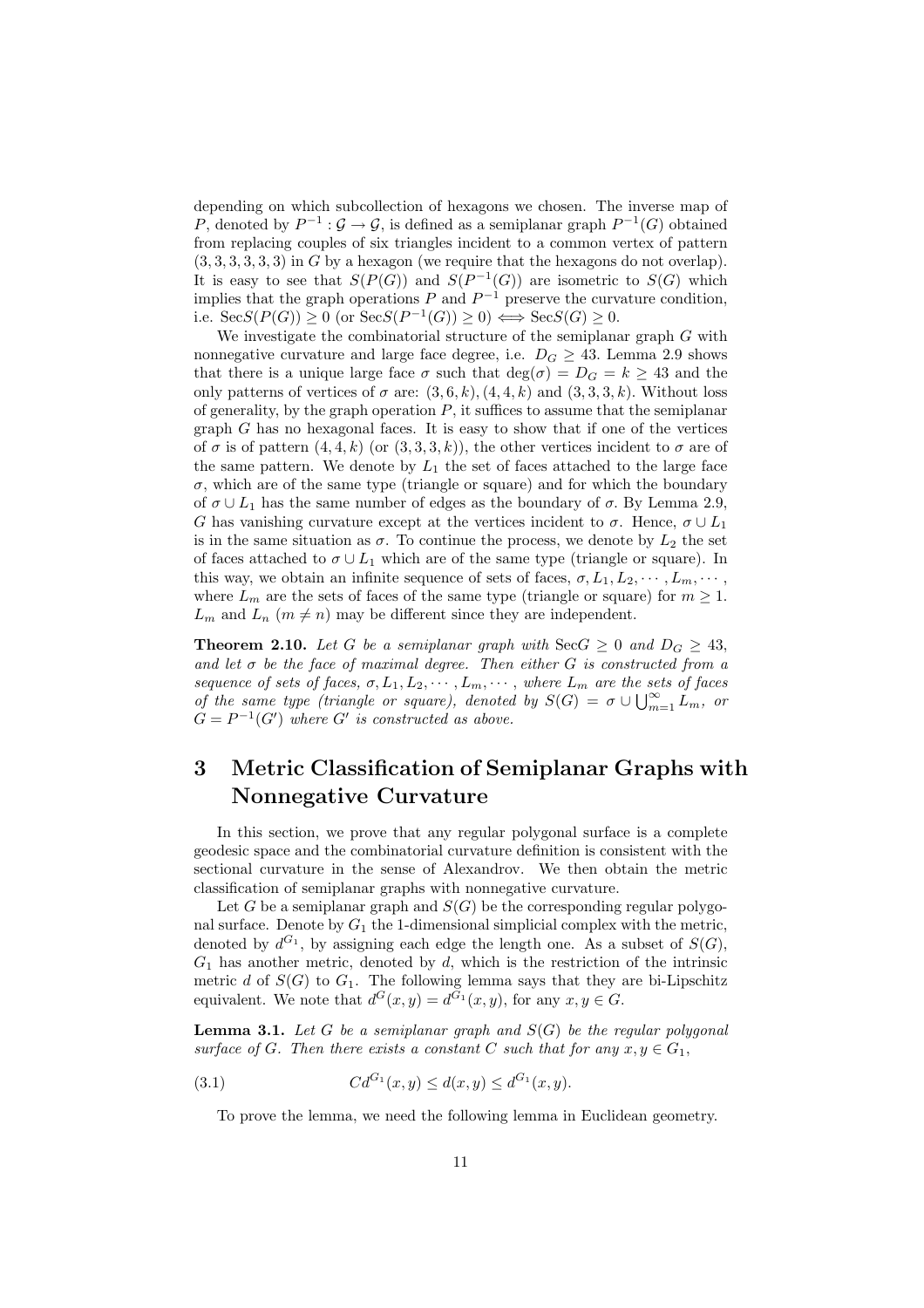**Lemma 3.2.** Let  $\Delta_n \subset \mathbb{R}^2$  be a regular n-polygon of side length one  $(n \geq 3)$ . A straight line L intersects the boundary of  $\Delta_n$  at two points, A and B. Denote by  $|AB| = d$  the length of the segment AB, by  $l_1, l_2$  the length of the two paths  $P_1, P_2$  on the boundary of  $\Delta_n$  joining A and B. Then we have

(3.2) 
$$
C \min\{l_1, l_2\} \le d \le \min\{l_1, l_2\},
$$

where the constant  $C$  does not depend on  $n$ .

*Proof.* It suffices to prove that  $d \geq C \min\{l_1, l_2\}$ . Without loss of generality, we may assume  $l_1 \leq l_2$ . It is easy to prove the lemma for  $n = 3$ , so we consider  $n \geq 4$ . If the shorter path  $P_1$  contains no full edges of  $\Delta_n$ , i.e. A and B are on adjacent edges, then  $P_1$  and AB form a triangle. Denote by  $a, b$  the lengths of the two sides in  $P_1$  and by  $\alpha$  the angle opposite to AB. Then we have  $\alpha = \frac{(n-2)\pi}{n}$ n and  $l_1 = a + b$ . By the cosine rule, we obtain that

$$
d \ge a - b \cos \alpha,
$$
  

$$
d \ge b - a \cos \alpha.
$$

Then it follows that

$$
2d \ge (a+b)(1-\cos \alpha) \ge (a+b)(1-\cos \frac{\pi}{3}) = \frac{1}{2}l_1.
$$

Hence

$$
(3.3) \t\t d \ge \frac{1}{4}l_1.
$$

If  $P_1$  contains at least one full edge, we consider the following cases. Case 1.  $n \leq 6$ .

We choose one full edge in  $P_1$  and extend it to a straight line, then project the path  $P_1$  onto the line. It is easy to show that

$$
d \ge |Proj P_1| \ge 1,
$$

where  $Proj P_1$  is the projection of the path  $P_1$ . Since  $n \leq 6$ , we have  $l_1 \leq 3$  and

$$
(3.4) \t\t d \ge 1 \ge \frac{l_1}{3}.
$$

Case 2.  $n \geq 7$ .

Denote by  $l$  the number of full edges contained in  $P_1$ . We draw the circumscribed circle of  $\Delta_n$ , denoted by  $C_n$ , with center O of radius  $R_n$ , where  $2R_n \sin \frac{\pi}{n} = 1$ . Let the straight line L (passing through A and B) intersect the circle  $C_n$ <sup>n</sup> at C and D (C is close to A). Denote by d' the length of the segment  $CD$ , by  $\theta$  the angle of  $\angle COD$  and by l' the length of the arc  $\widehat{CD}$ .

Case 2.1.  $l > 3$ .

On one hand, by  $l \geq 3$ , we have  $\theta \geq l \frac{2\pi}{n} \geq 3 \frac{2\pi}{n}$ . Hence,

$$
d' = 2R_n \sin \frac{\theta}{2} = \frac{\sin \frac{\theta}{2}}{\sin \frac{\pi}{n}} \ge \frac{\sin 3\frac{\pi}{n}}{\sin \frac{\pi}{n}} = 3 - 4\sin^2 \frac{\pi}{n} \ge 3 - 4\sin^2 \frac{\pi}{7} \ge 2.24.
$$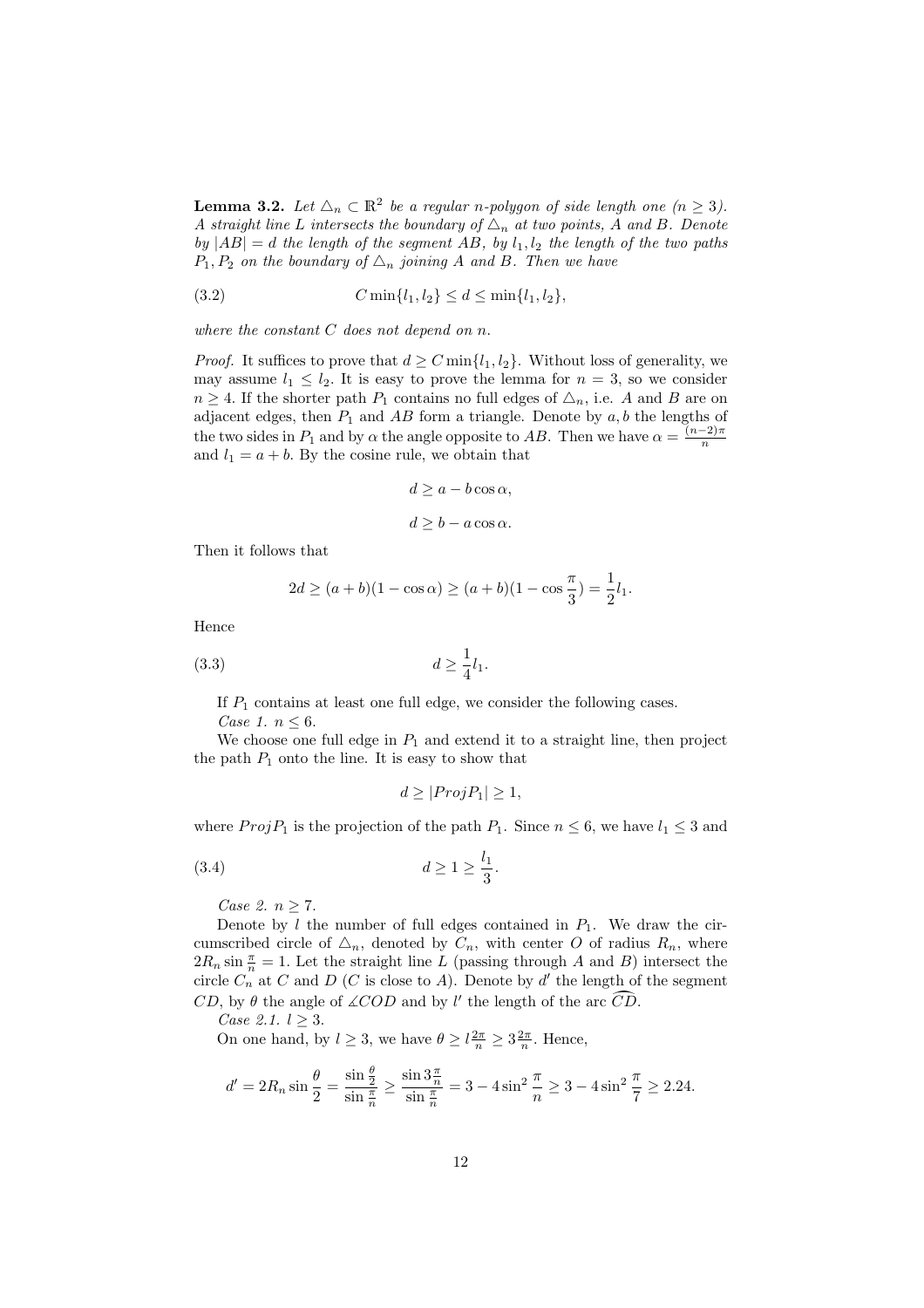On the other hand, by  $|AC| \leq 1$  and  $|BD| \leq 1$ , we obtain that

$$
d'-d = |AC| + |BD| \le 2.
$$

.

Then we have

(3.5) 
$$
\frac{d}{d'} \ge 1 - \frac{2}{d'} \ge 1 - \frac{2}{2.24} = C.
$$

Since  $d' = 2R_n \sin \frac{\theta}{2}$  and  $l' = R_n \theta$ , we have

(3.6) 
$$
\frac{d'}{l'} = \frac{2\sin\frac{\theta}{2}}{\theta} \ge \frac{2\cdot\frac{2}{\pi}\cdot\frac{\theta}{2}}{\theta} = \frac{2}{\pi}
$$

In addition,

(3.7) 
$$
l' \ge l \ge l_1 - 2 \ge \frac{l_1}{3},
$$

where the last inequality follows from  $l_1 \geq l \geq 3$ . Hence, by  $(3.5)(3.6)(3.7)$ , we have

$$
(3.8) \t\t d \geq Cl_1.
$$

Case 2.2.  $l = 1$ .

We denote by  $EF$  the full edge contained in  $P_1$  (E is close to A) and extend  $AE$  and  $BF$  to intersect at the point  $H$ . It is easy to calculate the angle  $\angle EHF = \pi - \frac{4\pi}{n} \geq \pi - \frac{4\pi}{7}$ . By an argument similar to the beginning of the proof, we obtain that (3.9)

$$
d = |AB| \ge \frac{1}{2}(|AH| + |BH|)(1 - \cos(\pi - \frac{4\pi}{7})) \ge C(|AE| + |EF| + |FB|) = Cl_1,
$$

where the last inequality follows from the triangle inequality.

Case 2.3.  $l = 2$ .

We denote by  $EF$  and  $FH$  the full edges contained in  $P_1$  (E is close to A) and extend  $AE$  and  $BH$  to intersect at the point  $K$ . Easy calculation shows that  $\angle EKH = \pi - \frac{6\pi}{n} \geq \pi - \frac{6\pi}{7}$ . By the same argument, we get

(3.10) 
$$
d = |AB| \ge \frac{1}{2}(|AK| + |BK|)(1 - \cos(\pi - \frac{6\pi}{7})) \ge Cl_1.
$$

Hence, by  $(3.3)(3.4)(3.8)(3.9)(3.10)$ , we obtain that

$$
d \geq Cl_1,
$$

where  $C$  is an absolute constant. Then the lemma follows.

*Proof of Lemma 3.1.* For any  $x, y \in G_1$ , it is obvious that  $d(x, y) \leq d^{G_1}(x, y)$ . Hence it suffices to show the inequality in the opposite direction. Let  $\gamma : [a, b] \rightarrow$  $S(G)$  be a geodesic joining x and y. By the local finiteness assumption of the graph G, there exist finitely many faces that cover the geodesic  $\gamma$ . There is a partition of  $[a, b]$ ,  $\{y_i\}_{i=0}^N$ , where  $a = y_0 < y_1 < \cdots < y_N = b$ , such that  $\gamma|_{[y_{i-1},y_i]}$  is a segment on the face  $\sigma_i$  and  $\gamma(y_{i-1}), \gamma(y_i)$  are on the boundary of

 $\Box$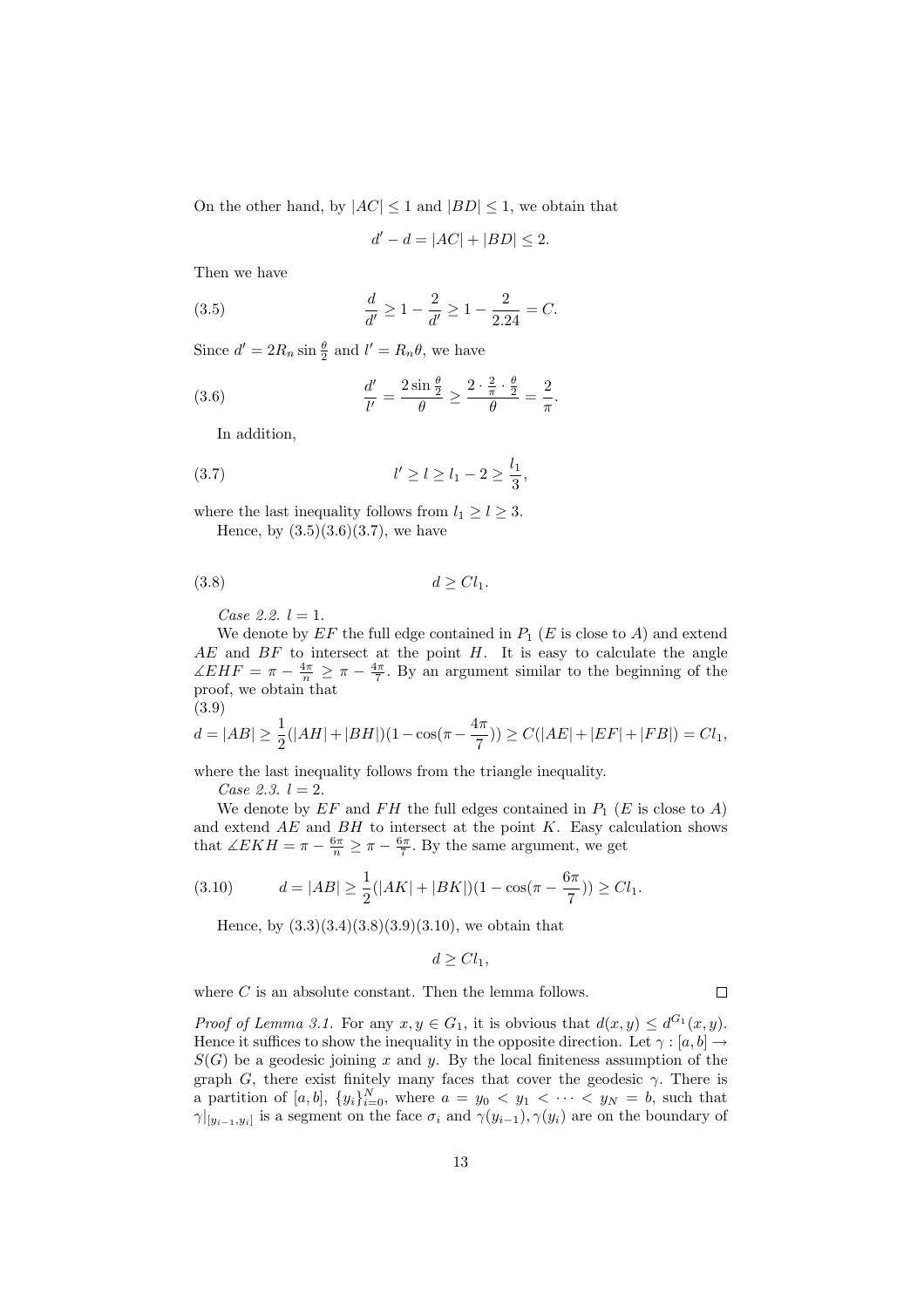$\sigma_i$ , for  $1 \leq i \leq N$ . For each  $1 \leq i \leq N$ , we choose the shorter path, denoted by  $l_i$ , on the boundary of the face  $\sigma_i$  which joins  $\gamma(y_{i-1})$  and  $\gamma(y_i)$ . By Lemma 3.2, we get

$$
CL(l_i) \le d(\gamma(y_{i-1}), \gamma(y_i)) \le L(l_i),
$$

where  $L(l_i)$  is the length of  $l_i$ . Connecting  $l_i$ , we obtain a path l in  $G_1$  joining  $x$  and  $y$ . Then we have

$$
L(l) = \sum_{i=1}^{N} L(l_i) \leq \frac{1}{C} \sum_{i=1}^{N} d(\gamma(y_{i-1}), \gamma(y_i)) = \frac{1}{C} d(x, y).
$$

Hence,

$$
d^{G_1}(x,y) \le L(l) \le \frac{1}{C}d(x,y).
$$

**Theorem 3.3.** Let  $G = (V, E, F)$  be a semiplanar graph and  $S(G)$  be the regular polygonal surface. Then  $(S(G), d)$  is a complete metric space.

*Proof.* We denote by  $S(G) = \bigcup_{\sigma \in F} \sigma$  the regular polygonal surface of G, by  $\overline{S(G)}$  the completion of  $S(G)$  with respect to the metric d. Let  $(\sigma)_{\epsilon_0}$  denote the  $\epsilon_0$ -neighborhood of  $\sigma$  in  $\overline{S(G)}$ , for  $\epsilon_0 > 0$ . To prove the theorem, it suffices to show that there exists a constant  $\epsilon_0$  such that for any face  $\sigma \in F$  we have  $(\sigma)_{\epsilon_0} \subset S(G).$ 

For any  $\sigma \in F$ , let  $Q = \bigcup \{\tau \in F : \tau \cap \sigma \neq \emptyset\}$ . By the local finiteness of  $G, Q$ is a union of finitely many faces and the boundary of  $Q$ ,  $\partial Q$ , has finitely many edges. It is easy to see that  $d^{G_1}(\partial Q, \partial \sigma) = \inf \{ d^{G_1}(x, y) : x \in \partial Q, y \in \partial \sigma \} \ge 1$ . By Lemma 3.1, we obtain that for any  $x \in \partial Q, y \in \partial \sigma$ ,

$$
d(x, y) \ge C = 2\epsilon_0,
$$

where we choose  $\epsilon_0 = \frac{C}{2}$ . Then we have

$$
d(\overline{S(G)} \setminus Q, \sigma) = \inf \left\{ d(x, y) : x \in \overline{S(G)} \setminus Q, y \in \sigma \right\} \ge 2\epsilon_0 > \epsilon_0.
$$

Hence, it follows that

$$
(\sigma)_{\epsilon_0} \subset Q \subset S(G).
$$

 $\Box$ 

 $\Box$ 

**Corollary 3.4.** Let G be a semiplanar graph and  $S(G)$  be the regular polygonal surface. Then G has nonnegative curvature everywhere if and only if  $S(G)$  is an Alexandrov space with nonnegative curvature.

*Proof.* By Theorem 3.3,  $S(G)$  is a complete metric space. It is obvious that  $S(G)$ is a geodesic space. Suppose  $G$  has nonnegative curvature everywhere. At each point except the vertices, there is a neighborhood which is isometric to the flat disk in  $\mathbb{R}^2$ . At the vertex  $x \in G$ , the curvature condition  $\Phi(x) \geq 0$  is equivalent to  $\Sigma_x \leq 2\pi$ . Then there is a neighborhood of x (isometric to a conic surface in  $\mathbb{R}^3$ ) satisfying the Toponogov triangle comparison with respect to the model space  $\mathbb{R}^2$ . Hence,  $S(G)$  is an Alexandrov space with  $\text{Sec}(G) \geq 0$ . Conversely, if  $S(G)$  is an Alexandrov space with  $SecS(G) \geq 0$ , then the total angle of each point of  $S(G)$  is at most  $2\pi$ , which implies the nonnegative curvature condition at the vertices.  $\Box$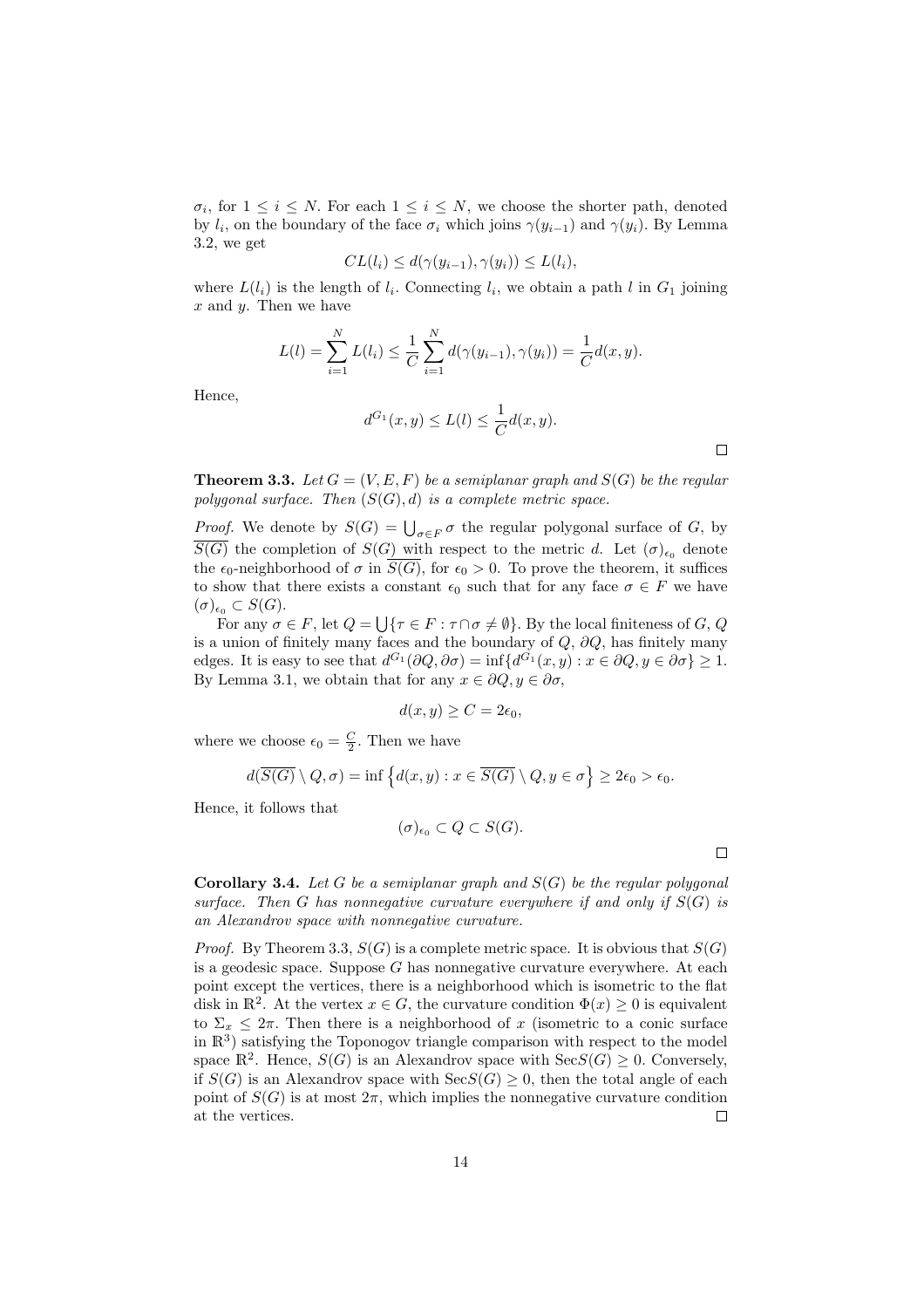In the following, we investigate the metric structure of regular polygonal surfaces by Alexandrov space methods, which is independent of the Gauss-Bonnet formula.

**Lemma 3.5.** Let  $G = (V, E, F)$  be a semiplanar graph,  $G_1$  be the 1-dimensional simplicial complex and  $S(G)$  be the regular polygonal surface. Then we have

$$
N(G_1) = N(S(G)).
$$

*Proof.* It is easy to show that  $N(S(G)) \leq N(G_1)$ , since  $G_1 \subset S(G)$ . So it suffices to prove that  $N(G_1) \leq N(S(G)).$ 

Let  ${B}_{R_i}^{G_1}(p)$   $\}_{i=1}^{\infty}$  be an exhaustion of  $G_1$ , such that  $G \setminus B_{R_i}^{G_1}(p)$  has  $N_i$ different connected components connecting to infinity, denoted by  $E_1^i, \cdots, E_{N_i}^i$ , and  $N(G_1) = \lim_{i \to \infty} N_i$ . By the local finiteness of  $G, N_i < \infty$ . For any  $i \geq 1$ , let  $Q_i = \bigcup \{ \sigma \in F : \sigma \cap B_{R_i}^{G_1}(p) \neq \emptyset \}$ , i.e. the union of the faces attached to  $B_{R_i}^{G_1}(p)$ . By the local finiteness of G,  $Q_i$  is compact. We shall prove that  $S(G) \setminus Q_i$  has at least  $N_i$  different connected components connecting to infinity, then we have  $N(S(G)) \geq N_i$  for any  $i \geq 1$ , which implies the lemma.

For fixed  $i \geq 1$ , let  $H_j := E_j^i \cap (S(G) \setminus Q_i), j = 1, \cdots, N_i$ . It is easy to see that  $H_j \neq \emptyset$ , since  $E_j^i$  is connecting to infinity for  $1 \leq j \leq N_i$ . We shall prove that for any  $j \neq k$ ,  $H_j$  and  $H_k$  are disconnected in  $S(G) \setminus Q_i$ . Suppose it is not true, then there exist  $x \in H_j$ ,  $y \in H_k$  and a curve  $\gamma : [a, b] \to S(G)$  in  $S(G) \setminus Q_i$ joining  $x$  and  $y$ , i.e.

$$
\gamma \cap Q_i = \emptyset.
$$

As in the proof of Lemma 3.1, we can find a curve  $\gamma' : [a, b] \to G_1$  in  $G_1$  such that  $\gamma'$  and  $\gamma$  pass through the same faces, i.e. for any  $t \in [a, b]$ , there is a face  $\tau$  such that  $\gamma(t) \in \tau$  and  $\gamma'(t) \in \tau$ . Since  $H_j$  and  $H_k$  are disconnected in  $G_1 \setminus B_{R_i}^{G_1}(p)$ , we have  $\gamma'(t_0) \in B_{R_i}^{G_1}(p)$ , for some  $t_0 \in [a, b]$ . Then there exists a face  $\tau$  such that  $\gamma(t_0) \in \tau$  and  $\gamma'(t_0) \in \tau$ . Hence  $\tau \subset Q_i$  and  $\gamma \cap Q_i \neq \emptyset$ , which contradicts to (3.11).

 $\Box$ 

By this lemma, we can apply the Cheeger-Gromoll splitting theorem to the polygonal surface of the semiplanar graph with nonnegative curvature.

**Theorem 3.6.** Let G be a semiplanar graph with  $\text{Sec } G \geq 0$ ,  $S(G)$  be the regular polygonal surface. If  $N(G_1) \geq 2$ , then  $S(G)$  is isometric to a cylinder without boundary.

*Proof.* By Lemma 3.5, it follows from  $N(G_1) > 2$  that  $N(S(G)) > 2$ . A standard Riemannian geometry argument proves the existence of an infinite geodesic  $\gamma : (-\infty, \infty) \to S(G)$ . Since  $S(G)$  is an Alexandrov space with nonnegative curvature, the Cheeger-Gromoll splitting theorem, Theorem 2.4, shows that  $S(G)$ is isometric to  $Y \times \mathbb{R}$ , where Y is a 1-dimensional Alexandrov space without boundary, i.e. straight line or circle. Because  $N(S(G)) \geq 2$ , Y must be a circle. Hence,  $S(G)$  is isometric to a cylinder without boundary.  $\Box$ 

Remark 3.7. Since the Cheeger-Gromoll splitting theorem holds for Alexandrov space with boundary, we may formulate the above theorem in the case of regular polygonal surfaces with boundary (homeomorphic to a manifold with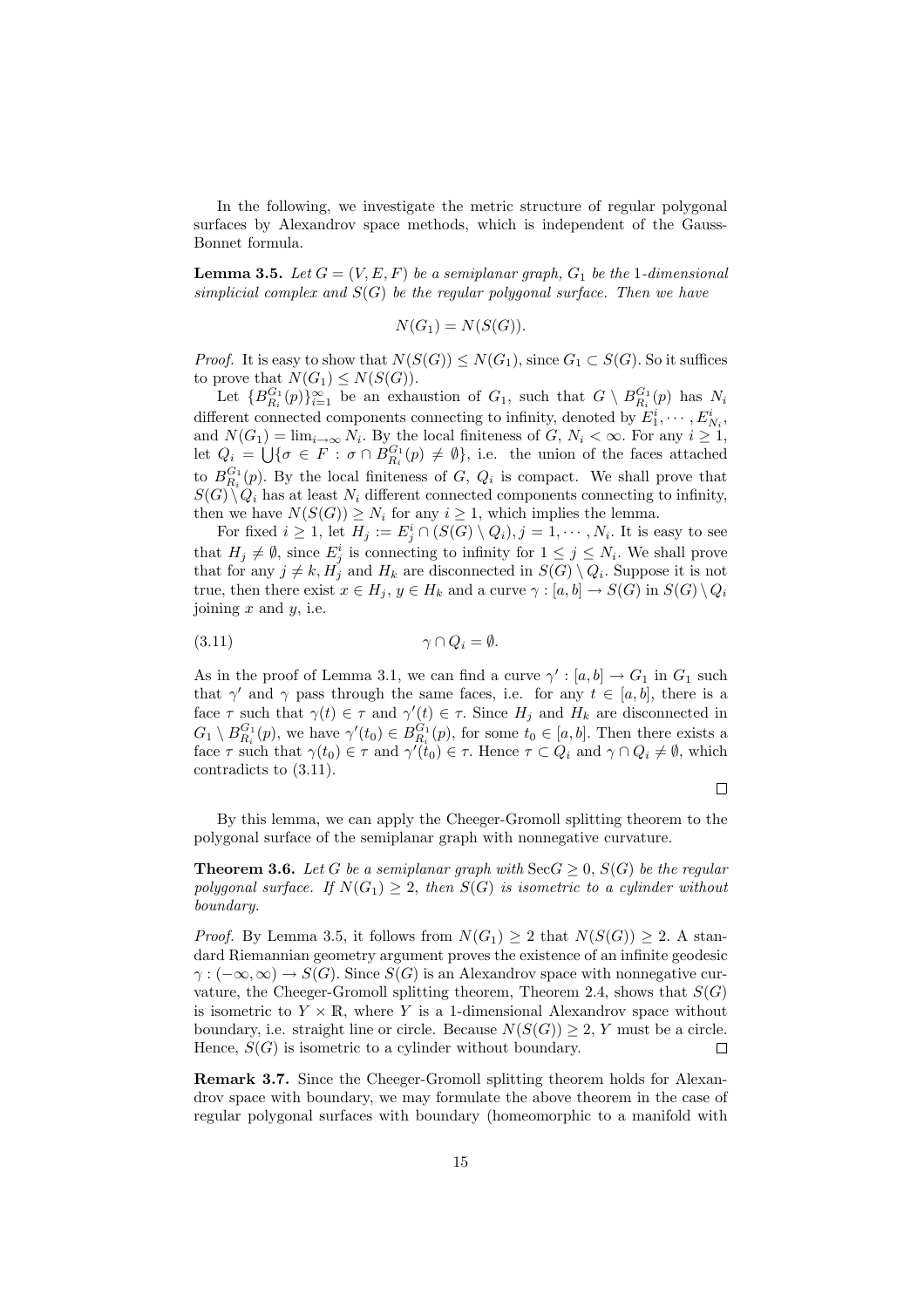boundary). For the vertex  $x$  on the boundary, we define the combinatorial curvature as

$$
\Phi(x) = 1 - \frac{d_x}{2} + \sum_{\sigma \ni x} \frac{1}{deg(\sigma)} = \frac{\pi - \Sigma_x}{2\pi},
$$

where  $\Sigma_x$  is the total angle at x. Let G be a semiplanar graph with nonnegative curvature everywhere and  $N(G_1) \geq 2$ , then the polygonal surface  $S(G)$  is isometric to either the cylinder without boundary or the cylinder with boundary, i.e.  $[a, b] \times \mathbb{R}$ .

Next we consider the tilings (or tessellations) of the plane (see [21]) and the construction of semiplanar graphs with nonnegative curvature.

Let G be a semiplanar graph with nonnegative curvature and  $S(G)$  be the regular polygonal surface of G. If  $S(G)$  is isometric to the plane,  $\mathbb{R}^2$ , then G is just a tiling of the plane by regular polygons called a regular tiling. Then G has vanishing curvature everywhere. There are infinitely many tilings of the plane. A classification is possible only for regular ones. In this paper, we only consider regular tilings. A tiling is called monohedral if all tiles are congruent. The only three monohedral tilings are by triangles, squares or hexagons. There are 11 distinct tilings such that all vertices are of the same pattern:

 $(3^6)(3^4,6)(3^3,4^2)(3^2,4,3,4)(3,4,6,4)(3,6,3,6)(3,12^2)(4^4)(4,6,12)(4,8^2)(6^3).$ 

They are called Archimedean tilings and they clearly include the three monohedral tilings.

If  $S(G)$  has at least two ends, then by Theorem 3.6 it is isometric to a cylinder without boundary and G has vanishing curvature everywhere. If  $S(G)$ is nonorientable, then by the Gauss-Bonnet formula  $(2.5)$   $S(G)$  is homeomorphic to the projective plane minus one point and G has vanishing curvature everywhere.

Conversely, if G has vanishing curvature everywhere, then so does  $S(G)$ . Hence,  $S(G)$  is isometric to  $\mathbb{R}^2$ , or a cylinder if it is orientable.  $S(G)$  is homeomorphic to the projective plane minus one point if it is nonorientable.

In addition, if G has positive curvature somewhere, then so does  $S(G)$ , which implies that  $S(G)$  is not isometric to  $\mathbb{R}^2$ , but by the Gauss-Bonnet formula (2.5), it is homeomorphic to  $\mathbb{R}^2$ . We call it a cap.

An isometry of  $\mathbb{R}^2$  is a mapping of  $\mathbb{R}^2$  onto itself which preserves the Euclidean distance. All isometries of  $\mathbb{R}^2$  form a group. It is well known that every isometry of  $\mathbb{R}^2$  is of one of four types: 1. rotation, 2. translation, 3. reflection in a given line, 4. glide reflection, i.e. a reflection in a given line composed with a translation parallel to the same line (see [21]).

For any tiling  $\Sigma$ , an isometry is called a symmetry of  $\Sigma$  if it maps every tile of  $\Sigma$  onto a tile of  $\Sigma$ . It is easy to see that all symmetries of  $\Sigma$  form a subgroup of isometries of  $\mathbb{R}^2$ . We denote by  $S(\Sigma)$  the group of symmetries of  $\Sigma$ . For any  $\iota \in S(\Sigma)$ , we denote by  $\langle \iota \rangle$  the subgroup of  $S(\Sigma)$  generated by the symmetry ι. The metric quotient of  $\mathbb{R}^2$  by  $\lt$  ι >, denoted by  $\mathbb{R}^2$  /  $\lt$  ι >, is a metric space with quotient metric obtained by the group action  $\langle \iota \rangle$  (see [1]). The following lemma shows the construction of the tilings of a cylinder.

**Lemma 3.8.** There is a correspondence between a planar tiling  $\Sigma$  with a translation symmetry T,  $(\Sigma, T)$  and a tiling of a cylinder.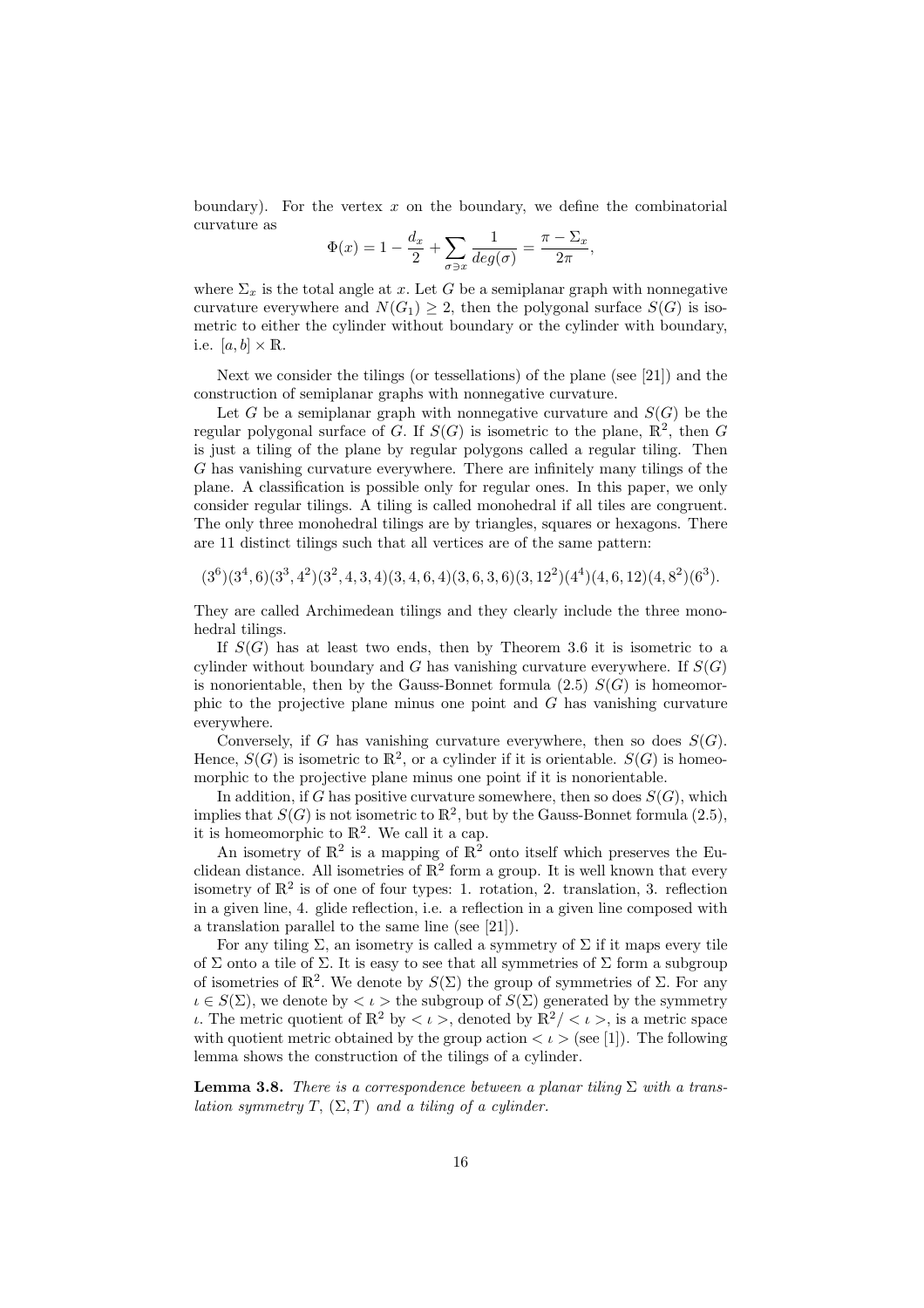*Proof.* For any planar tiling  $\Sigma$  with a translation symmetry T, the metric quotient  $\mathbb{R}^2 / \langle T \rangle$  is isometric to a cylinder. The tiling  $\Sigma$  induces a tiling of  $\mathbb{R}^2 / < T >$ .

Conversely, given a tiling  $\Sigma'$  of a cylinder W, we lift W to its universal cover  $\mathbb{R}^2$  by a map  $\pi : \mathbb{R}^2 \to W$ . It is easy to see that  $\pi$  is locally isometric, since W is flat. The tiling  $\Sigma'$  can be lifted by  $\pi$  to a tiling  $\Sigma$  of  $\mathbb{R}^2$ , which has a translation symmetry by construction.  $\Box$ 

Next we consider the metric structure of the semiplanar graph with nonnegative curvature such that the corresponding regular polygonal surface is nonorientable, i.e. homeomorphic to the projective plane minus one point.

**Lemma 3.9.** There is a correspondence between a planar tiling  $\Sigma$  with a glide reflection symmetry  $\iota$ ,  $(\Sigma, \iota)$  and a tiling of the projective plane minus one point with nonnegative curvature.

*Proof.* Let  $\Sigma$  be a planar tiling with symmetry of a glide reflection

$$
\iota = T_{a,L} \circ F_L = F_L \circ T_{a,L},
$$

where  $a > 0$ , L is a straight line,  $T_{a,L}$  is a translation along L through distance a and  $F<sub>L</sub>$  is a reflection in the line L. The metric quotient  $\mathbb{R}^2 / \langle \ell \rangle$  is isometric to the metric space obtained from gluing the boundary of  $[0, a] \times \mathbb{R}$ , which is perpendicular to the line L, by the glide reflection  $\iota$ . It is easy to see that  $\mathbb{R}^2 / \langle \ell \rangle$  is homeomorphic to the projective plane minus one point and has vanishing curvature everywhere. Hence the planar tiling  $\Sigma$  and the symmetry  $\iota$ of  $\Sigma$  induce a tiling of  $\mathbb{R}^2 / \langle \iota \rangle$ .

Conversely, let  $\Sigma'$  be a tiling of  $\mathbb{R}P^2 \setminus \{o\}$ , with nonnegative curvature (actually with vanishing curvature everywhere). We construct a covering map of  $\mathbb{R}P^2 \setminus \{o\}$  with a  $\mathbb{Z}_2$  action,

$$
\pi: S^2 \setminus \{S, N\} \to \mathbb{R}P^2 \setminus \{o\},\
$$

where S and N are the south and north pole of  $S^2$ . We lift the tiling  $\Sigma'$  to a tiling  $\Sigma''$  of  $S^2 \setminus \{S, N\}$ . Since  $\Sigma'$  has vanishing curvature everywhere, so does the lifted tiling  $\Sigma''$ . Note that  $S^2 \setminus \{S, N\}$  has two ends. By Theorem 3.6, the regular polygonal surface  $S(\Sigma'')$  is isometric to a cylinder, denoted by  $(\frac{a}{\pi}S^1) \times \mathbb{R}$ . By Lemma 3.8, the tiling of a cylinder  $\Sigma''$  induces a planar tiling  $\sum_{\substack{n=0 \ n \text{ odd}}}$  and a translation symmetry  $T_{2a}$  with  $T_{2a}$ -invariant domain  $[0, 2a] \times \mathbb{R} \subset \mathbb{R}^2$ . Since the  $\mathbb{Z}_2$  action of  $\pi$ , the tiling  $\Sigma'''$  has a glide reflection symmetry

$$
\iota = F_L \circ T_{a,L}
$$

where L is parallel to the direction of the translation  $T_{2a}$ .

 $\Box$ 

By the discussion above, we obtain the metric classification of  $S(G)$  for a semiplanar graph G with nonnegative curvature.

Theorem 3.10. Let G be a semiplanar graph with nonnegative curvature and  $S(G)$  be the regular polygonal surface of G. If G has positive curvature somewhere, then  $S(G)$  is isometric to a cap which is homeomorphic but not isometric to the plane. If G has vanishing curvature everywhere, then  $S(G)$  is isometric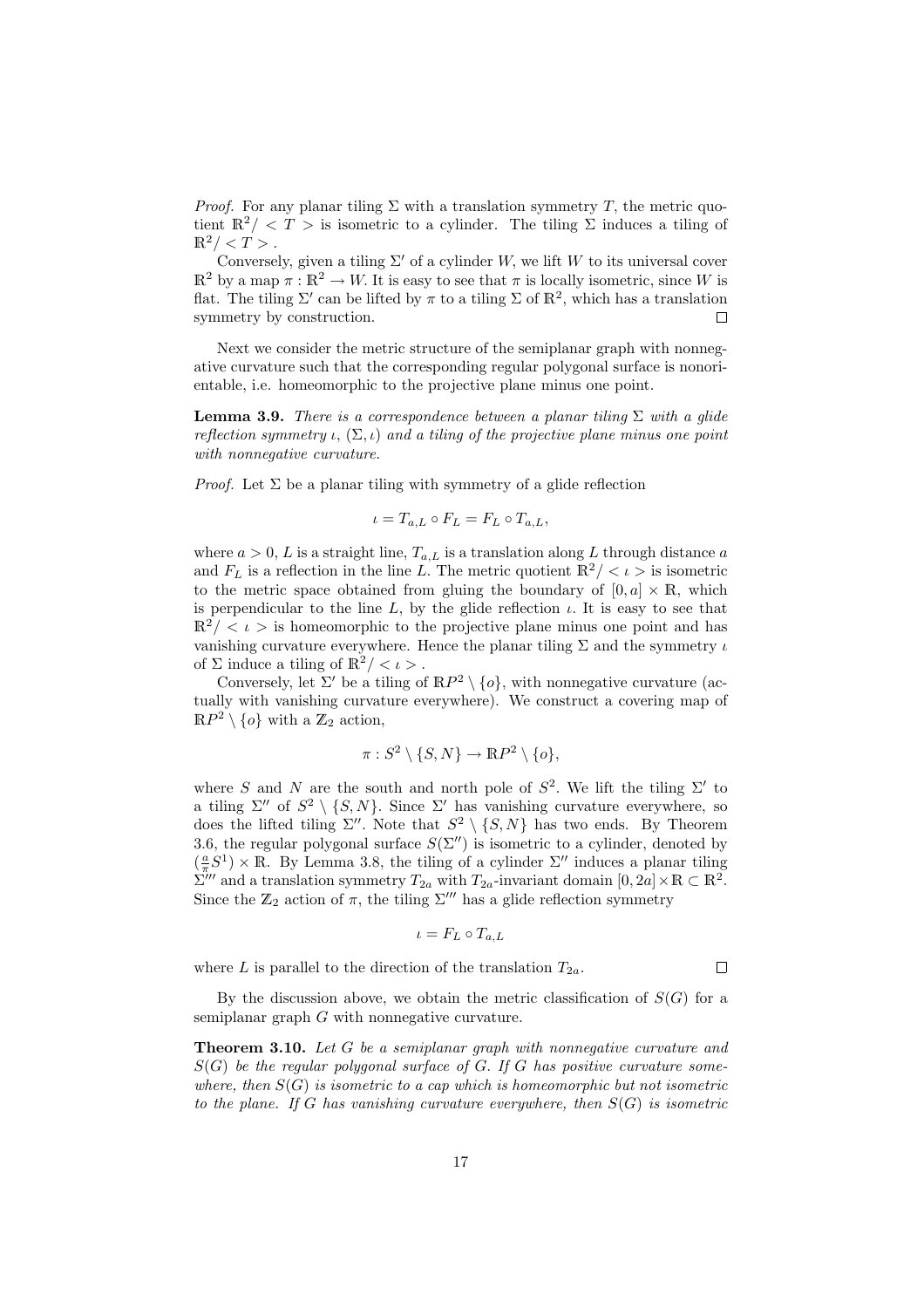to a plane, or a cylinder without boundary if it is orientable, and  $S(G)$  is isometric to a metric space obtained from gluing the boundary of  $[0, a] \times \mathbb{R}$  by a glide reflection,  $\iota = T_{a,L} \circ F_L$ , where L is perpendicular to the cylinder, if it is nonorientable.

At the end of the paper [5], Chen raised a question on the classification of infinite graphs with nonnegative curvature everywhere which can be embedded into the projective plane minus one point. By Lemma 3.9, it suffices to find the planar tiling with a glide reflection symmetry.

Theorem 3.11. The monohedral tilings of the projective plane minus one point with nonnegative curvature are of three types: triangle, square, hexagon.

Proof. By Lemma 3.9, the monohedral tiling of the projective plane minus one point with nonnegative curvature is induced by the monohedral tiling of the plane of triangles, of squares or of hexagons and a glide reflection for the tiling.  $\Box$ 

Chen [5] gave two classes of monohedral tilings of the projective plane with nonnegative curvature:  $PS_n$  (*n* is even) and  $PH_n$  (*n* is odd).  $PS_n$  is induced by the monohedral tiling of the plane of squares. In fact,  $PH_n$  (*n* is odd) is a proper subset of monohedral tilings of the projective plane minus one point which are induced by the monohedral tiling of the plane by hexagons. We give an example below (see Figure 1, 2) which is induced by the tiling of the plane by hexagons, but is not included in  $PH_n$  (*n* is odd). Let PT, PS, PH denote the tilings of the projective plane minus one point which are induced by the monohedral tiling of the plane of triangles, squares, hexagons and a glide reflection symmetry. They provide the complete classification of monohedral tilings of the projective plane minus one point with nonnegative curvature.



In addition, as the Archimedean tilings of the plane, we can classify the tilings of the projective plane minus one point with nonnegative curvature for which each vertex has the same pattern.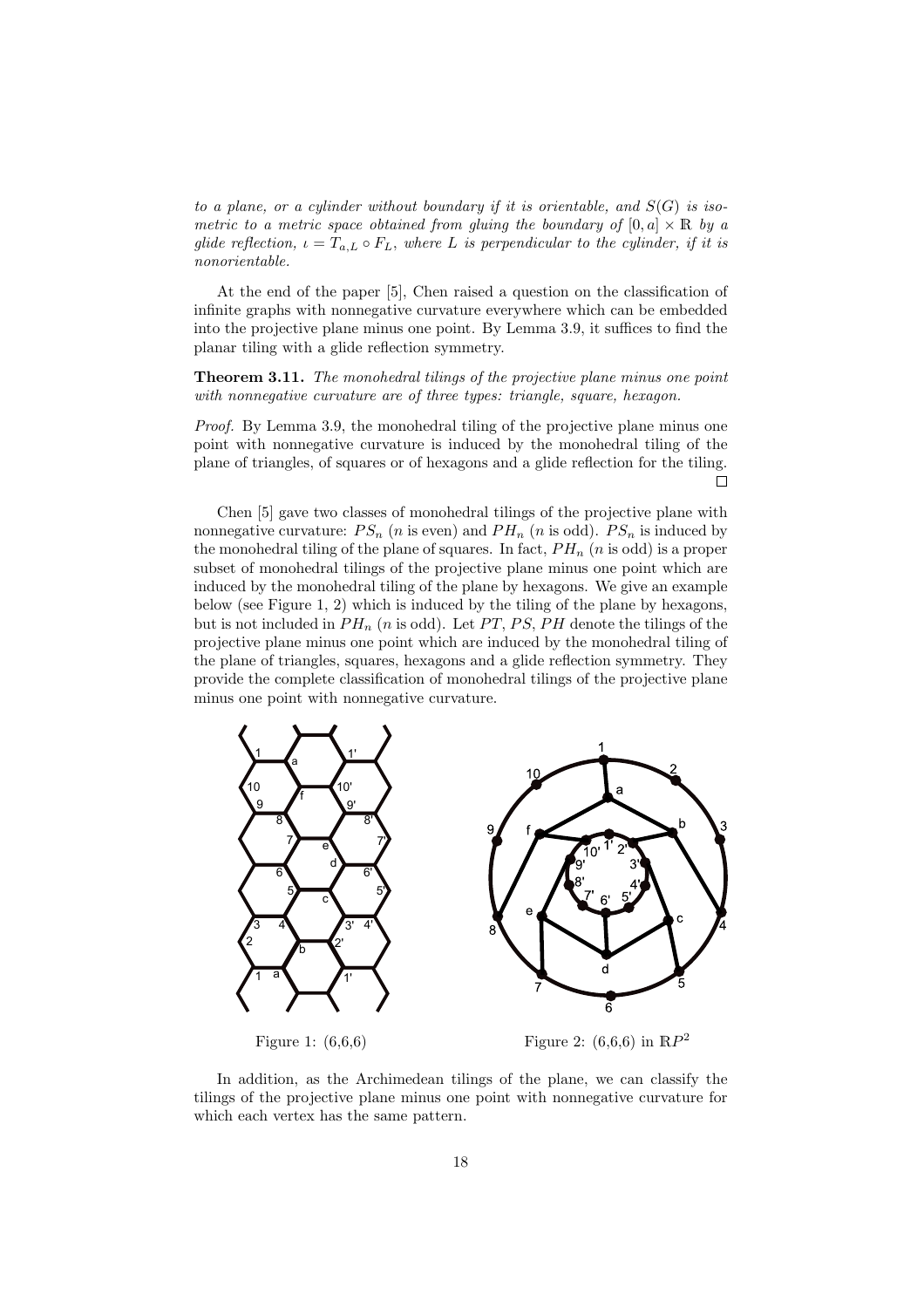Theorem 3.12. The tilings of the projective plane minus one point with nonnegative curvature such that the pattern of each vertex is the same are induced by the Archimedean tilings of the plane and a gilde reflection symmetry.

We give two examples of tilings of the projective plane minus one point which are induced by the Archimedean tilings and glide reflection symmetries (see Figure 3, 4, 5, 6). It is easy to see that there are infinitely many tilings of the projective plane minus one point with nonnegative curvature because of the complexity of the tilings of the plane. Another way to see the complexity is that we can apply the graph operation  $P$  on the tiling of the projective plane minus one point with hexagonal faces to obtain a new one.





Figure 3:  $(4,8,8)$  Figure 4:  $(4,8,8)$  in  $\mathbb{R}P^2$ 



Figure 5: (3,4,6,4)



Figure 6:  $(3,4,6,4)$  in  $\mathbb{R}P^2$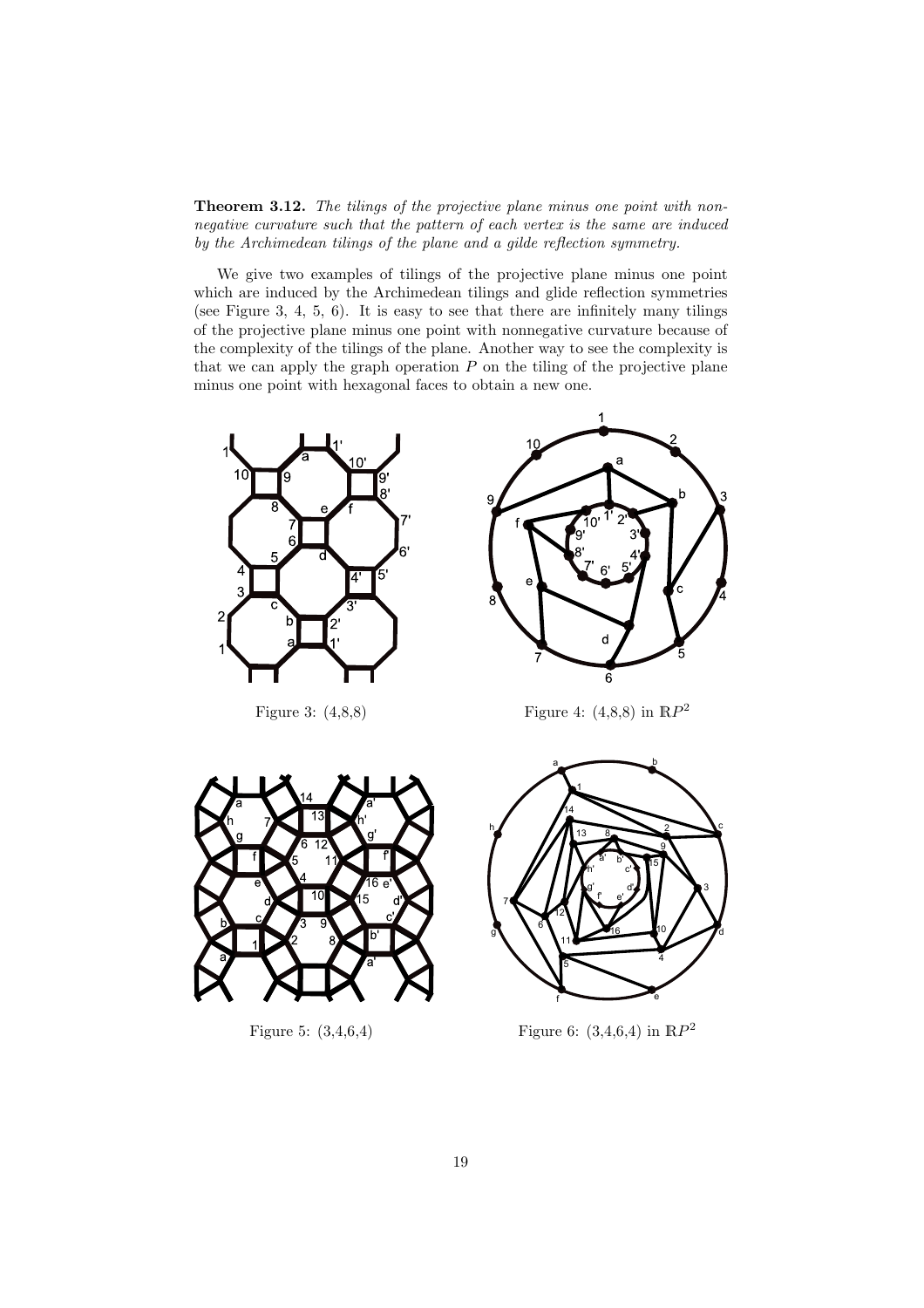# 4 Volume Doubling Property and Poincaré Inequality

In this section, we shall prove the volume doubling property and the Poincaré inequality for semiplanar graphs with nonnegative curvature.

Let G be a semiplanar graph and  $S(G)$  be the regular polygonal surface of G. For any  $p \in G$  and  $R > 0$ , we denote by  $B_R(p) = \{x \in G : d^G(p, x) \le R\}$  the closed geodesic ball in the graph G, and by  $B_R^{S(G)}(p) = \{x \in S(G) : d(p,x) \leq R\}$ the closed geodesic ball in the polygonal surface  $S(G)$ . The volume of  $B_R(p)$ is defined as  $|B_R(p)| = \sum_{x \in B_R(p)} d_x$ , and the volume of  $B_R^{S(G)}(p)$  is defined as  $|B_R^{S(G)}(p)| = H^2(B_R^{S(G)}(p))$ , where  $H^2$  is the 2-dimensional Hausdorff measure. We denote by  $\sharp B_R(p)$  the number of vertices in the closed geodesic ball  $B_R(p)$ . Note that for any semiplanar graph G with nonnegative curvature,  $3 \leq d_x \leq 6$ , for any  $x \in G$ . Hence  $|B_R(p)|$  and  $\sharp B_R(p)$  are equivalent up to a constant, i.e.  $3\sharp B_R(p) \leq |B_R(p)| \leq 6\sharp B_R(p)$ , for any  $p \in G$  and  $R > 0$ .

**Theorem 4.1.** Let  $G = (V, E, F)$  be a semiplanar graph with  $\text{Sec } G \geq 0$ . Then there exists a constant  $C(D)$  depending on D, such that for any  $p \in G$  and  $0 < r < R$ , we have

(4.1) 
$$
\frac{|B_R(p)|}{|B_r(p)|} \leq C(D) \left(\frac{R}{r}\right)^2.
$$

*Proof.* We denote  $B_R := B_R(p)$  and  $B_R^S := B_R^{S(G)}(p)$  for short. By Lemma 3.1, we have  $B_{CR}^S \cap G \subset B_R \subset B_R^S \cap G$ . For any  $\sigma \in F$ ,  $C_1 \leq |\sigma| := H^2(\sigma) \leq C_2(D)$ . Let  $H_R := \{ \sigma \in F : \sigma \cap B_R \neq \emptyset \}$  denote the faces attached to  $B_R$ . Then

(4.2) 
$$
|B_R| = \sum_{x \in B_R} d_x \le D \cdot \sharp H_R,
$$

where  $\sharp H_R$  is the number of faces in  $H_R$ . For any  $\sigma \in F$ , since the intrinsic diameter of  $\sigma$  is bounded, i.e. diam  $\sigma := \sup\{d(x, y) : x, y \in \sigma\} \leq C_3(D)$ , we have for any face  $\sigma \in H_R$ 

$$
\sigma \subset B_{R+\text{diam}\sigma}^S \subset B_{R+C_3(D)}^S.
$$

Hence it follows that

(4.3) 
$$
C_1 \sharp H_R \leq \sum_{\sigma \in H_R} |\sigma| \leq |B_{R+C_3(D)}^S|.
$$

By the volume comparison of  $S(G)$  (2.3) and (4.2)(4.3), we obtain

(4.4) 
$$
|B_R| \le C(D)|B_{R+C_3(D)}^S| \le C(D)(R+C_3(D))^2.
$$

For  $R \geq C_3(D)$ , we have  $|B_R| \leq 4C(D)R^2$ . For  $1 \leq R \lt C_3(D)$ , we have  $|B_R| \leq 6 \cdot 6^{C_3(D)} \leq C(D)R^2$ . Hence, for any  $R \geq 1$ , the quadratic volume growth property follows

$$
(4.5) \t\t |B_R| \le C(D)R^2.
$$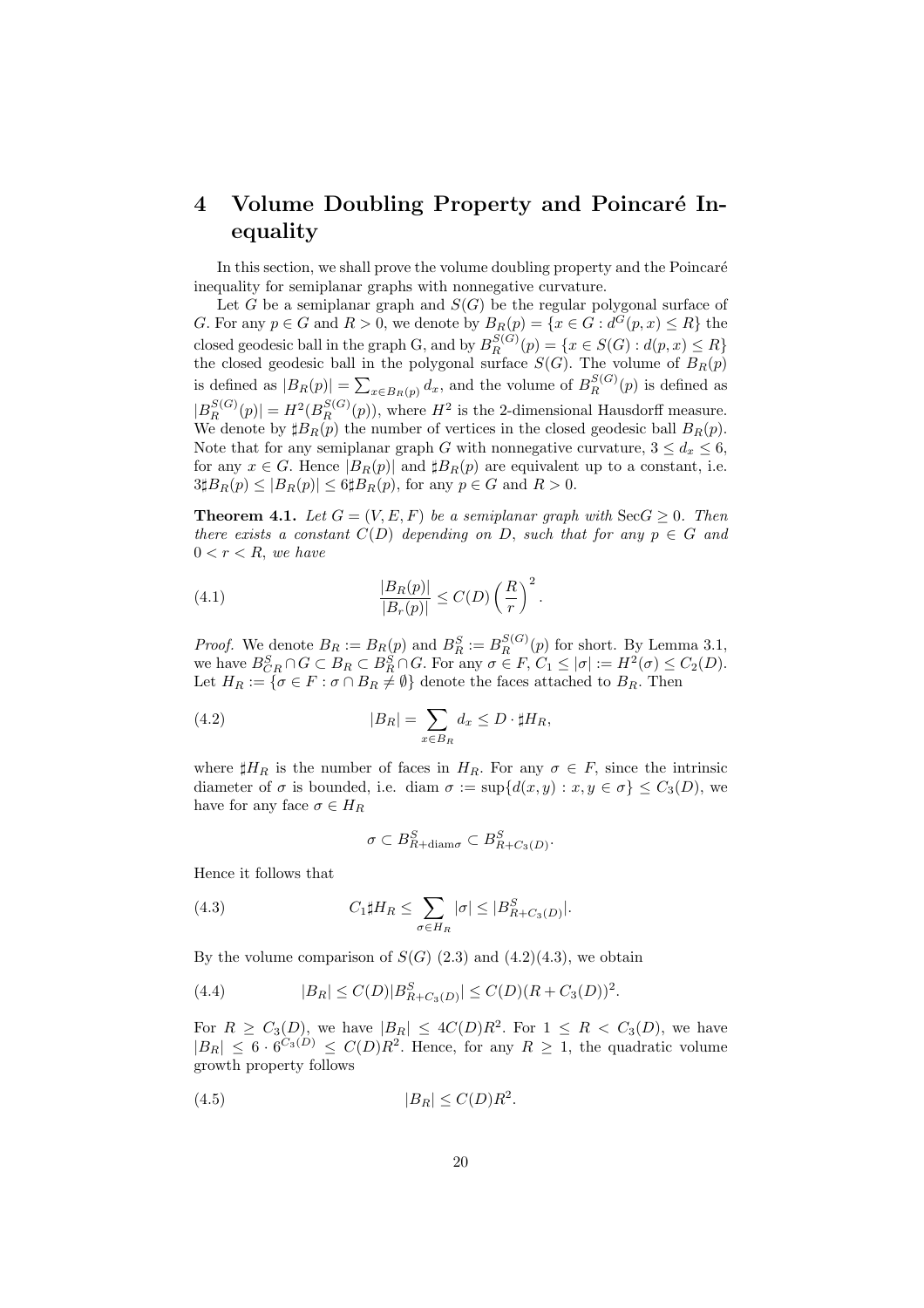For any  $r > \frac{C_3(D)}{C}$ , where C is the constant in Lemma 3.1, let  $r' = Cr C_3(D)$ . We denote by  $W_r = \{ \sigma \in F : \sigma \cap B^S_{r'} \neq \emptyset \}$  the faces attached to  $B^S_{r'}$ , and by  $\overline{W_r} = \bigcup_{\sigma \in W_r} \sigma$ . For any vertex  $x \in \overline{W_r} \cap G$ , there exists a  $\sigma \in W_r$  such that  $x \in \sigma$ , so that  $d(p, x) \leq r' + \text{diam }\sigma \leq r' + C_3(D) = Cr$ . By Lemma 3.1, we have  $d^G(p,x) \leq C^{-1}d(p,x) \leq r$ , which implies that  $\overline{W_r} \cap G \subset B_r$ . It is easy to see that

(4.6) 
$$
|B_{r'}^S| \leq |\overline{W_r}| = \sum_{\sigma \in W_r} |\sigma| \leq C_2(D)\sharp W_r,
$$

where  $\sharp W_r$  is the number of faces in  $W_r$ . Moreover, by  $3 \le \deg(\sigma) \le D$  for any  $\sigma \in F$ ,

(4.7) 
$$
3\sharp W_r \leq \sum_{\sigma \in W_r} \deg(\sigma) \leq \sum_{x \in \overline{W_r} \cap G} d_x \leq 6\sharp (\overline{W_r} \cap G),
$$

where  $\sharp(\overline{W_r} \cap G)$  is the number of vertices in  $\overline{W_r} \cap G$ . Hence by  $(4.6)$   $(4.7)$ , we have

(4.8) 
$$
|B^S_{r'}| \leq C(D)\sharp(\overline{W_r} \cap G) \leq C(D)\sharp B_r \leq C(D)|B_r|.
$$

By the relative volume comparison (2.1) and (4.4) (4.8), we obtain that for any  $r > \frac{C_3(D)}{C}$ ,

$$
\frac{|B_R|}{|B_r|} \leq C(D) \frac{|B^S_{R+C_3(D)}|}{|B^S_{r'}|} \leq C(D) \left(\frac{R+C_3(D)}{Cr-C_3(D)}\right)^2.
$$

Let  $r_0(D) := \frac{2C_3(D)}{C}$ . For  $r_0(D) \le r < R < \infty$ ,  $r - \frac{C_3(D)}{C} \ge \frac{r}{2}$  and  $R +$  $C_3(D) \leq 2R$ , so that we have

(4.9) 
$$
\frac{|B_R|}{|B_r|} \leq C(D) \left(\frac{R}{r}\right)^2.
$$

For  $0 < r < R \le r_0(D)$ , by (4.5), we have

(4.10) 
$$
\frac{|B_R|}{|B_r|} \le \frac{|B_{r_0(D)}|}{|B_0|} \le \frac{1}{3}C(D)r_0^2(D) \le C(D)\left(\frac{R}{r}\right)^2.
$$

For  $0 < r < r_0(D) < R$ , by (4.5), we have

(4.11) 
$$
\frac{|B_R|}{|B_r|} \le \frac{C(D)R^2}{|B_0|} \le C(D)r^2(\frac{R}{r})^2 \le C(D)r_0^2(D)\left(\frac{R}{r}\right)^2.
$$

Hence it follows from (4.9) (4.10) and (4.11) that for any  $0 < r < R$ ,

$$
\frac{|B_R|}{|B_r|} \le C(D) \left(\frac{R}{r}\right)^2.
$$

From the relative volume comparison, it is easy to obtain the volume doubling property.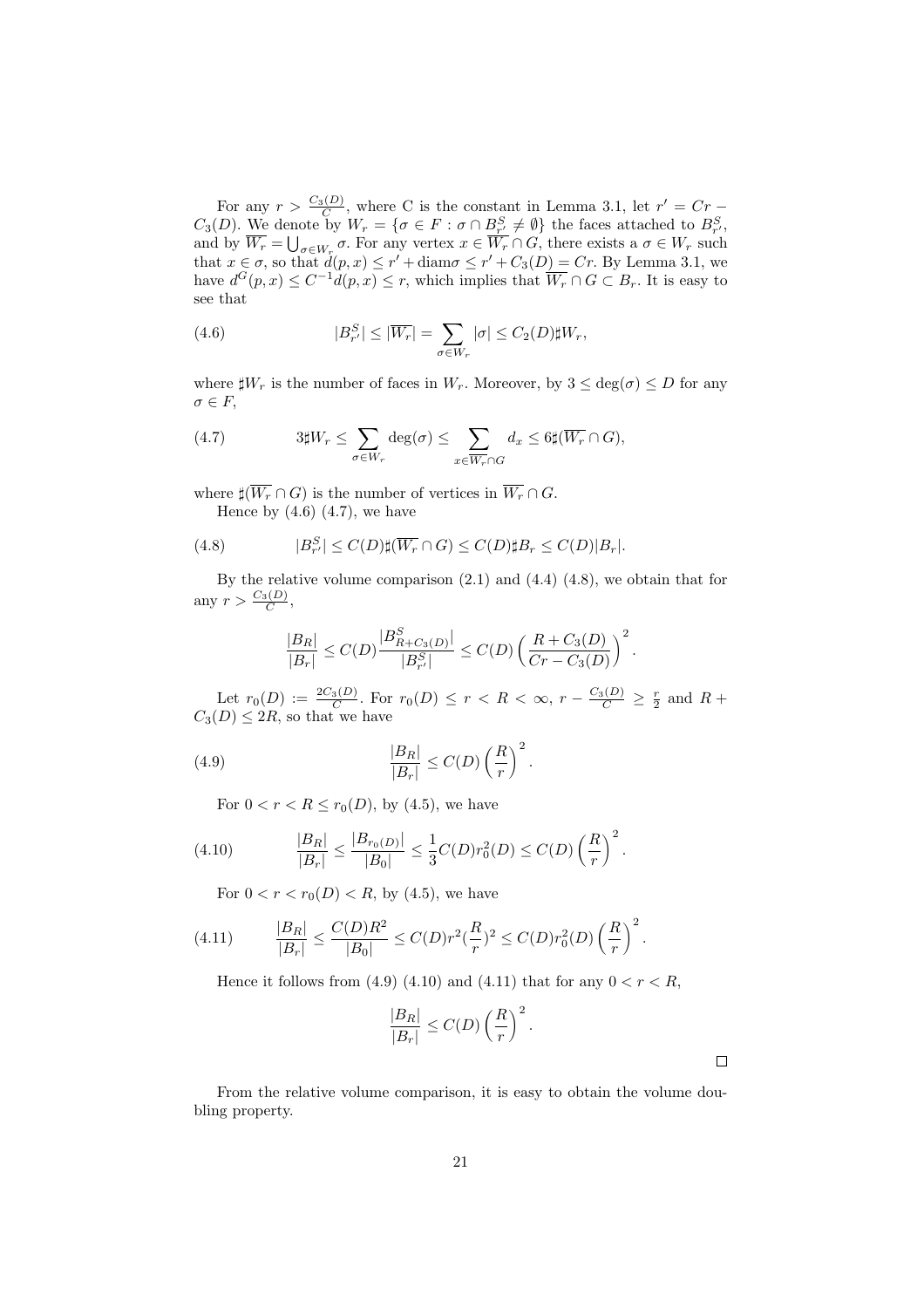**Corollary 4.2.** Let G be a semiplanar graph with  $\text{Sec } G \geq 0$ . Then there exists a constant  $C(D)$  depending on D, such that for any  $p \in G$  and  $R > 0$ , we have

(4.12) 
$$
|B_{2R}(p)| \le C(D)|B_R(p)|.
$$

In the rest of this section, we shall prove the Poincaré inequality on a semiplanar graph with nonnegative curvature.

**Theorem 4.3.** Let G be a semiplanar graph with  $\text{Sec } G \geq 0$ . Then there exist two constants  $C(D)$  and C such that for any  $p \in G, R > 0, f : B_{CR}(p) \to \mathbb{R}$ , we have

(4.13) 
$$
\sum_{x \in B_R(p)} (f(x) - f_{B_R})^2 d_x \le C(D) R^2 \sum_{x, y \in B_{CR}(p); x \sim y} (f(x) - f(y))^2,
$$

where  $f_{B_R} = \frac{1}{|B_R(p)|} \sum_{x \in B_R(p)} f(x) d_x$ , and  $x \sim y$  if x and y are neighbors.

For any function on G,  $f: G \to \mathbb{R}$ , we shall construct a local  $W^{1,2}$  function, denoted by  $f_2$ , on  $S(G)$  with controlled energy in two steps, and then by the Poincaré inequality (2.4) on  $S(G)$ , we obtain the Poincaré inequality on the graph G. At step 1, by linear interpolation, we extend  $f$  to a piecewise linear function on  $G_1$ ,  $f_1: G_1 \to \mathbb{R}$ . In step 2, we extend  $f_1$  to each face of G. For any regular n-polygon  $\Delta_n$  of side length one, there is a bi-Lipschitz map

$$
L_n: \triangle_n \to B_{r_n},
$$

where  $B_{r_n}$  is the circumscribed circle of  $\Delta_n$  of radius  $r_n = \frac{1}{2 \sin \frac{\alpha_n}{2}}$  (for  $\alpha_n = \frac{2\pi}{n}$ ). Without loss of generality, we may assume that the origin  $q = (0,0)$  of  $\mathbb{R}^2$  is the barycenter of  $\Delta_n$ , the point  $(x, y) = (r_n, 0) \in \mathbb{R}^2$  is a vertex of  $\Delta_n$ , and  $B_{r_n} = B_{r_n}(\underline{o})$ . Then in polar coordinates,  $L_n$  reads

$$
L_n: \triangle_n \ni (r, \theta) \mapsto (\rho, \eta) \in B_{r_n}(\underline{\varrho}),
$$

where for  $\theta \in [j\alpha_n, (j+1)\alpha_n], j = 0, 1, \cdots, n-1$ ,

$$
\begin{cases}\n\rho = \frac{r \cos \left(\theta - (2j+1)\frac{\alpha_n}{2}\right)}{\cos \frac{\alpha_n}{2}} \\
\eta = \theta\n\end{cases}
$$

.

It maps the boundary of  $\Delta_n$  to the boundary of  $B_{r_n}(\underline{o})$ . Direct calculation shows that  $L_n$  is a bi-Lipschitz map, i.e. for any  $x, y \in \triangle_n$  we have  $C_1|x-y| \leq$  $|L_nx - L_ny| \le C_2|x - y|$ , where  $C_1$  and  $C_2$  do not depend on n. Then for any  $\sigma \in F$ , we denote  $n := \deg(\sigma)$ . Let  $g : B_{r_n}(\underline{\rho}) \to \mathbb{R}$  satisfy the following boundary value problem

$$
\left\{ \begin{array}{ll} \Delta g=0, & in \ \mathring{B}_{r_n}(\underline{o}) \\ g|_{\partial B_{r_n}(\underline{o})}=f_1\circ L_n^{-1} \end{array} \right.,
$$

where  $\mathring{B}_{r_n}(\underline{o})$  is the open ball. Then we define  $f_2: S(G) \to \mathbb{R}$  as

$$
(4.14) \t\t\t f_2|_{\sigma} = g \circ L_n.
$$

It can be shown that  $f_2$  is local  $W^{1,2}$  function on  $S(G)$ , since the singular points of  $S(G)$  are isolated (see [29]).

We need to control the energy of  $f_2$  by its boundary values. The following lemma is standard. We denote by  $B_1$  the closed unit disk in  $\mathbb{R}^2$ .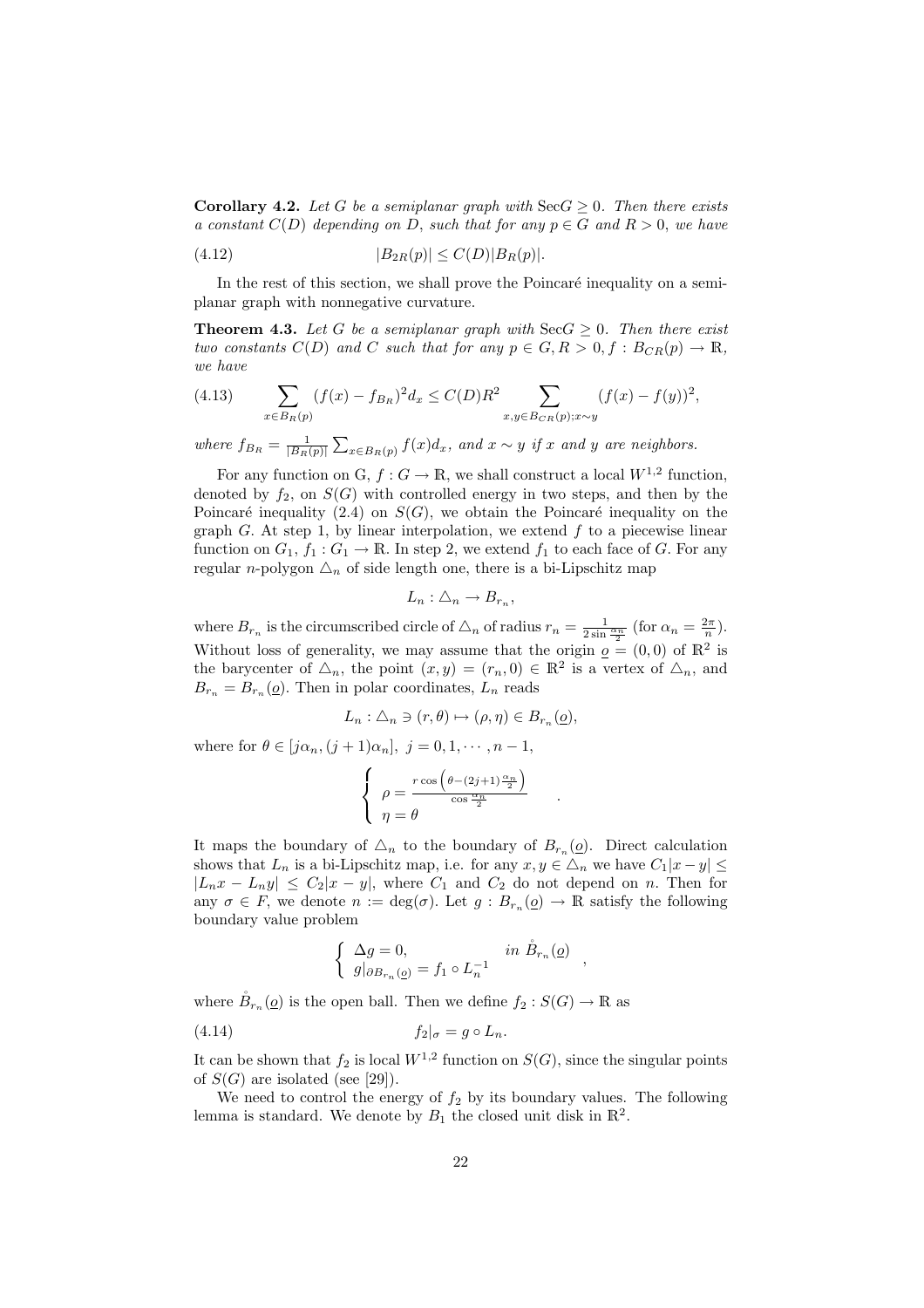**Lemma 4.4.** For any Lipschitz function  $h : \partial B_1 \to \mathbb{R}$ , let  $g : B_1 \to \mathbb{R}$  satisfy the following boundary value problem

$$
\begin{cases} \Delta g = 0, & \text{in } \mathring{B}_1 \\ g|_{\partial B_1} = h \end{cases}
$$

.

.

Then we have

$$
\int_{B_1} |\nabla g|^2 \le \int_{\partial B_1} h_\theta^2,
$$
  

$$
\int_{\partial B_1} h^2 \le C \left( \int_{B_1} g^2 + \int_{\partial B_1} h_\theta^2 \right),
$$

where  $h_{\theta} = \frac{\partial h}{\partial \theta}$ .

*Proof.* Let  $\frac{1}{\sqrt{2}}$  $\frac{1}{2\pi}$ ,  $\frac{\sin n\theta}{\sqrt{\pi}}$ ,  $\frac{\cos n\theta}{\sqrt{\pi}}$  (for  $n = 1, 2, \cdots$ ) be the orthonormal basis of  $L^2(\partial B_1)$ . Then  $h : \partial B_1 \to \mathbb{R}$  can be represented in  $L^2(\partial B_1)$  by

$$
h(\theta) = a_0 \frac{1}{\sqrt{2\pi}} + \sum_{i=1}^{\infty} \left( a_n \frac{\cos n\theta}{\sqrt{\pi}} + b_n \frac{\sin n\theta}{\sqrt{\pi}} \right).
$$

So the harmonic function  $q$  with boundary value  $h$  is

$$
g(r,\theta) = a_0 \frac{1}{\sqrt{2\pi}} + \sum_{i=1}^{\infty} \left( a_n r^n \frac{\cos n\theta}{\sqrt{\pi}} + b_n r^n \frac{\sin n\theta}{\sqrt{\pi}} \right)
$$

Since  $\Delta g = 0$ , we have  $\Delta g^2 = 2|\nabla g|^2$ , then

$$
\int_{B_1} |\nabla g|^2 = \frac{1}{2} \int_{B_1} \Delta g^2 = \frac{1}{2} \int_{\partial B_1} \frac{\partial g^2}{\partial r},
$$

which follows from integration by parts. So that

$$
\int_{B_1} |\nabla g|^2 = \int_{\partial B_1} g g_r = \sum_{n=1}^{\infty} n (a_n^2 + b_n^2).
$$

In addition,

$$
\int_{\partial B_1} h_\theta^2 = \sum_{n=1}^\infty n^2 (a_n^2 + b_n^2).
$$

Hence,

(4.15) 
$$
\int_{B_1} |\nabla g|^2 \leq \int_{\partial B_1} h_\theta^2.
$$

The second part of the theorem follows from an integration by parts and the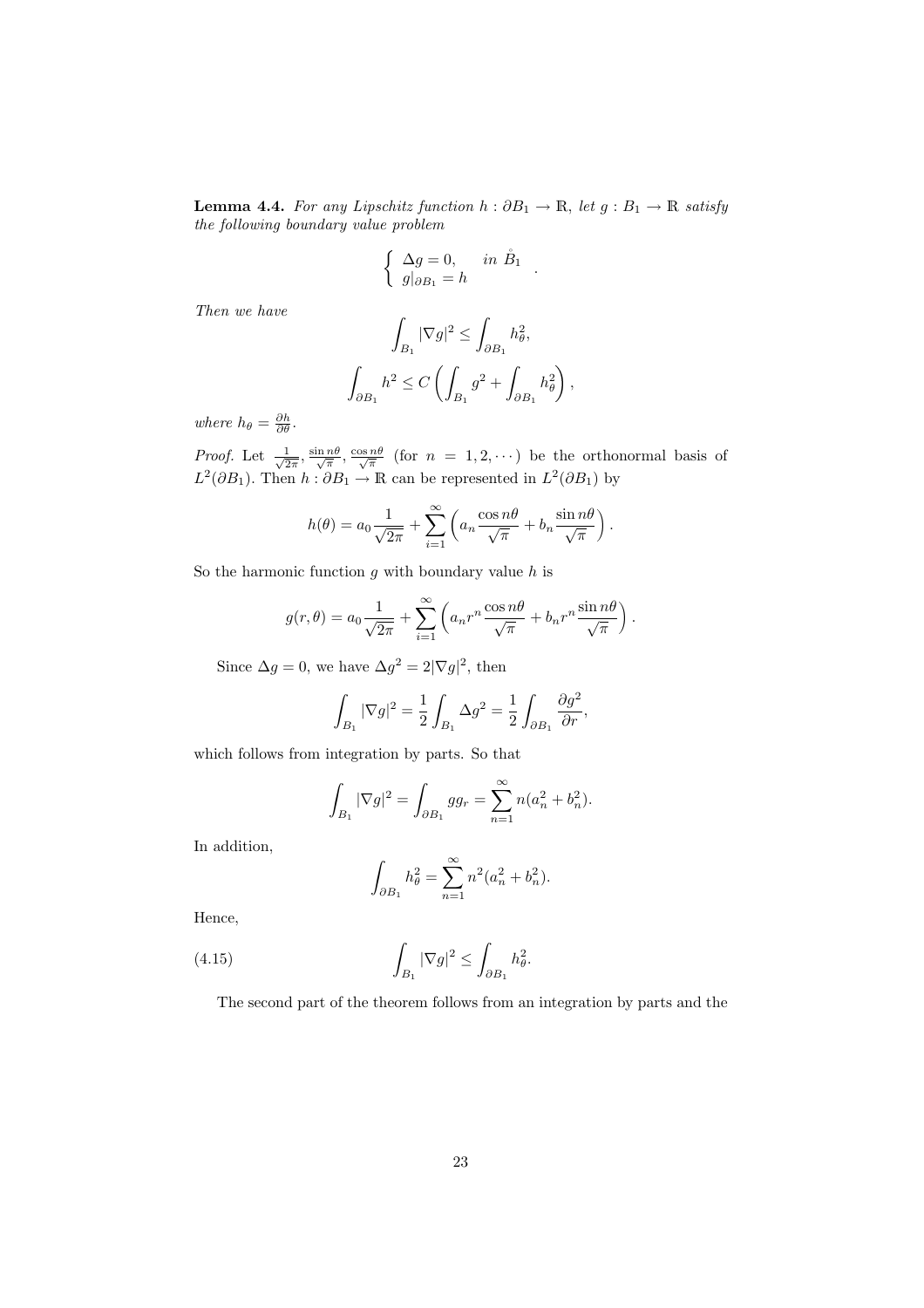Hölder inequality.

$$
\int_{\partial B_1} h^2 = \int_{\partial B_1} (h^2 x) \cdot x = \int_{B_1} \nabla \cdot (g^2 x)
$$
  
\n
$$
= 2 \int_{B_1} g^2 + 2 \int_{B_1} g \nabla g \cdot x
$$
  
\n
$$
\leq 2 \int_{B_1} g^2 + 2(\int_{B_1} g^2)^{\frac{1}{2}} (\int_{B_1} |\nabla g|^2)^{\frac{1}{2}} (by |x| \leq 1)
$$
  
\n
$$
\leq 3 \int_{B_1} g^2 + \int_{B_1} |\nabla g|^2
$$
  
\n
$$
\leq 3 \int_{B_1} g^2 + \int_{\partial B_1} h_\theta^2.
$$
 (by (4.15))

 $\Box$ 

Note that for the semiplanar graph  $G$  with nonnegative curvature and any face  $\sigma = \Delta_n$  of G, we have  $3 \leq n \leq D, \frac{1}{\sqrt{n}}$  $\frac{1}{3} \leq r_n = \frac{1}{\sin \frac{\pi}{n}} \leq \frac{1}{2 \sin \frac{\pi}{D}} = C(D).$ Then the scaled version of Lemma 4.4 reads

**Lemma 4.5.** For  $3 \le n \le D$ , and any Lipschitz function  $h : \partial B_{r_n} \to \mathbb{R}$ , we denote by g the harmonic function satisfying the Dirichlet boundary value problem

$$
\begin{cases} \Delta g = 0, & \text{in } \mathring{B}_{r_n} \\ g|_{\partial B_{r_n}} = h \end{cases}.
$$

Then it holds that

$$
\begin{aligned} \int_{B_{r_n}} |\nabla g|^2 &\leq C(D) \int_{\partial B_{r_n}} h_T^2, \\ \int_{\partial B_{r_n}} h^2 &\leq C(D) \left(\int_{B_{r_n}} g^2 + \int_{\partial B_{r_n}} h_T^2\right), \end{aligned}
$$

where  $T = \frac{1}{r_n} \partial_\theta$  is the unit tangent vector on the boundary  $\partial B_{r_n}$  and  $h_T$  is the directional derivative of h in T.

The following lemma follows from the bi-Lipschitz property of the map  $L_n$ :  $\triangle_n \rightarrow B_{r_n}.$ 

**Lemma 4.6.** Let G be a semiplanar graph with  $\text{Sec } G \geq 0$ . Let  $\sigma$  be a face such that  $\sigma = \Delta_n$ . Let  $f_2|_{\sigma}$  be constructed as (4.14), then we have

(4.16) 
$$
\int_{\Delta_n} |\nabla f_2|^2 \leq C(D) \int_{\partial \Delta_n} (f_1)_{T_n}^2,
$$

(4.17) 
$$
\int_{\partial \triangle_n} f_1^2 \leq C(D) \left( \int_{\triangle_n} f_2^2 + \int_{\partial \triangle_n} (f_1)_{T_n}^2 \right),
$$

where  $T_n$  is the unit tangent vector on the boundary  $\partial \Delta_n$  and  $(f_1)_{T_n}$  is the directional derivative of  $f_1$  in  $T_n$ .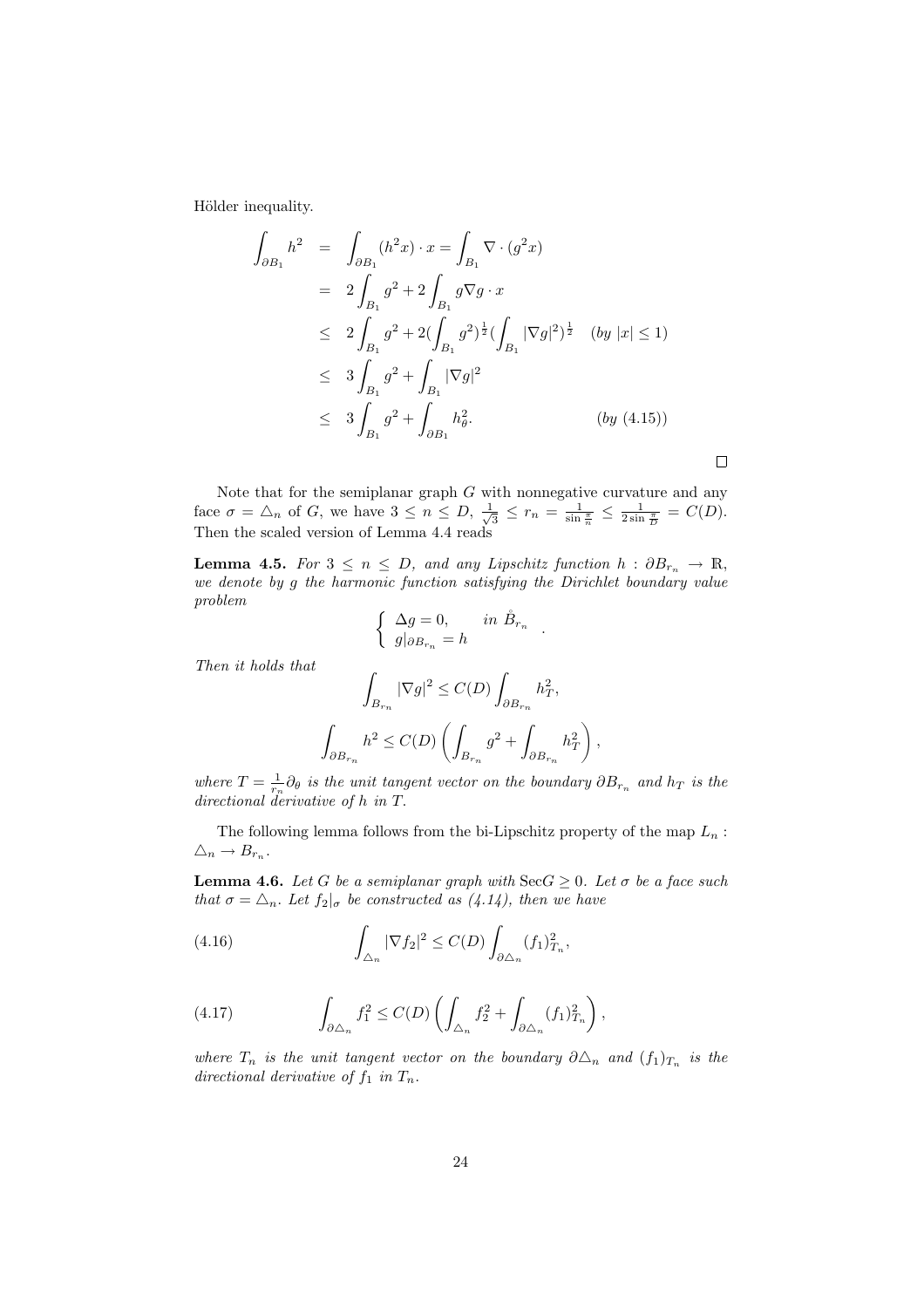Let  $e \subset \Delta_n$  be an edge with two incident vertices, u and v. By linear interpolation, we have

$$
\int_e f_1^2 = \int_0^1 (tf(u) + (1-t)f(v))^2 dt = \frac{1}{3}(f(u)^2 + f(u)f(v) + f(v)^2),
$$

hence

(4.18) 
$$
\frac{1}{6}(f(u)^2 + f(v)^2) \le \int_e f_1^2 \le \frac{1}{2}(f(u)^2 + f(v)^2).
$$

In addition,

(4.19) 
$$
\int_{e} (f_1)_{T_n}^2 = (f(u) - f(v))^2.
$$

Now we can prove the Poincaré inequality.

*Proof of Theorem 4.3.* Let  $B_R^{G_1} := B_R^{G_1}(p)$  denote the closed geodesic ball in  $G_1$ . We set the constant  $c_R = f_{2,B_{R+1+C_3(D)}^S} = \frac{1}{|B_{R+1+C_3(D)}^S|}$ ´  $B_{R+1+C_3(D)}^S f_2$ . By (4.18), we have

(4.20) 
$$
\sum_{x \in B_R} (f(x) - c_R)^2 d_x \le 6 \int_{B_{R+1}^{G_1}} (f_1 - c_R)^2.
$$

Let  $W_{R+1} = \{ \sigma \in F : \sigma \cap B_{R+1}^{G_1} \neq \emptyset \}$  and  $\overline{W_{R+1}} = \bigcup_{\sigma \in W_{R+1}} \sigma$ . Since  $B_{R+1}^{G_1} \subset$  $\bigcup_{\sigma \in W_{R+1}} \partial \sigma$ , we have

$$
(4.21) \int_{B_{R+1}^{G_1}} (f_1 - c_R)^2 \leq \sum_{\sigma \in W_{R+1}} \int_{\partial \sigma} (f_1 - c_R)^2
$$
  
 
$$
\leq C(D) \sum_{\sigma \in W_{R+1}} \left( \int_{\sigma} (f_2 - c_R)^2 + \int_{\partial \sigma} (f_1)^2 \right),
$$

where the last inequality follows from (4.17). For any  $y \in \overline{W_{R+1}}$ , since diam  $\sigma \leq$  $C_3(D)$  for any  $\sigma \in F$ , we have  $d(p, y) \leq R + 1 + C_3(D)$ . It implies that  $\overline{W_{R+1}} \subset$  $B_{R+1+C_3(D)}^{S}$ . Hence by (4.21)

$$
\int_{B_{R+1}^{G_1}} (f_1 - c_R)^2 \le C(D) \int_{B_{R+1+C_3(D)}^S} (f_2 - c_R)^2 + C(D) \sum_{\sigma \in W_{R+1}} \int_{\partial \sigma} (f_1)_T^2
$$
\n
$$
\le C(D)(R+1+C_3(D))^2 \int_{B_{R+1+C_3(D)}^S} |\nabla f_2|^2 +
$$
\n
$$
+ C(D) \sum_{\sigma \in W_{R+1}} \int_{\partial \sigma} (f_1)_T^2,
$$

where we use the Poincaré inequality  $(2.4)$ .

Let  $U_{R+1} := \{ \tau \in F : \tau \cap B_{R+1+C_3(D)}^S \neq \emptyset \}$ . Since  $B_{R+1}^{G_1} \subset B_{R+1} \subset$  $B_{R+1+C_3(D)}^S$ , we have  $W_{R+1} \subset U_{R+1}$ . By Lemma 3.1, it follows that

(4.23) 
$$
U_{R+1} \cap G_1 \subset B^{G_1}_{C^{-1}(R+1+C_3(D))+D}.
$$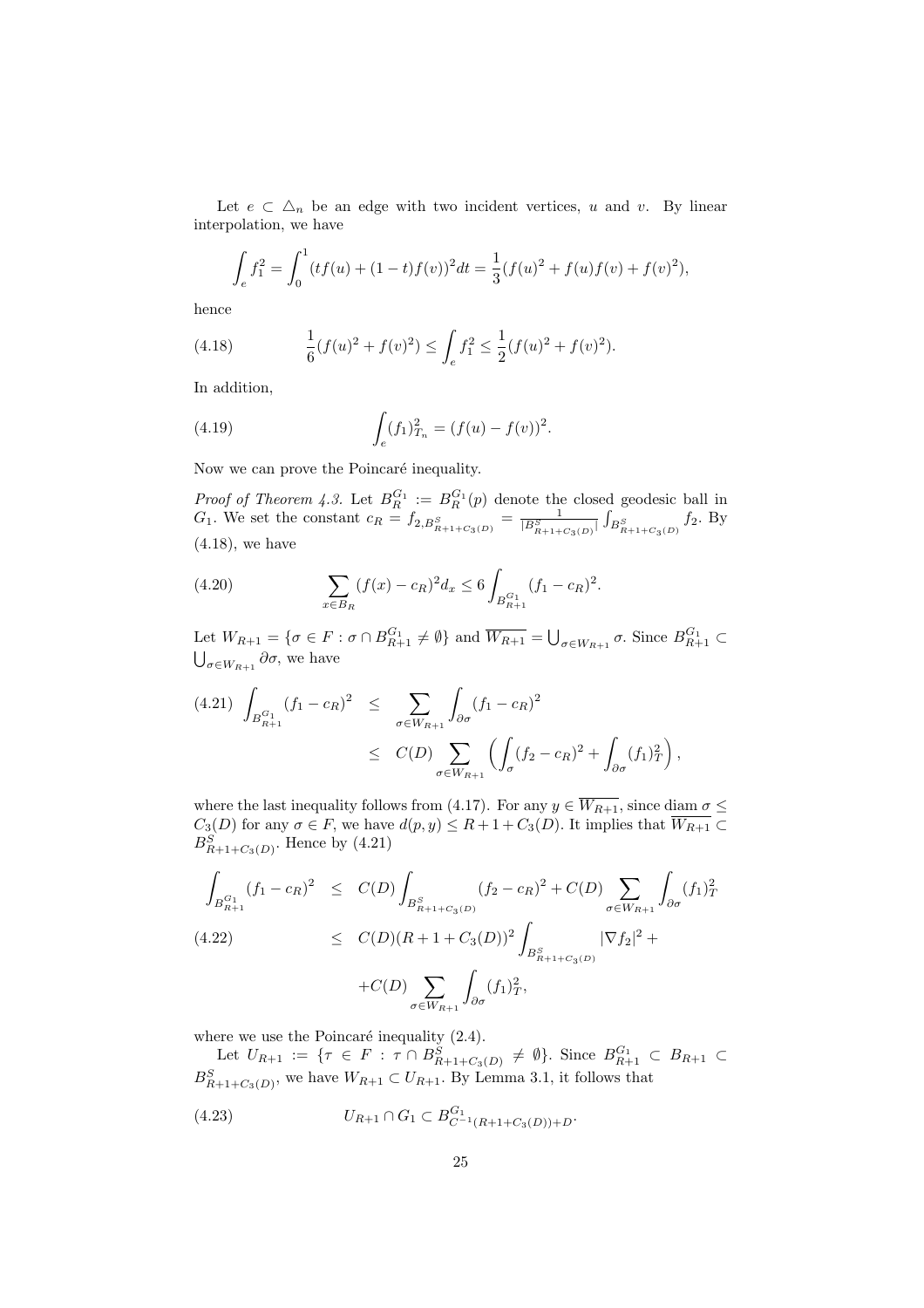By  $(4.16)(4.19)(4.22)$  and  $(4.23)$ , we obtain that

$$
\int_{B_{R+1}^{G_1}} (f_1 - c_R)^2 \le C(D)(R + 1 + C_3(D))^2 \sum_{\tau \in U_{R+1}} \int_{\tau} |\nabla f_2|^2 +
$$
\n
$$
+ C(D) \sum_{\sigma \in W_{R+1}} \int_{\partial \sigma} (f_1)_T^2
$$
\n
$$
\le C(D)(R + 1 + C_3(D))^2 \sum_{\tau \in U_{R+1}} \int_{\partial \tau} (f_1)_T^2 +
$$
\n
$$
+ C(D) \sum_{\sigma \in W_{R+1}} \int_{\partial \sigma} (f_1)_T^2
$$
\n
$$
\le C(D)(R + 1 + C_3(D))^2 \sum_{\tau \in U_{R+1}} \int_{\partial \tau} (f_1)_T^2
$$
\n(4.24) 
$$
\le C(D)(R + 1 + C_3(D))^2 \sum_{x,y \in B_{C^{-1}(R+1+C_3(D))+D}} (f(x) - f(y))^2.
$$

For  $R \ge C^{-1}(C_3(D) + 1) + D = r_0(D)$ , we have  $C^{-1}(R + 1 + C_3(D)) + D \le C$  $(C^{-1} + 1)R = C_1R$  and  $R + 1 + C_3(D) \leq 2R$ . Let  $f_{B_R} = \frac{1}{|B_R|} \sum_{x \in B_R} f(x) d_x$ , then by  $(4.20)$  and  $(4.24)$  we obtain (4.25) .

$$
\sum_{x \in B_R} (f(x) - f_{B_R})^2 d_x \le \sum_{x \in B_R} (f(x) - c_R)^2 d_x \le C(D)R^2 \sum_{\substack{x, y \in B_{C_1 R} \\ x \sim y}} (f(x) - f(y))^2
$$

For  $1 \leq R \leq r_0(D)$ , let  $G^R = (V^R, E^R)$  be the subgraph induced by  $B_R$ . For any  $x \in G^R$ , we denote by  $d_{x,G^R}$  the degree of the vertex x in  $G^R$ . The volume of  $G^R$  is defined as vol $G^R = \sum_{x \in G^R} d_{x,G^R}$  and the diameter of  $G^R$  is defined as diam $G^R = \inf_{x,y \in G^R} d^{G^R}(x,y)$ . Let  $\lambda_1(G^R)$  be the first nonzero eigenvalue of the Laplacian of  $G^R$ , then the Rayleigh principle implies that

$$
\lambda_1(G^R) = \inf_{f:G^R \to \mathbb{R}} \frac{\sum_{x,y \in G^R; x \sim y} (f(x) - f(y))^2}{\sum_{x \in G^R} (f(x) - f_{G^R})^2 d_{x, G^R}},
$$

where  $f_{G^R} = \frac{1}{\text{vol}G^R} \sum_{x \in G^R} f(x) d_{x, G^R}$ . We recall a lower bound estimate for  $\lambda_1(G^R)$  by the diameter and volume of  $G^R$  (see [7]),

$$
\lambda_1(G^R) \ge \frac{1}{\text{diam} G^R \cdot \text{vol} G^R}.
$$

Since  $3 \leq d_x \leq 6$ , we have  $\frac{1}{6}d_x \leq d_{x,G}$   $\leq d_x$ . It is easy to see that  $\text{diam} G^R \leq 2R$ and vol $G^R \leq |B_R| \leq C(D)R^2$  by (4.5). So that we have

$$
\lambda_1(G^R) \ge \frac{1}{2R \cdot C(D)R^2} \ge \frac{1}{2r_0(D) \cdot C(D)r_0^2(D)} \ge C(D),
$$

which implies that

$$
\sum_{x \in G^{R}} (f(x) - f_{G^{R}})^{2} d_{x, G^{R}} \le C(D) \sum_{x, y \in G^{R}; x \sim y} (f(x) - f(y))^{2},
$$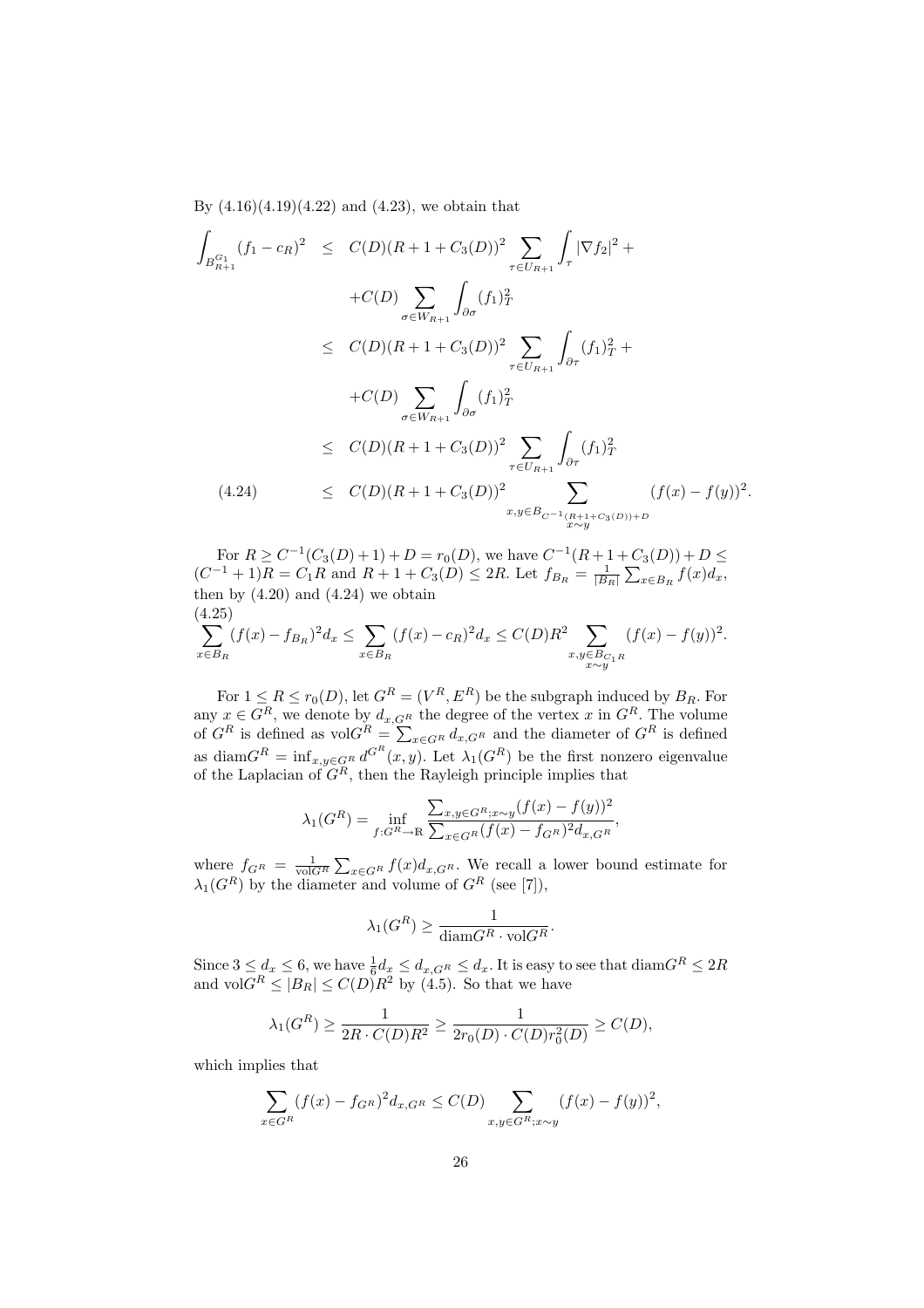for any  $f: G^R \to \mathbb{R}$ . Hence we obtain that

$$
\sum_{x \in B_R} (f(x) - f_{B_R})^2 d_x \leq \frac{1}{6} \sum_{x \in G^R} (f(x) - f_{G^R})^2 d_{x, G^R}
$$
\n
$$
\leq C(D) \sum_{x, y \in G^R; x \sim y} (f(x) - f(y))^2
$$
\n(4.26)\n
$$
\leq C(D) R^2 \sum_{x, y \in B_R; x \sim y} (f(x) - f(y))^2.
$$

For  $0 \lt R \lt 1$ , the Poincaré inequality (4.13) is trivial. The theorem is proved by (4.25), (4.26).  $\Box$ 

# 5 Analysis on Semiplanar Graphs with Nonnegative Curvature

In this section, we shall study the analytic consequences of the volume doubling property and the Poincaré inequality.

In Riemannian manifolds, it is well known that the volume doubling property and the Poincaré inequality are sufficient for the Nash-Moser iteration which implies the Harnack inequality for positive harmonic functions (see [18, 35]).

Let G be a graph. For a function  $f: G \to \mathbb{R}$ , the Laplace operator L is defined as

$$
Lf(x) = \frac{1}{d_x} \sum_{y \sim x} (f(y) - f(x)).
$$

The gradient of  $f$  is defined as

$$
|\nabla f|^2(x) = \sum_{y \sim x} (f(y) - f(x))^2.
$$

Given a subset  $\Omega \subset G$ , a function f is called harmonic (subharmonic, superharmonic) on  $\Omega$  if  $Lf(x) = 0 (\geq 0, \leq 0)$  for any  $x \in \Omega$ .

It was proved by Delmotte [14] and Holopainen-Soardi [23] independently that the Harnack inequality for positive harmonic functions holds on graphs satisfying the volume doubling property and the Poincaré inequality. Applying their results to our case, we obtain the following theorem.

**Theorem 5.1** ([14, 23]). Let G be a semiplanar graph with  $\text{Sec } G \geq 0$ . Then there exist constants  $C_1 > 1$ ,  $C_2(D) < \infty$  such that for any  $R > 0, p \in G$  and any positive harmonic function u on  $B_{C_1R}(p)$ , we have

(5.1) 
$$
\max_{B_R(p)} u \le C_2(D) \min_{B_R(p)} u.
$$

Remark 5.2. In [15], Delmotte obtained the parabolic Harnack inequality and the Gaussian estimate for the heat kernel which is stronger than the elliptic one of the preceding theorem.

In the Nash-Moser iteration, the mean value inequality for nonnegative subharmonic functions is obtained (see [11]). Since the square of a harmonic function is subharmonic, we obtain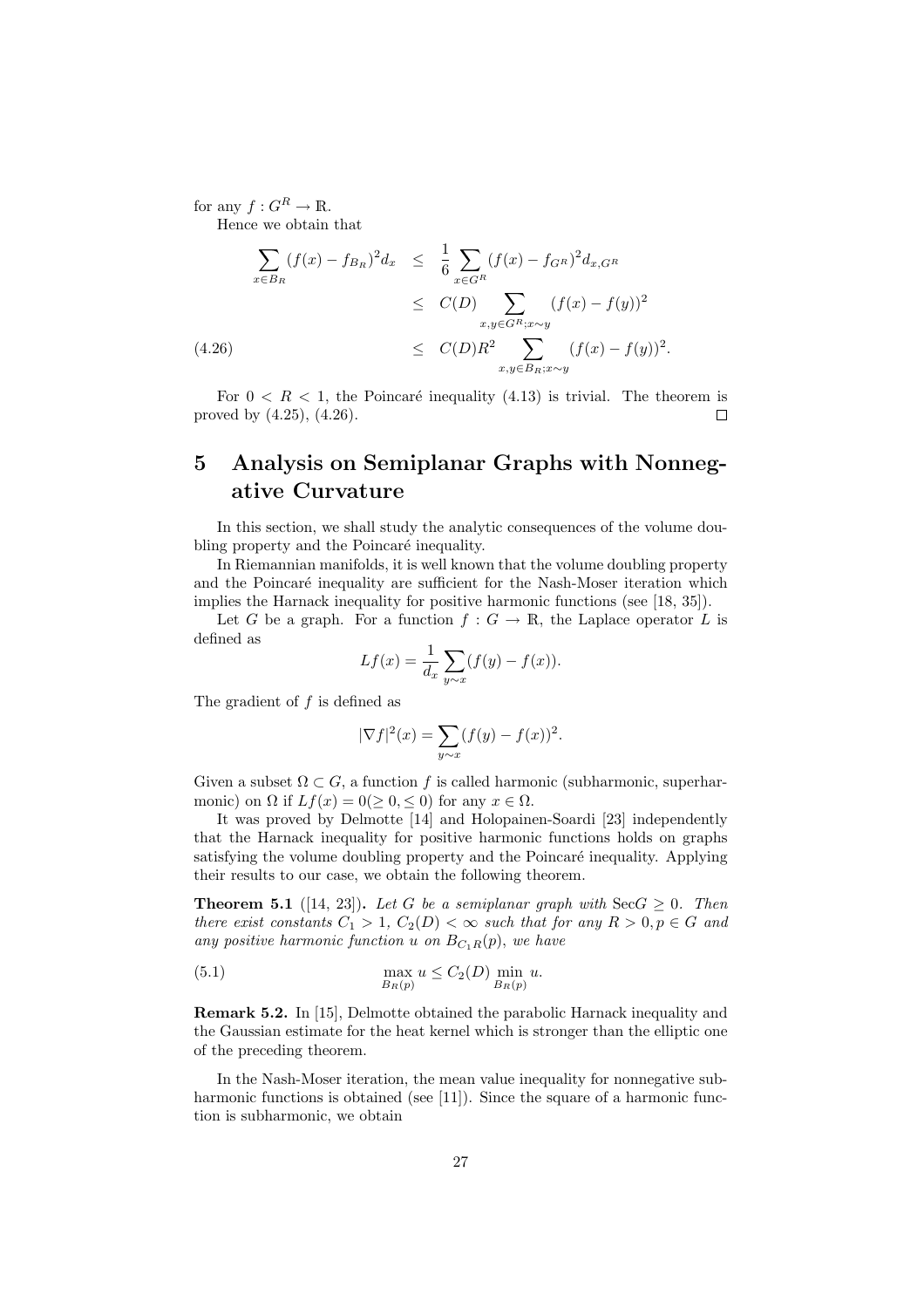**Lemma 5.3.** Let G be a semiplanar graph with  $\text{Sec } G \geq 0$ . Then there exist two constants  $C_1$  and  $C_2(D)$  such that for any  $R > 0, p \in G$ , any harmonic function u on  $B_{C_1R}(p)$ , we have

(5.2) 
$$
u^{2}(p) \leq \frac{C_{2}(D)}{|B_{C_{1}R}(p)|} \sum_{x \in B_{C_{1}R}(p)} u^{2}(x) d_{x}.
$$

The Liouville theorem for positive harmonic functions follows from the Harnack inequality (see [36]).

**Theorem 5.4.** Let G be a semiplanar graph with  $\text{Sec } G \geq 0$ . Then any positive harmonic function on G must be constant.

*Proof.* Since G be a semiplanar graph with  $\text{Sec } G \geq 0$ , then  $D_G < \infty$ . Let u be a positive harmonic function on  $G$ . By the Harnack inequality  $(5.1)$ , we obtain

(5.3) 
$$
\max_{B_R} (u - \inf_G u) \le C_2(D_G) \min_{B_R} (u - \inf_G u),
$$

for any  $R > 0$ . The right hand side of (5.3) tends to 0 if  $R \to \infty$ . Hence,

$$
u \equiv \inf_{G} u = const.
$$

 $\Box$ 

A manifold or a graph is called parabolic if it does not admit any nontrivial positive superharmonic function. The parabolicity of a manifold has been extensively studied in the literature (see [19, 24, 34]). Let  $G$  be a graph,  $C_1$  be a finite subset of G and  $C_1 \subset C_2 \subset G$ . The capacity of  $C_1$  with respect to  $C_2$  is defined as

$$
Cap(C_1, C_2) = \inf \left\{ \sum_{x \in G} |\nabla u|^2(x) : u \text{ is finitely supported in } C_2, u|_{C_1} \equiv 1 \right\},\
$$

where the function u is called an admissible function for  $(C_1, C_2)$ . For  $C_2 = G$ , we denote  $Cap(C_1) = Cap(C_1, G)$ .

The following lemma is a criterion of the parabolicity of a graph by Kanai [27].

**Lemma 5.5.** A graph G is parabolic if and only if  $Cap(S) = 0$ , for some nonempty finite subset  $S \subset G$ .

The following theorem is standard in the Riemannian case, and we prove it in the graph setting. Readers are referred to [24, 19].

**Theorem 5.6.** A graph  $G$  is parabolic if

(5.4) 
$$
\int_{1}^{\infty} \frac{t}{V(t)} = \infty \ \ (equivalently \sum_{i=1}^{\infty} \frac{i}{V(i)} = \infty),
$$

where  $V(t) = |B_t(p)|$  for some  $p \in G$ .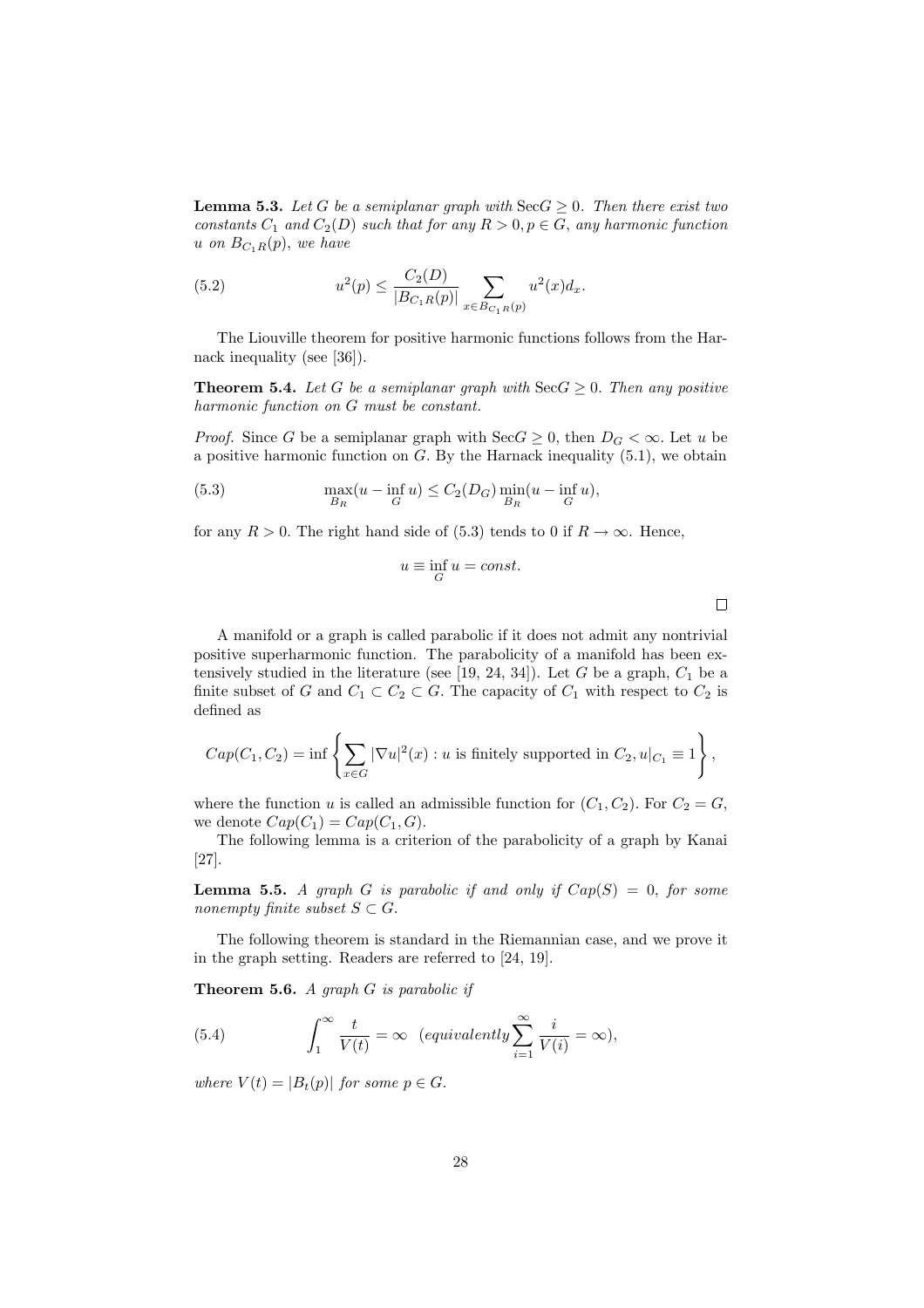*Proof.* Let  $B_k = B_{2^{2k}}(p)$ ,  $C_k = B_{2^{2k+1}}(p)$ , for  $k = 0, 1, \cdots$ . It is obvious that  $B_0 \subset C_0 \subset B_1 \subset C_1 \subset \cdots$ . We claim that

(5.5) 
$$
Cap(B_0) \leq \left(\sum_{k=0}^{\infty} Cap^{-1}(B_k, C_k)\right)^{-1}.
$$

For any  $\epsilon > 0$ , there exist admissible functions  $u_k$  for  $(B_k, C_k)$  such that  $u_k|_{B_k} \equiv$  $1, u_k|_{G-C_k} \equiv 0$ , and

$$
\sum_{x \in G} |\nabla u_k|^2(x) \leq Cap(B_k, C_k) + \epsilon.
$$

Let  $N \in \mathbb{N}$ ,  $a_k \geq 0$  for  $k = 0, 1, \dots, N$ , and  $\sum_{k=0}^{N} a_k = 1$ . We define a function  $v = \sum_{k=0}^{N} a_k u_k$  which is finitely supported and  $v|_{B_0} \equiv 1$ . Then by the definition of  $\overline{Cap(B_0)}$ , we have

$$
Cap(B_0) \leq \sum_{x \in G} |\nabla v|^2 = \sum_{x \in G} \sum_{y \sim x} \left[ \sum_{k=0}^N a_k (u_k(y) - u_k(x)) \right]^2
$$
  
= 
$$
\sum_{x \in G} \sum_{y \sim x} \sum_{k=0}^N a_k^2 (u_k(y) - u_k(x))^2
$$
  
= 
$$
\sum_{k=0}^N a_k^2 \sum_{x \in G} |\nabla u_k|^2(x) \leq \sum_{k=0}^N a_k^2 Cap(B_k, C_k) + \sum_{k=0}^N a_k^2 \epsilon
$$
  

$$
\leq \sum_{k=0}^N a_k^2 Cap(B_k, C_k) + \sum_{k=0}^N a_k \epsilon
$$
  
= 
$$
\sum_{k=0}^N a_k^2 Cap(B_k, C_k) + \epsilon,
$$

where we use  $(u_i(y)-u_i(x))(u_j(y)-u_j(y))=0$  in the second line, for any  $i \neq j$ and  $x \sim y$ . We choose  $a_k = \frac{Cap^{-1}}{\sum_{i=1}^{N} a_i}$  $\frac{Cap^{-1}(B_k, C_k)}{\sum_{k=0}^{N} Cap^{-1}(B_k, A_k)}$  $\frac{Cap^{-1}(B_k, C_k)}{N}$  and let  $\epsilon \to 0$ , then  $\frac{N}{k=0}Cap^{-1}(B_k, C_k)$ 

$$
Cap(B_0) \leq \left(\sum_{k=0}^N Cap^{-1}(B_k, C_k)\right)^{-1}.
$$

We prove the claim by  $N \to \infty$ .

Next, we estimate the capacity of  $(B_k, C_k)$ ,  $Cap(B_k, C_k)$ , for  $k = 0, 1, \cdots$ . Let 7

$$
w_k(x) = \begin{cases} 1, & d^G(p,x) < 2^{2k} \\ \frac{2^{2k+1} - d^G(p,x)}{2^{2k}}, & 2^{2k} \le d^G(p,x) < 2^{2k+1} \\ 0, & 2^{2k+1} \le d^G(p,x) \end{cases}
$$

.

It is easy to see that  $w_k$  is an admissible function for  $(B_k, C_k)$  and  $|\nabla w_k|^2(x) \le$  $\frac{1}{2^{4k}}$  for any  $x \in G$  which is supported in  $C_k = B_{2^{2k+1}}$ . Hence

$$
Cap(B_k, C_k) \le \sum_{x \in G} |\nabla w_k|^2 \le \frac{V(2^{2k+1})}{2^{4k}}.
$$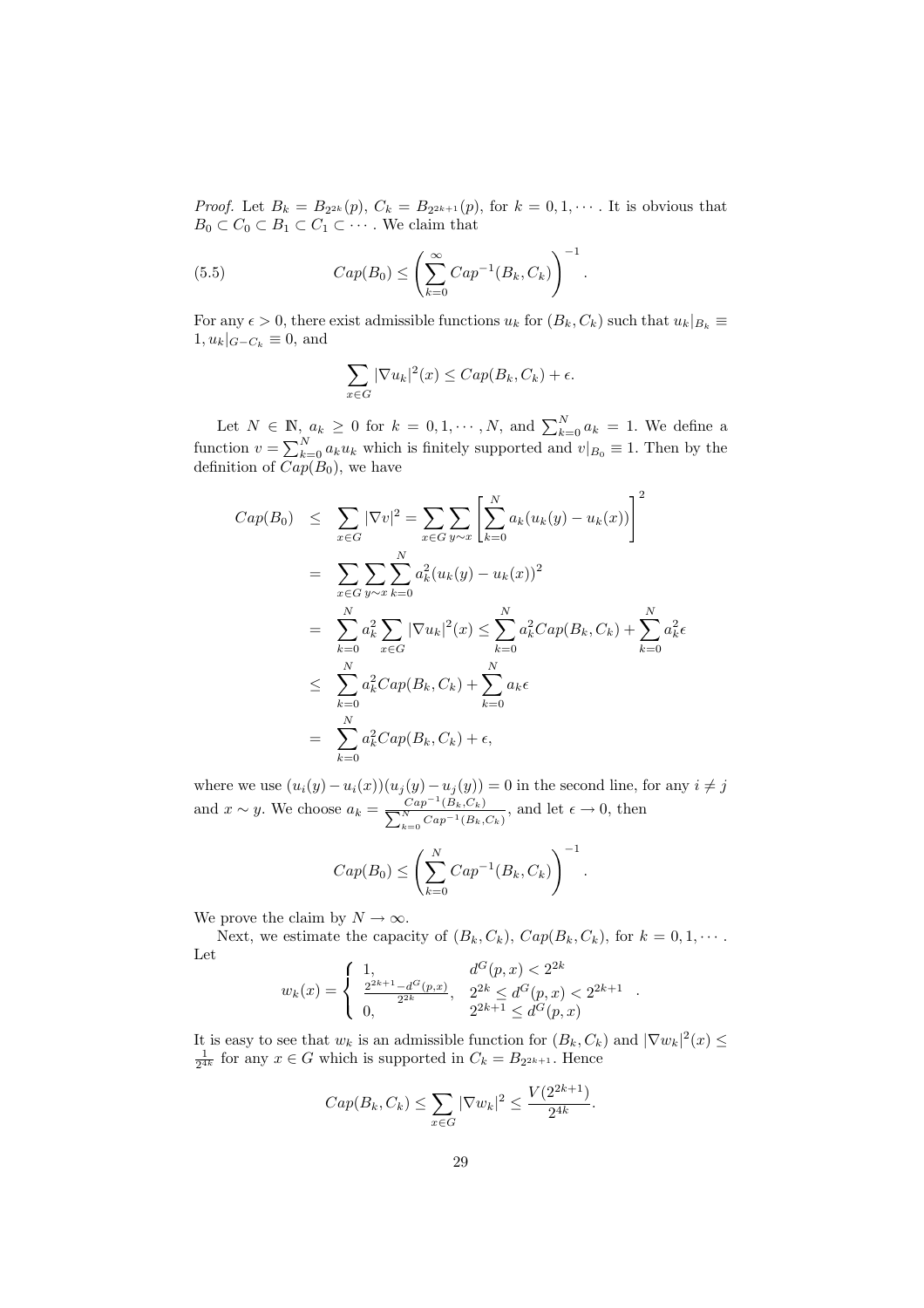By the claim (5.5), we have

(5.6) 
$$
Cap(B_0) \leq \left(\sum_{k=0}^{\infty} \frac{2^{4k}}{V(2^{2k+1})}\right)^{-1}.
$$

By the assumption (5.4), we have

$$
\infty = \int_2^{\infty} \frac{t}{V(t)} = \sum_{k=0}^{\infty} \int_{2^{2k+1}}^{2^{2k+3}} \frac{t}{V(t)} dt
$$
  

$$
\leq \sum_{k=0}^{\infty} \frac{2^{2k+3}}{V(2^{2k+1})} (2^{2k+3} - 2^{2k+1})
$$
  

$$
= C \sum_{k=0}^{\infty} \frac{2^{4k}}{V(2^{2k+1})}.
$$

Hence by (5.6), we obtain that  $Cap(B_0) = 0$ , which implies that G is parabolic by Lemma 5.5.

 $\Box$ 

 $\Box$ 

Corollary 5.7. Let G be a semiplanar graph with  $\text{Sec}G \geq 0$ . Then G is parabolic.

*Proof.* Since  $D_G < \infty$ , we have the quadratic volume growth property (4.5),

$$
|B_R(p)| \le C(D_G)R^2.
$$

Hence

$$
\int_{1}^{\infty} \frac{t}{V(t)} = \infty,
$$

which implies that  $G$  is parabolic by Theorem 5.6.

In the last part of the section, we investigate the polynomial growth harmonic function theorem on graphs. For Riemannian manifolds, the polynomial growth harmonic function theorem was proved by Colding and Minicozzi in [9], then the proof was simplified by Li [30]. By assuming the volume doubling property  $(4.12)$  and the Poincaré inequality  $(4.13)$  on the graph, Delmotte [13] proved the polynomial growth harmonic function theorem with the dimension estimate in our case

$$
\dim H^d(G) \le C(D)d^{v(D)},
$$

where  $C(D)$  and  $v(D)$  depend on the maximal facial degree D of the semiplanar graph G with nonnegative curvature. We improve Delmotte's dimension estimate of  $H^d(G)$  by using the relative volume comparison  $(4.1)$  instead of the volume doubling property (4.12).

**Theorem 5.8.** Let G be a semiplanar graph with  $\text{Sec } G \geq 0$ . Then

(5.7) 
$$
\dim H^d(G) \le C(D)d^2,
$$

for any  $d \geq 1$ .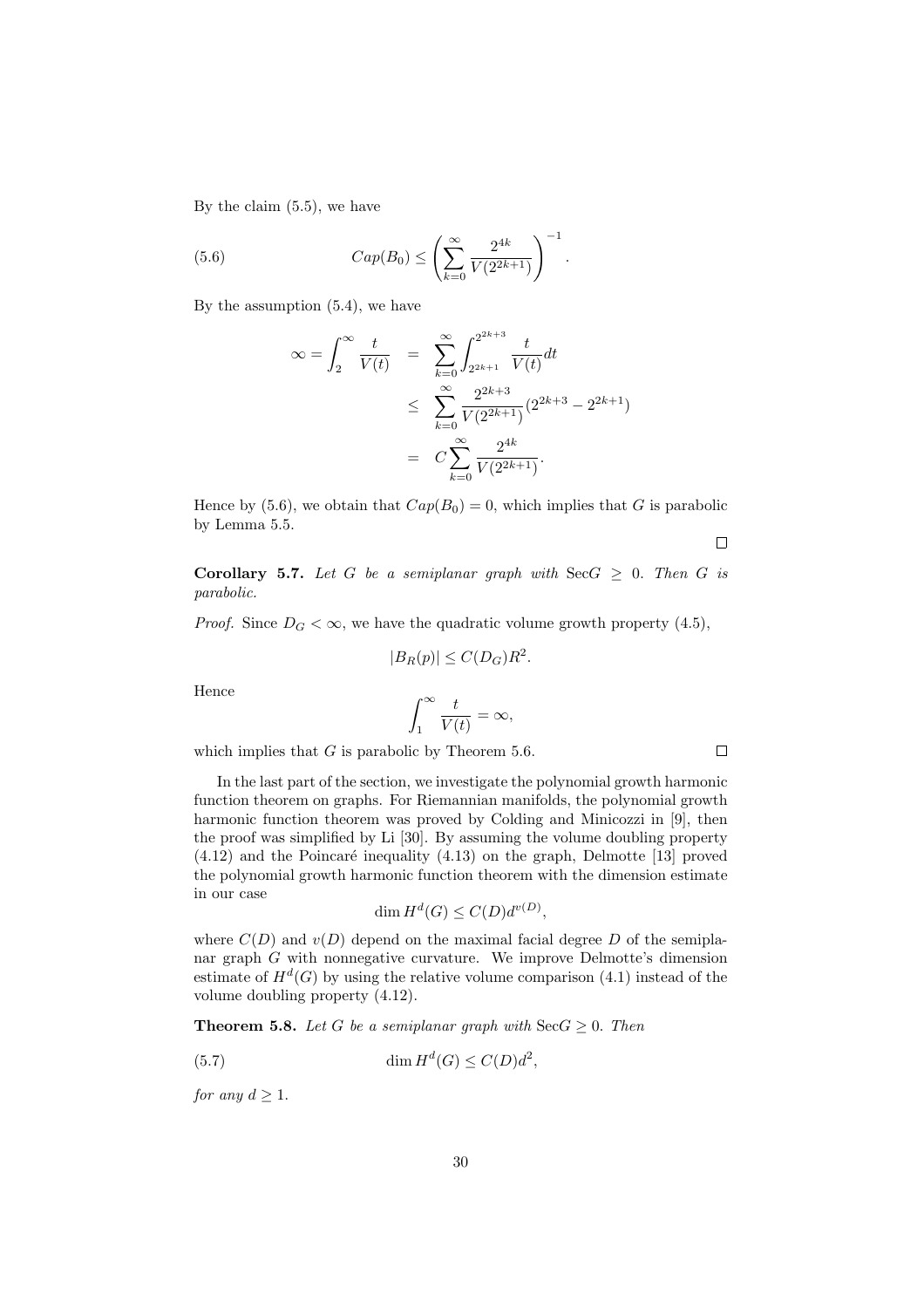Our proof of the theorem follows Li's argument by the mean value inequality. From now on, we fix some vertex  $p \in G$ , and denote  $B_R = B_R(p)$  for short. We need the following lemmas.

**Lemma 5.9.** For any finite dimensional subspace  $K \subset H^d(G)$ , there exists a constant  $R_0(K)$  depending on K such that for any  $R \ge R_0(K)$ ,  $u, v \in K$ ,

$$
A_R(u,v) := \sum_{x \in B_R} u(x)v(x)d_x
$$

is an inner product on K.

Proof. The lemma is easily proved by a contradiction argument (see [26]).  $\Box$ 

**Lemma 5.10.** Let G be a semiplanar graph with  $\text{Sec } G \geq 0$ , K be a k-dimensional subspace of  $H^d(G)$ . Given  $\beta > 1, \delta > 0$ , for any  $R_1 \geq R_0(K)$  there exists  $R > R_1$ such that if  ${u_i}_{i=1}^k$  is an orthonormal basis of K with respect to the inner product  $A_{\beta R}$ , then

$$
\sum_{i=1}^k A_R(u_i, u_i) \ge k\beta^{-(2d+2+\delta)}.
$$

Proof. The proof is same as [31, 13, 26].

**Lemma 5.11.** Let G be a semiplanar graph with  $\text{Sec } G > 0$ , K be a k-dimensional subspace of  $H^d(G)$ . Then there exists a constant  $C(D)$  such that for any basis of K,  $\{u_i\}_{i=1}^k$ ,  $R > 0, 0 < \epsilon < \frac{1}{2}$ , we have

 $\Box$ 

$$
\sum_{i=1}^{k} A_R(u_i, u_i) \le C(D)\epsilon^{-2} \sup_{u \in \langle A, U \rangle} \sum_{y \in B_{(1+\epsilon)R}} u^2(y) d_y,
$$

where  $\langle A, U \rangle := \{ w = \sum_{i=1}^{k} a_i u_i : \sum_{i=1}^{k} a_i^2 = 1 \}.$ 

*Proof.* For any  $x \in B_R$ , we set  $K_x = \{u \in K : u(x) = 0\}$ . It is easy to see that dim  $K/K_x \leq 1$ . Hence there exists an orthonormal linear transformation  $\phi: K \to K$ , which maps  $\{u_i\}_{i=1}^k$  to  $\{v_i\}_{i=1}^k$  such that  $v_i \in K_x$ , for  $i \geq 2$ . The mean value inequality (5.2) implies that

$$
\sum_{i=1}^{k} u_i^2(x) = \sum_{i=1}^{k} v_i^2(x) = v_1^2(x)
$$
\n
$$
\leq C(D)|B_{(1+\epsilon)R-r(x)}|^{-1} \sum_{y \in B_{(1+\epsilon)R-r(x)}(x)} v_1^2(y) dy
$$
\n
$$
\leq C(D)|B_{(1+\epsilon)R-r(x)}|^{-1} \sup_{u \in \langle A, U \rangle} \sum_{y \in B_{(1+\epsilon)R}} u^2(y) dy,
$$

where  $r(x) = d^G(p, x)$ .

By the relative volume comparison (4.1), we have

$$
|B_{(1+\epsilon)R-r(x)}| \geq C(D) \left( \frac{(1+\epsilon)R-r(x)}{2R} \right)^2 |B_{2R}(x)|
$$
  
 
$$
\geq C(D) \left( \frac{(1+\epsilon)R-r(x)}{2R} \right)^2 |B_R(p)| \geq C(D)\epsilon^2 |B_R|.
$$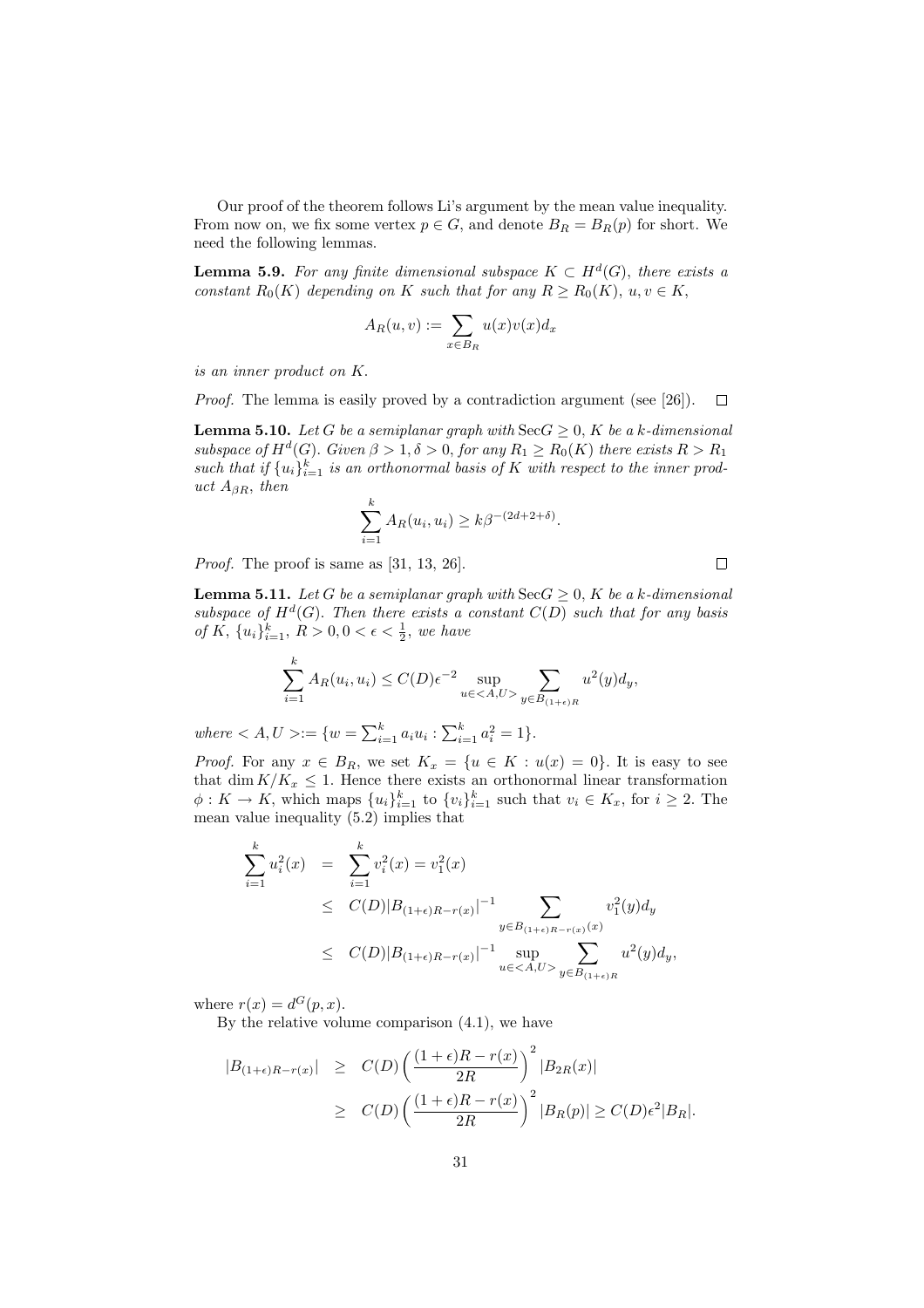Hence, by  $3 \leq d_x \leq 6$  for any  $x \in G$ ,

$$
\sum_{i=1}^{k} \sum_{x \in B_R} u_i^2(x) d_x \le 6 \sum_{i=1}^{k} \sum_{x \in B_R} u_i^2(x) \le C(D) \epsilon^{-2} \sup_{u \in \langle A, U \rangle} \sum_{y \in B_{(1+\epsilon)R}} u^2(y) d_y.
$$

*Proof of Theorem 5.8.* For any k-dimensional subspace  $K \subset H^d(G)$ , we set  $\beta = 1+\epsilon$ . By Lemma 5.10, there exists  $R > R_0(K)$  such that for any orthonormal basis  $\{u_i\}_{i=1}^k$  of K with respect to  $A_{(1+\epsilon)R}$ , we have

$$
\sum_{i=1}^{k} A_R(u_i, u_i) \ge k(1+\epsilon)^{-(2d+2+\delta)}
$$

.

Lemma 5.11 implies that

$$
\sum_{i=1}^{k} A_R(u_i, u_i) \le C(D)\epsilon^{-2}.
$$

Setting  $\epsilon = \frac{1}{2d}$ , and letting  $\delta \to 0$ , we obtain

$$
k \le C(D) \left(\frac{1}{2d}\right)^{-2} \left(1 + \frac{1}{2d}\right)^{2d+2+\delta} \le C(D)d^2.
$$

The dimension estimate in (5.7) is not satisfactory since in Riemannian geometry the constant  $C(D)$  depends only on the dimension of the manifold rather than the maximal facial degree of G. Note that Theorem 2.10 shows that the semiplanar graph G with  $\text{SecG} \geq 0$  and  $D_G \geq 43$  has a special structure, i.e. the one-side cylinder structure of linear volume growth. In Riemannian geometry, Sormani [37] used Yau's gradient estimate and the nice behavior of the Busemann function on a one-end Riemannian manifold with nonnegative Ricci curvature of linear volume growth to show that it does not admit any nontrivial polynomial growth harmonic function. Inspired by the work [37] and the special structure of semiplanar graphs with nonnegative curvature and large face degree, we shall prove the following theorem.

**Theorem 5.12.** Let G be a semiplanar graph with  $\text{Sec } G \geq 0$  and  $D_G \geq 43$ . Then for any  $d > 0$ ,

$$
\dim H^d(G) = 1.
$$

To prove the theorem, we need a weak version of the gradient estimate [32]. We recall the Cacciappoli inequality for harmonic functions on the graph  $G$ .

**Theorem 5.13.** Let G be a graph and  $d_m = \sup_{x \in G} d_x$ . For any harmonic function u on  $B_{6r}$ ,  $r \geq 1$ , we have

$$
\sum_{x \in B_r} |\nabla u|^2(x) \le \frac{C(d_m)}{r^2} \sum_{y \in B_{6r}} u^2(y) d_y,
$$

Moreover for any  $x \in B_r$ ,

(5.8) 
$$
|\nabla u|^2(x) \le \frac{C(d_m)}{r^2} \sum_{y \in B_{6r}} u^2(y) d_y.
$$

 $\Box$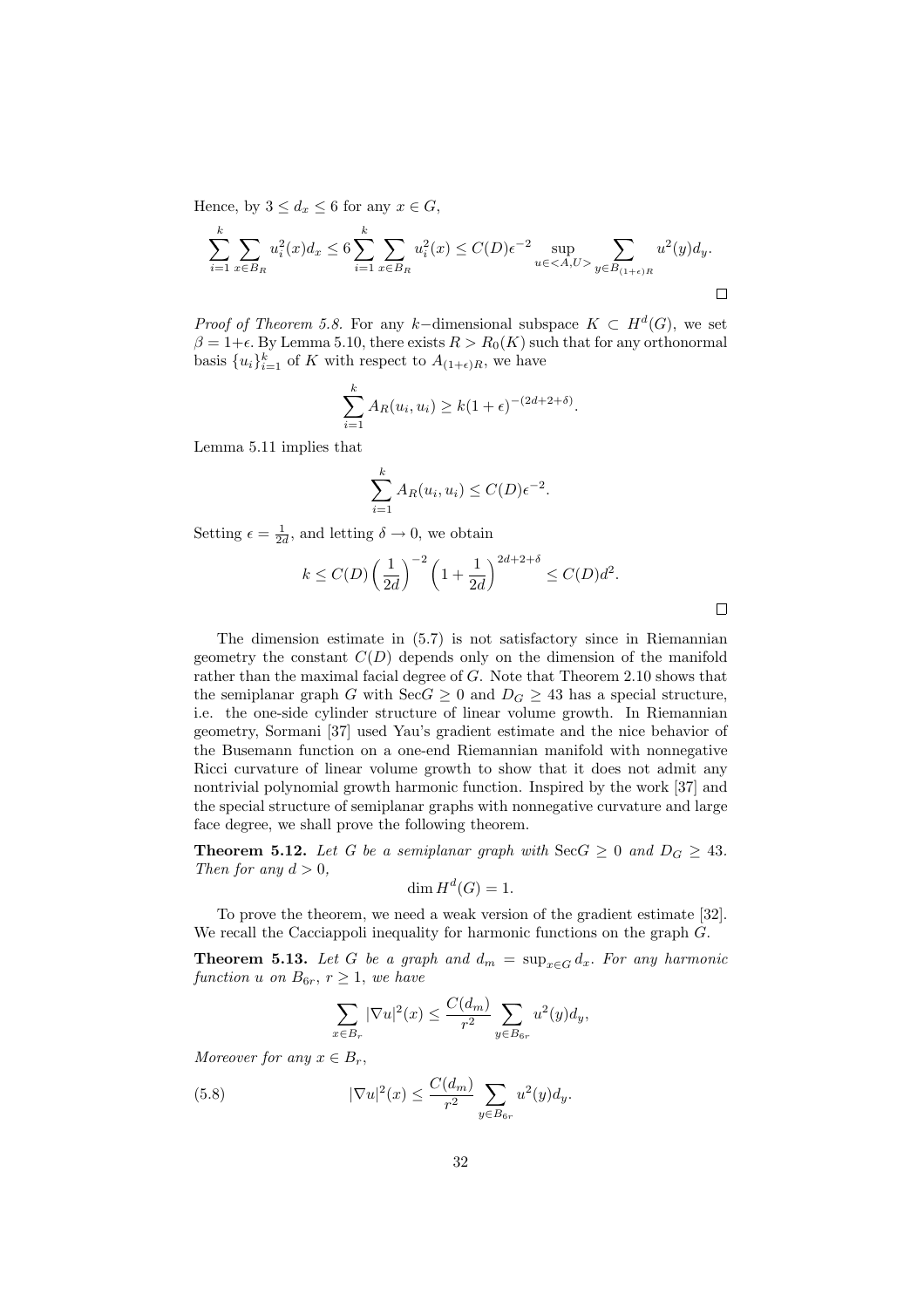**Corollary 5.14.** Let G be a semiplanar graph with  $\text{Sec } G \geq 0$  and  $D_G \geq 43$ . For any harmonic function u on G, we have

(5.9) 
$$
|\nabla u|(x) \leq \frac{C(D)}{\sqrt{r}} \csc_{B_{6r}(x)} u,
$$

where  $\csc_{B_{6r}(x)} u = \max_{B_{6r}(x)} u - \min_{B_{6r}(x)} u$ .

*Proof.* By Theorem 2.10, the regular polygonal surface  $S(G)$  has linear volume growth. As same as in the proof of (4.5) in Theorem 4.1, we obtain that for any  $x \in G$  and  $r \geq 1$ ,

$$
(5.10)\t\t\t |B_r(x)| \le C(D)r.
$$

By (5.8) in Theorem 5.13 and  $d_m \leq 6$ , we have

(5.11) 
$$
|\nabla u|^2(x) \leq \frac{C}{r^2} \sum_{y \in B_{6r}(x)} u^2(y) d_y \leq \frac{C}{r^2} |B_{6r}(x)| \max_{B_{6r}(x)} |u|^2.
$$

We replace u by  $u - \min_{B_{6r}(x)} u$  in (5.11), noting that (5.10), to obtain that

$$
|\nabla u|(x) \le \frac{C(D)}{\sqrt{r}} \csc_{B_{6r}(x)} u.
$$

 $\Box$ 

Remark 5.15. We call (5.8) the weak version of the gradient estimate since its scaling is not as usual, but it suffices for our application.

*Proof of Theorem 5.12.* Let G be a semiplanar graph with Sec  $G \geq 0$  and  $D_G \geq 0$ 43. Let  $\sigma$  be the largest face with  $\deg(\sigma) = D_G = D \geq 43$ . By Theorem 2.10, either G looks like  $\sigma$ ,  $L_1, L_2, \cdots, L_m, \cdots$  where each  $L_m$  has the same type of faces (triangle or square), i.e.  $G = \sigma \cup \bigcup_{m=1}^{\infty} L_m$ , or  $G = P^{-1}(\sigma \cup \bigcup_{m=1}^{\infty} L_m)$ , where  $P^{-1}$  is the graph operation defined in section 2. Denote by  $A = \sigma \cap G$ the set of vertices incident to  $\sigma$ , by  $d^G(x, A) = \min_{y \in A} d^G(x, y)$  the distance function of A in G. Let  $B_r(A) = \{x \in G : d^G(x, A) \leq r\}$  and  $\partial B_r(A) = \{x \in G : d^G(x, A) \leq r\}$  $G: d^G(x, A) = r$ . By the construction of G, for any  $x, y \in \partial B_r(A)$ , there is a path joining x and y in  $B_r(A)$  with length less than or equal to 5D. In addition, for any  $q \in A$ , we have

$$
(5.12) \t\t \t\t \partial B_r(A) \subset B_{r+D}(q) \setminus B_{r-D}(q).
$$

Let  $u \in H^d(G)$  and  $M(r) = \cos_{\partial B_r(A)} = \max_{\partial B_r(A)} u - \min_{\partial B_r(A)} v$ . By the maximal principle which is a direct consequence of the definition of the harmonic function, we have  $\max_{\partial B_r(A)} u = \max_{B_r(A)} u$  and  $\min_{\partial B_r(A)} u = \min_{B_r(A)} u$ , so that  $M(r)$  is nondecreasing in r. To prove the theorem, it suffices to show that  $M(r) = 0$  for any large r. Let  $y_r, x_r \in \partial B_r(A)$  satisfy  $u(y_r) = \max_{\partial B_r(A)} u$  and  $u(x_r) = \min_{\partial B_r(A)} u$ . Then there exists a path in  $B_r(A)$  such that

$$
y_r = z_0 \sim z_1 \sim \cdots \sim z_l = x_r,
$$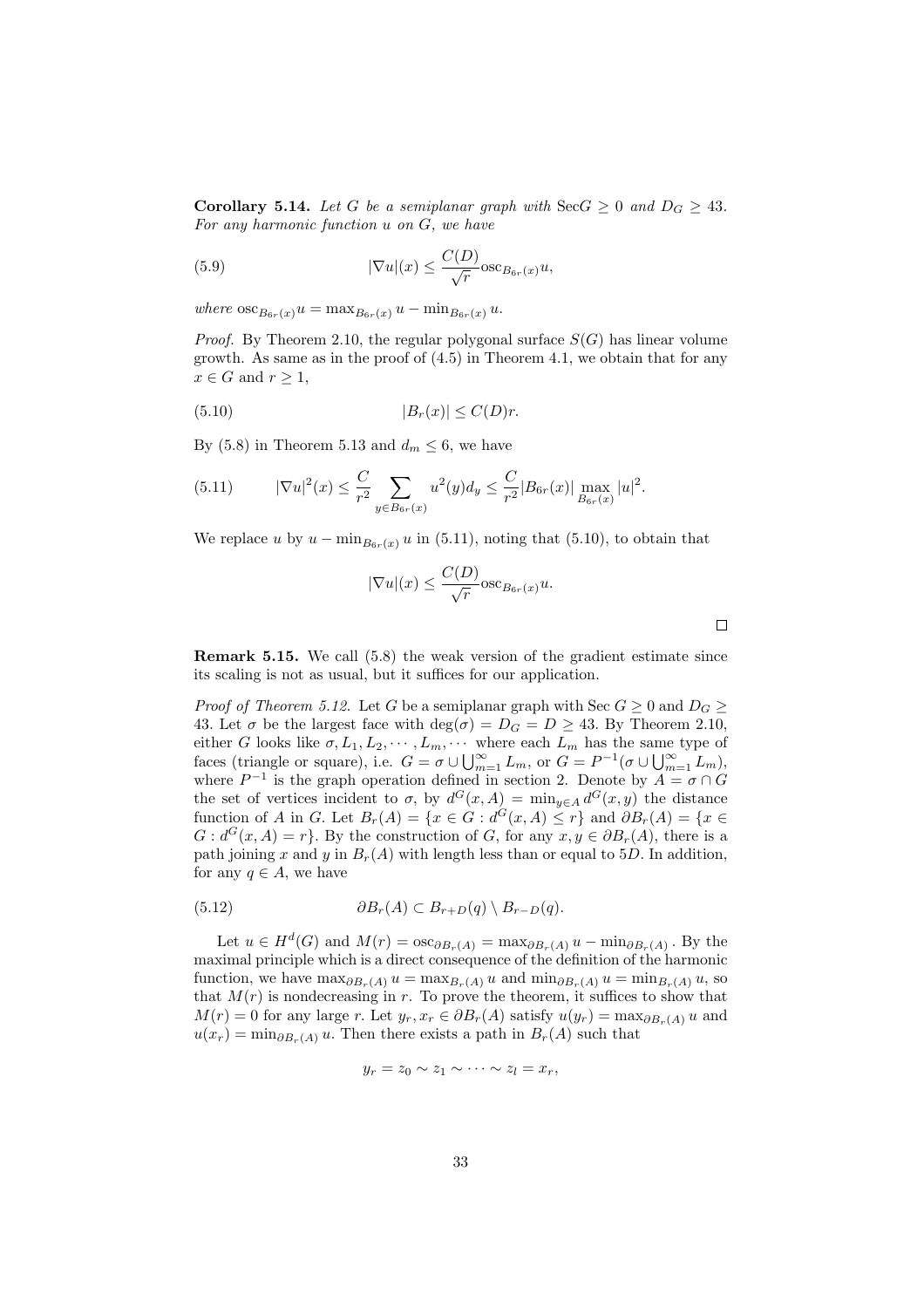where  $z_i \in B_r(A)$  for  $0 \leq i \leq l$  and  $l \leq 5D$ . Hence

$$
M(r) = u(y_r) - u(x_r) \le \sum_{i=0}^{l-1} |\nabla u|(z_i)
$$
  
\n
$$
\le C \sum_{i=0}^{l-1} \frac{C(D)}{\sqrt{r}} \text{osc}_{B_{6r}(z_i)u}
$$
  
\n
$$
\le C(D) \frac{\text{osc}_{B_{7r+D}(q)}u}{\sqrt{r}} \cdot (5D)
$$
  
\n
$$
\le C(D) \frac{\text{osc}_{B_{7r+2D}(A)}u}{\sqrt{r}}
$$
  
\n(5.13)  
\n
$$
\le C(D) \frac{M(9r)}{\sqrt{r}} \quad \text{for} \quad r \ge D,
$$

where we use (5.9) in Corollary 5.14,  $B_{6r}(z_i) \subset B_{r+D+6r}(q)$  and (5.12).

Let  $r \geq R_0(D,\delta) = \left(\frac{C(D)}{\delta}\right)^2$ , for  $\delta < 1$  which will be chosen later. Then we have  $\frac{C(D)}{\sqrt{r}} \le \delta < 1$ . By (5.13), for any  $r \ge R_0(D,\delta)$ , we obtain that for  $k \ge 1$ ,

$$
M(r) \le \delta M(9r) \le \delta^k M(9^k r).
$$

Since  $u \in H^d(G)$ ,

$$
M(r) \le 2 \max_{B_{r+D}(q)} |u| \le 2C((r+D)^d+1).
$$

Hence

$$
M(r)\leq C\delta^k\Big((9^kr+D)^d+1\Big)\leq C2^{d+1}\delta^k(9^kr)^d=C(d)(\frac{1}{2})^kr^d,
$$

if we choose  $\delta = \frac{1}{2 \cdot 9^d}$ . Then for any  $r \ge R_0(D, \delta) = (C(D)2 \cdot 9^d)^2$ , we have

$$
M(r) \le C(d) \left(\frac{1}{2}\right)^k r^d.
$$

By  $k \to \infty$ , we obtain  $M(r) = 0$ , which proves the theorem.

Combining Theorem 5.8 with Theorem 5.12, we obtain a dimension estimate that does not depend on the maximal facial degree  $D_G$ .

**Theorem 5.16.** Let G be a semiplanar graph with Sec  $G \geq 0$ . Then for any  $d\geq 1,$ 

$$
\dim H^d(G) \leq C d^2,
$$

where C is an absolute constant.

## References

[1] D. Burago, Yu. Burago and S. Ivanov, A course in metric geometry, Graduate Studies in Mathematics 33, American Mathematical Society, Providence, RI, 2001.

 $\Box$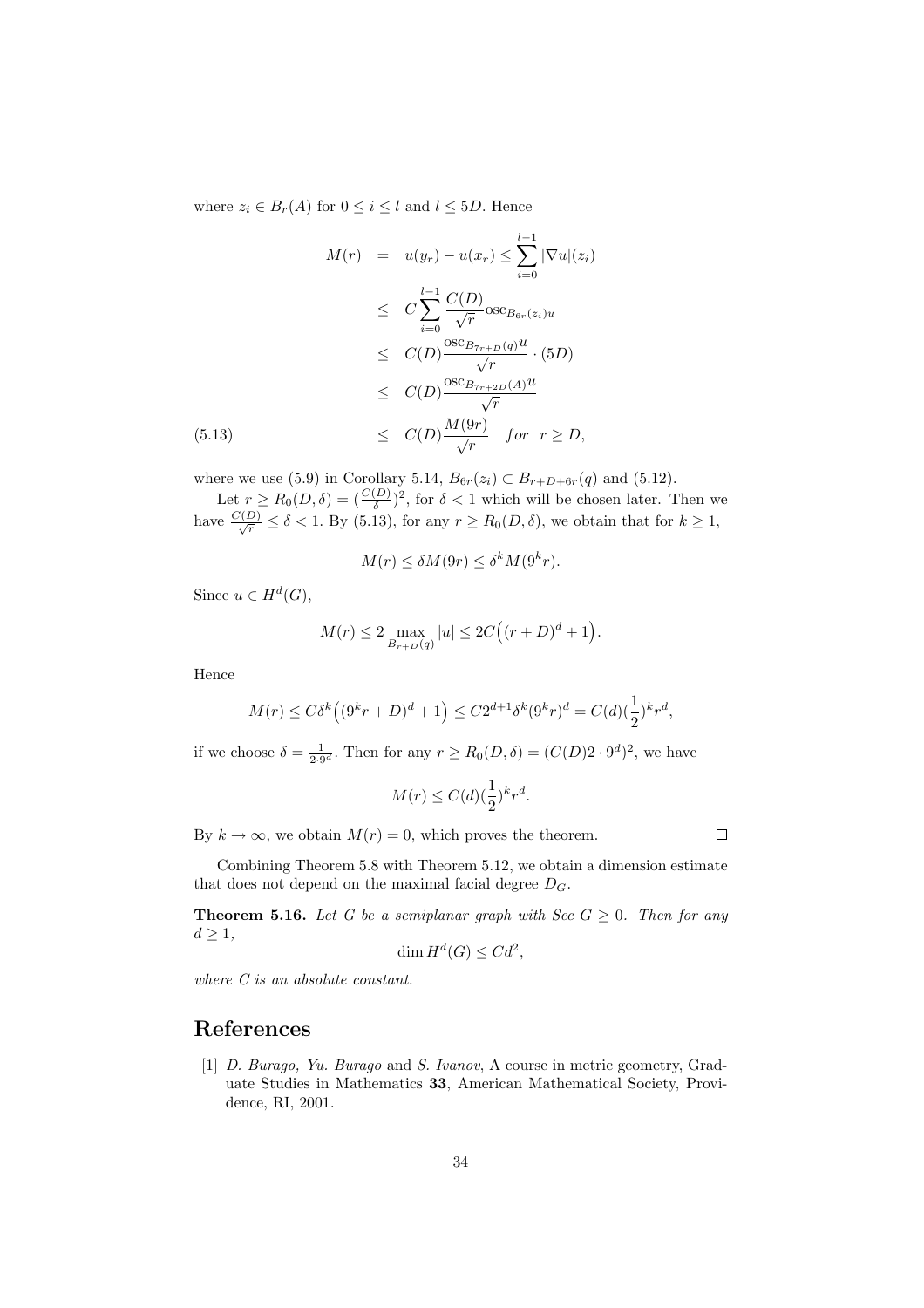- [2] Yu. Burago, M. Gromov and G. Perelman, A. D. Aleksandrov spaces with curvatures bounded below, Russ. Math. Surv. 47 (1992), 1–58.
- [3] J. Cheeger, Differentiability of Lipschitz functions on metric measure spaces, Geom. Funct. Anal. 9 (1999), no. 3, 428–517.
- [4] *J. Cheeger* and *D. Gromoll*, The splitting theorem for manifolds of nonnegative Ricci curvature, J. Diff. Geom. 6 (1971/72), 119-128.
- [5] B. Chen, The Gauss-Bonnet formula of polytopal manifolds and the characterization of embedded graphs with nonnegative curvature, Proc. Amer. Math. Soc. 137 (2009), no. 5, 1601-1611.
- [6] B. Chen and G. Chen, Gauss-Bonnet formula, finiteness condition, and characterizations of graphs embedded in surfaces, Graphs Combin. 24 (2008), no. 3, 159-183.
- [7] F. R. K. Chung, Spectral graph theory, CBMS Regional Conference Series in Mathematics, 92. Published for the Conference Board of the Mathematical Sciences, Washington, DC; by the American Mathematical Society, Providence, RI, 1997.
- [8] T. H. Colding and W. P. Minicozzi II, Harmonic functions with polynomial growth, J. Diff. Geom. 46 (1997), no. 1, 1-77.
- [9] T. H. Colding and W. P. Minicozzi II, Harmonic functions on manifolds, Ann. of Math. (2) 146 (1997), no. 3, 725–747.
- [10] T. H. Colding and W. P. Minicozzi II, Weyl type bounds for harmonic functions, Invent. Math. 131 (1998), no. 2, 257-298.
- [11] T. Coulhon and A. Grigoryan, Random walks on graphs with regular volume growth, Geom. Funct. Anal. 8 (1998), no. 4, 656-701.
- $[12]$  T. Coulhon and L. Saloff-Coste, Variétés riemanniennes isométriques l'infini, (French) [Isometric Riemannian manifolds at infinity] Rev. Mat. Iberoamericana 11 (1995), no. 3, 687-726.
- [13] T. Delmotte, Harnack inequalities on graphs, Séminaire de Théorie Spectrale et Géométrie, Vol. 16, Année 1997-1998, 217-228.
- [14] T. Delmotte, Inégalité de Harnack elliptique sur les graphes, (French) [Elliptic Harnack inequality on graphs] Colloq. Math. 72 (1997), no. 1, 19-37.
- [15] T. Delmotte, Parabolic Harnack inequality and estimates of Markov chains on graphs, Rev. Mat. Iberoamericana 15 (1999), no. 1, 181-232.
- [16] *M. DeVos* and *B. Mohar*, An analogue of the Descartes-Euler formula for infinite graphs and Higuchi's conjecture, Trans. Amer. Math. Soc. 359 (2007), no. 7, 3287-3300 (electronic).
- [17] *J. Dodziuk* and *L. Karp*, Spectral and function theory for combinatorial Laplacians, Geometry of random motion (Ithaca, N.Y., 1987) 25-40, Contemp. Math., 73, Amer. Math. Soc., Providence, RI, 1988.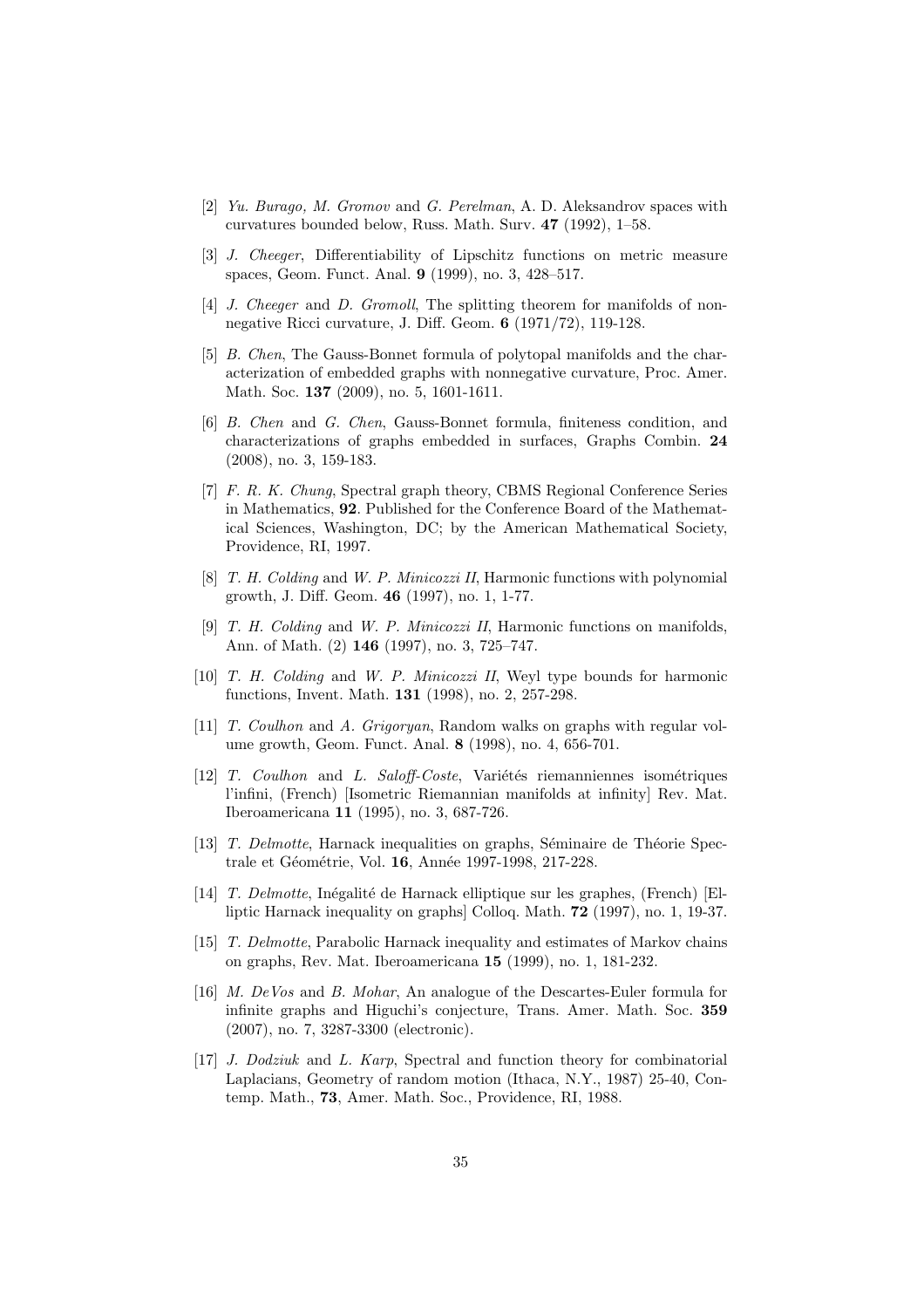- [18] A. Grigor'yan, The heat equation on noncompact Riemannian manifolds, (Russian) Mat. Sb. 182 (1991), no. 1, 55–87; translation in Math. USSR-Sb. 72 (1992), no. 1, 47-77.
- [19] A. Grigor'yan, Analytic and geometric background of recurrence and nonexplosion of the Brownian motion on Riemannian manifolds, Bull. Amer. Math. Soc. (N.S.) 36 (1999), no. 2, 135-249.
- [20] A. Grigor'yan, Analysis on graphs, Lecture notes University of Bielefeld, 2009.
- [21] B. Grünbaum and G. C. Shephard, Tilings and patterns, W. H. Freeman and Company, New York, 1987.
- [22] Y. Higuchi, Combinatorial curvature for planar graphs, J. Graph Theory 38 (2001), no. 4, 220-229.
- [23] *I. Holopainen* and *P. M. Soardi*, A strong Liouville theorem for *p*-harmonic functions on graphs, Ann. Acad. Sci. Fenn. Math. 22 (1997), no. 1, 205-226.
- [24] *I. Holopainen* and *P. Koskela*, Volume growth and parabolicity, Proc. Amer. Math. Soc. 129 (2001), no. 11, 3425-3435 (electronic).
- [25] B. Hua, Generalized Liouville theorem in nonnegatively curved Alexandrov spaces, Chin. Ann. Math. Ser. B 30 (2009), no. 2, 111-128.
- [26] B. Hua, Harmonic functions of polynomial growth on singular spaces with nonnegative Ricci curvature, Proc. Amer. Math. Soc. 139 (2011), 2191- 2205.
- [27] *M. Kanai*, Rough isometries and the parabolicity of Riemannian manifolds, J. Math. Soc. Japan 38 (1986), no. 2, 227-238.
- [28] B. Kleiner, A new proof of Gromov's theorem on groups of polynomial growth, J. Amer. Math. Soc. 23 (2010), no. 3, 815-829.
- [29] K. Kuwae, Y. Machigashira and T. Shioya, Sobolev spaces, Laplacian, and heat kernel on Alexandrov spaces, Math. Z. 238 (2001), no. 2, 269-316.
- [30] P. Li, Harmonic sections of polynomial growth, Math. Res. Lett. 4 (1997), no. 1, 35-44.
- [31] P. Li, Harmonic functions and applications to complete manifolds (lecture notes), preprint.
- [32] Y. Lin and L. Xi, Lipschitz property of harmonic function on graphs, J. Math. Anal. Appl. 366 (2010), no. 2, 673-678.
- [33] *Y. Otsu* and *T. Shioya*, The Riemannian structure of Alexandrov spaces, J. Differential Geom. 39 (1994), no. 3, 629-658.
- [34] *M. Rigoli, M. Salvatori* and *M. Vignati*, Subharmonic functions on graphs, Israel J. Math. 99 (1997), 1-27.
- [35] L. Saloff-Coste, Uniformly elliptic operators on Riemannian manifolds, J. Differential Geom. 36 (1992), no. 2, 417-450.